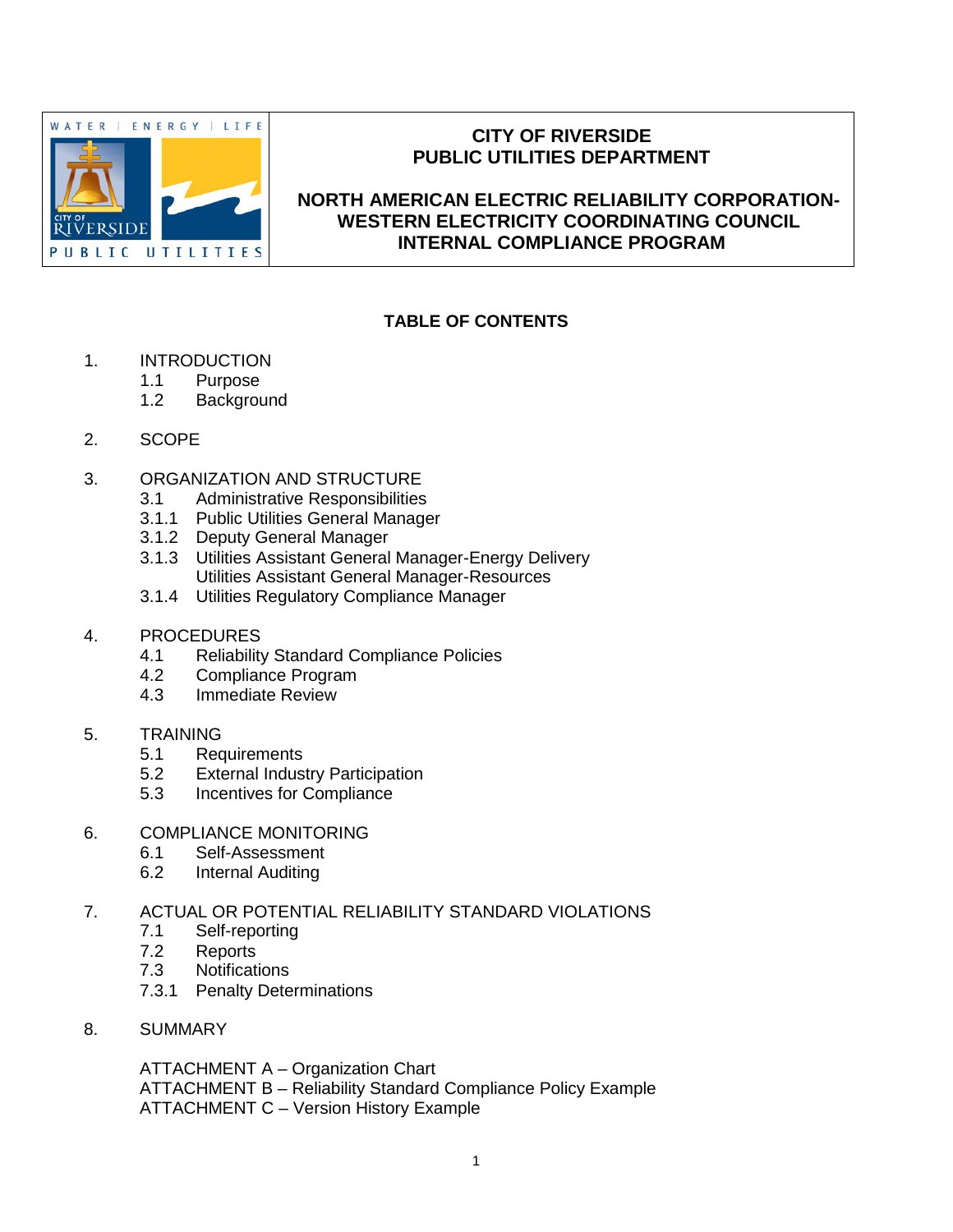## 1. INTRODUCTION

## 1.1 Purpose

The purpose of Riverside Public Utilities' ("RPU") Internal Compliance Program ("ICP") is to ensure that RPU sustains a strong atmosphere of compliance with respect to the reliability standards that have been promulgated by the North American Electric Reliability Corporation ("NERC") and the Western Electricity Coordinating Council ("WECC") and subsequently approved and allowed to become effective by the Federal Energy Regulatory Commission ("FERC"). RPU has made a commitment to invest the necessary resources to implement and maintain a robust and effective ICP as documented below.

The ICP documents general policies, procedures, and guidelines related to RPU's compliance with the reliability standards. It delineates overall compliance responsibilities, describes various internal compliance monitoring and enforcement measures, and provides for training to ensure that compliance responsibilities are thoroughly understood by RPU personnel involved with compliance matters.

## 1.2 Background

NERC was founded in 1968 by representatives of the electric utility industry for the purpose of developing and promoting voluntary compliance with rules and protocols for the reliable operation of the bulk power electric transmission systems of North America. The bulk power system generally includes facilities operated at 100 kV or higher and is defined as "facilities and control systems necessary for operating an interconnected electric energy transmission network…and electric energy from generation facilities needed to maintain transmission reliability." FPA § 215(a)(1). Following the passage of the U.S. Energy Policy Act of 2005, which called for the creation of an international "electricity reliability organization" to develop and enforce reliability standards (*see* FPA § 215(b) and (c)), NERC was subsequently certified by FERC as the electric reliability organization. NERC's voluntary set of reliability standards were then approved by FERC and became mandatory under federal law as of June 18, 2007. Users, owners, and operators of the bulk power system are listed in a compliance registry maintained by NERC according to the different utility functions they perform and are responsible for knowing the content of and complying with the reliability standards. FPA § 215(b)(1). NERC continues to develop new reliability standards and revise existing reliability standards.

WECC is responsible for coordinating and promoting electric system reliability for the Western Interconnection, which includes the City of Riverside, and has been delegated authority for overseeing compliance with the reliability standards by users, owners, and operators of the bulk power system within the Western Interconnection.

NERC and WECC have adopted Compliance Monitoring and Enforcement Program Implementation Plans that are used to monitor, assess, and enforce compliance with FERC-approved NERC reliability standards and WECC regional reliability standards. Each registered entity must comply with all reliability standards that are applicable to functions for which they are registered.

Subject to FERC oversight, NERC and WECC are authorized to enforce the reliability standards with monetary and non-monetary penalties and sanctions. Monetary penalties include fines ranging from \$1,000 to \$1 million per violation per day, depending on factors such as the level of risk to the bulk power system created by the violation. Under Section 215(e)(6) of the Federal Power Act, penalties for violating the reliability standards must be reasonably related "to the seriousness of the violation" and must take into consideration efforts by the "user, owner, or operator to remedy the violation in a timely manner." FERC may also independently investigate and enforce compliance with the reliability standards.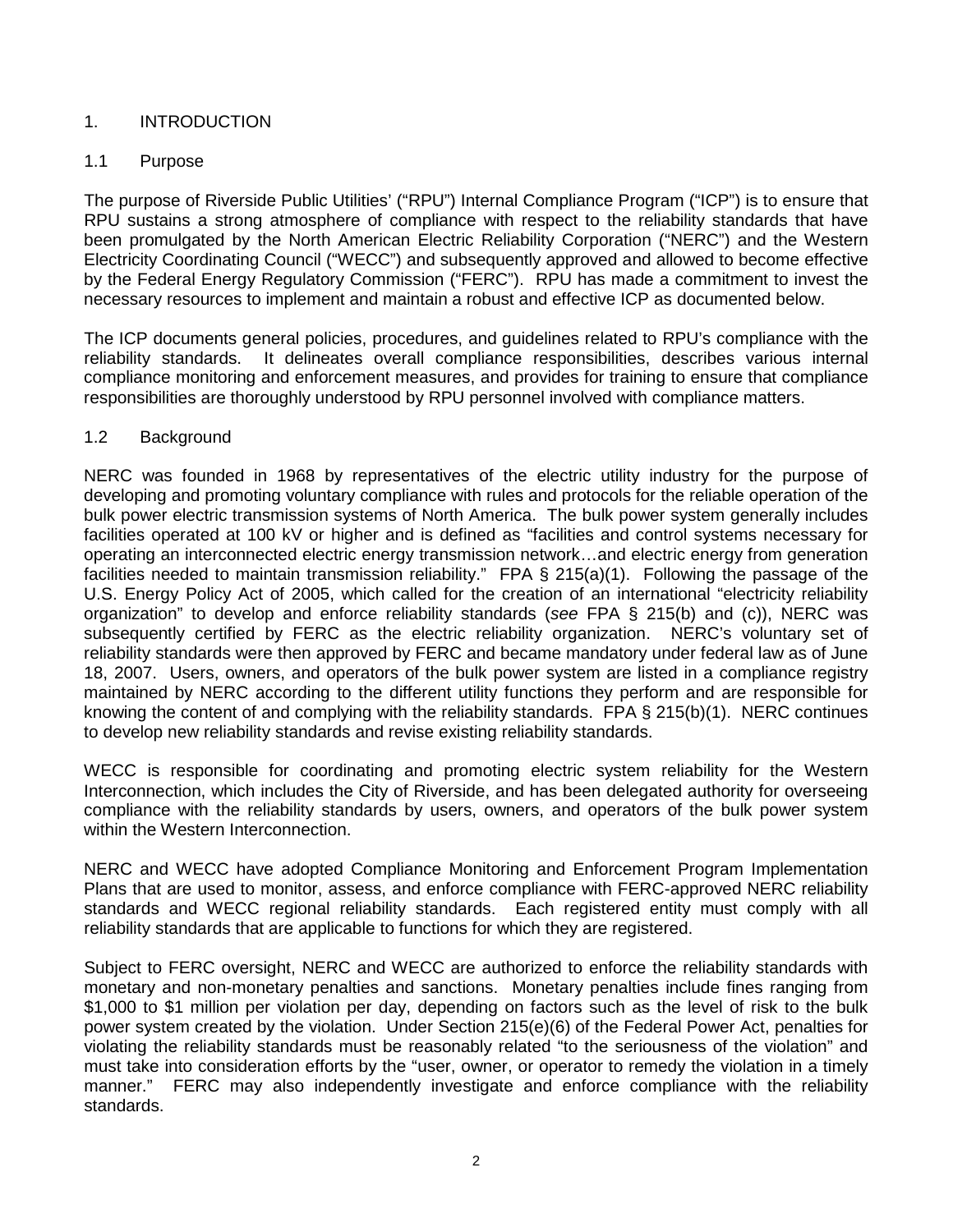## 2. SCOPE

RPU is registered with WECC and NERC as a Distribution Provider and Resource Planner.<sup>[1](#page-2-0)</sup> It is the policy of RPU to comply and document compliance with all reliability standards that apply to these functional categories.

## 3. ORGANIZATION AND STRUCTURE

RPU staff with responsibilities supporting the ICP include (i) the Public Utilities General Manager, (ii) the Deputy General Manager, (iii) the Utilities Assistant General Manager-Energy Delivery, (iv) the Utilities Assistant General Manager-Resources, (v) the Utilities Regulatory Compliance Manager, and (vi) Responsible Managers and Subject Matter Experts as assigned (refer to Attachment A-Organization Chart). Staff shall perform their assigned duties consistent with the exercise of due diligence, and shall promote an organizational culture that encourages a commitment to compliance with the law.

Pursuant to the Riverside City Charter sections 407, 601, and 1200, the Public Utilities General Manager, with the approval of the City Manager, has the authority to assign particular employees to particular duties or job functions within the organization, and to fill any job vacancies on an interim basis pending permanent appointments.

RPU shall use reasonable efforts not to assign responsibility for activities under the ICP to individuals known to have deliberately engaged in reliability standards violations or conduct inconsistent with compliance with the reliability standards.

- 3.1 Administrative Responsibilities
- 3.1.1 Public Utilities General Manager
	- a. The Public Utilities General Manager has overall responsibility for RPU's ICP and shall actively support and be involved in RPU's NERC and WECC reliability standard compliance efforts.
	- b. Substantive modifications to the ICP which are necessary to comply with additional or revised FERC, NERC, and/or WECC regulations shall be approved by the Public Utilities General Manager, in consultation with the Deputy General Manager, the Utilities Regulatory Compliance Manager and the City Attorney's Office. Other substantive modifications shall be approved by the Board of Public Utilities and the City Council.

#### 3.1.2 Deputy General Manager

As delegated by the Public Utilities General Manager, the Deputy General Manager has the following responsibilities and authorities:

<span id="page-2-0"></span> <sup>1</sup> **Distribution Provider ("DP"):** Provides and operates the "wires" between the transmission system and the end-use customer. For those end-use customers who are served at transmission voltages, the Transmission Owner also serves as the Distribution Provider. Thus, the Distribution Provider is not defined by a specific voltage, but rather as performing the Distribution function at any voltage.

**Resource Planner ("RP"):** The entity that develops a long-term (generally one year and beyond) plan for the resource adequacy of specific loads (customer demand and energy requirements) within a Planning Authority Area.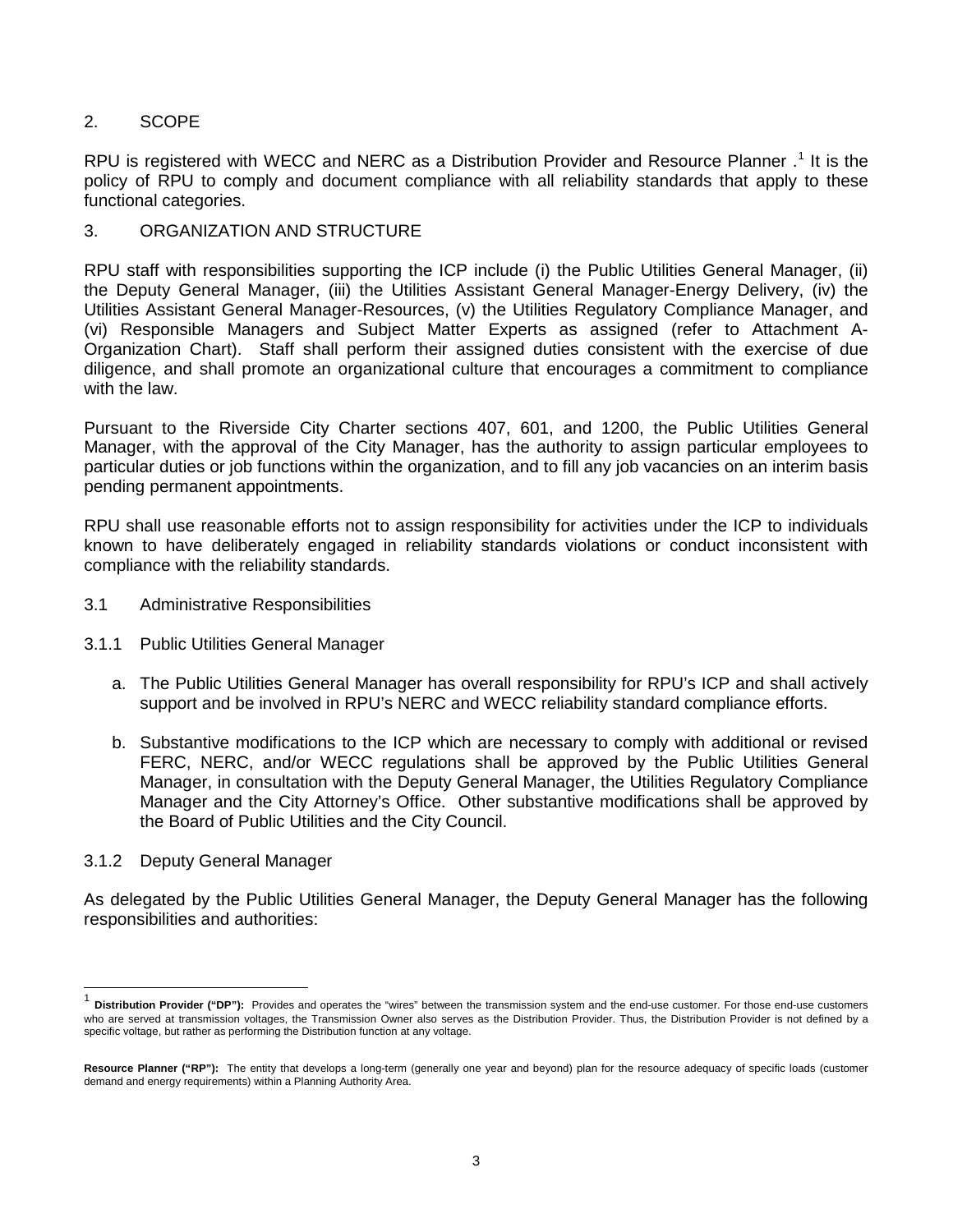- a. The Deputy General Manager shall report RPU's compliance activities on a periodic basis to the Public Utilities General Manager, the Board of Public Utilities and the City Council, if recommended by the Board of Public Utilities.
- b. The Deputy General Manager, in consultation with the City Attorney's Office, shall notify the Public Utilities General Manager of an actual or potential violation of applicable reliability standards. Any decisions regarding litigation or potential litigation shall be made by the City Council.
- c. The Deputy General Manager, in consultation with the City Attorney's Office, shall notify the Public Utilities General Manager if a final penalty or sanction (i.e., financial liability or other obligations inuring to RPU that reflects either the outcome of settlement negotiations involving RPU and WECC, NERC, or FERC or the result of investigation and/or dispute resolution processes administered by WECC, NERC, or FERC) is assessed.

3.1.3 Utilities Assistant General Manager-Energy Delivery and Utilities Assistant General Manager-**Resources** 

As delegated by the Public Utilities General Manager, responsibilities and authorities of the Utilities Assistant General Manager-Energy Delivery and the Utilities Assistant General Manager-Resources include:

- a. Understanding the scope of the reliability standards applicable to their division.
- b. Allocating sufficient staff and resources to ensure compliance with applicable reliability standards.
- c. Identifying and assigning Responsible Managers for their divisions. Responsible Managers must be City of Riverside Management II employees.
- d. Review and approval of internal compliance policies and documentation.
- e. Attending internal compliance team meetings at the request of the Utilities Regulatory Compliance Manager.
- f. Directing staff to cooperate with compliance activities described in the ICP, including but not limited to, meeting attendance, training, reporting, communication, and managing compliance documentation. Staff shall perform duties in a manner that complies with applicable reliability standards.
- g. Certifying final responses for approval by the Deputy General Manager or the Public Utilities General Manager, including but not limited to, compliance certification statements to NERC/WECC (e.g. Annual Self-certification, Periodic Data Submittals, Exception Reporting, Spot Checks, Self-Reported Violations, and any other data submittals of a similar nature).
- 3.1.4 Utilities Regulatory Compliance Manager

The Utilities Regulatory Compliance Manager shall have day-to-day operational responsibility for the ICP. The Utilities Regulatory Compliance Manager may report directly to the Public Utilities General Manager or to the Deputy General Manager. The Utilities Regulatory Compliance Manager shall not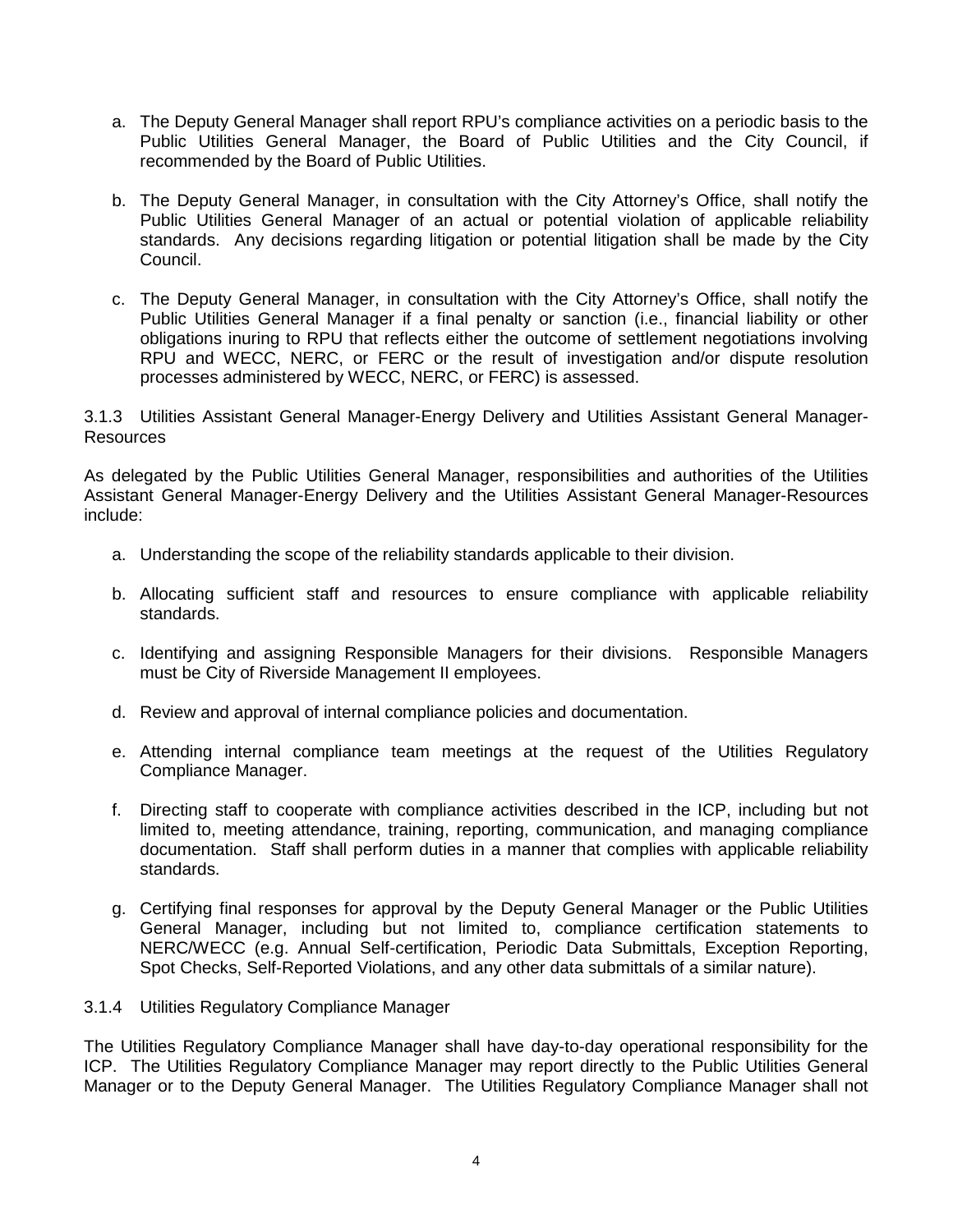report to an individual who oversees daily operations in the Energy Delivery or Power Resources Divisions.

For the purposes of the ICP, the Utilities Regulatory Compliance Manager shall have adequate resources and appropriate authority as delegated herein to provide independent oversight for all activities related to the implementation of the ICP. The Utilities Regulatory Compliance Manager shall be independent of those responsible for compliance with the reliability standards. The Utilities Regulatory Compliance Manager shall also have independent direct access to the governing authority or an appropriate subgroup of the governing authority which may include, but not be limited to, the Public Utilities General Manager, the City Manager, the Public Utilities Board and the City Council in the event that an actual or potential violation of applicable reliability standards warrants such access.

As delegated by the Public Utilities General Manager, responsibilities and authorities of the Utilities Regulatory Compliance Manager include:

- a. Ensuring the effective development and implementation of RPU's ICP.
- b. Overseeing the implementation of RPU's NERC Reliability Standard Compliance Policies ("RSCPs"). An example of an RSCP is provided in Attachment B.
- c. Oversight and responsibility for all communication and correspondence related to the ICP, WECC and NERC.
- d. Conducting reviews and assessment to verify the effectiveness of the ICP.
- e. Communicate updates and changes to the (i) the Subject Matter Experts, (ii) Responsible Managers, and (iii) executive management and City Attorney's Office as necessary.
- f. Initiating internal compliance team meetings to discuss current issues, lessons learned best practices and other routine matters regarding the reliability standards. These meetings shall be held on a regular, but at least quarterly, basis.
- g. Attending applicable training sessions and workshops to remain current in compliance practices and requirements.
- h. Internal reporting of any non-compliance or potential non-compliance with the applicable reliability standards.
- i. Preparing responses and compiling evidence in response to NERC/WECC requests for information (or the delegation thereof) and preparing RPU's responses to self-certifications, spot-check letters, and similar compliance monitoring and enforcement activities by NERC/WECC, in consultation with the City Attorney's Office.

#### 4. PROCEDURES

4.1 Reliability Standard Compliance Policies

RPU has developed an approved RSCP for each applicable reliability standard. The RSCPs describe procedures that RPU will follow to ensure compliance with the reliability standards. Complete and current RSCPs and the ICP are maintained, updated, and distributed by the Utilities Regulatory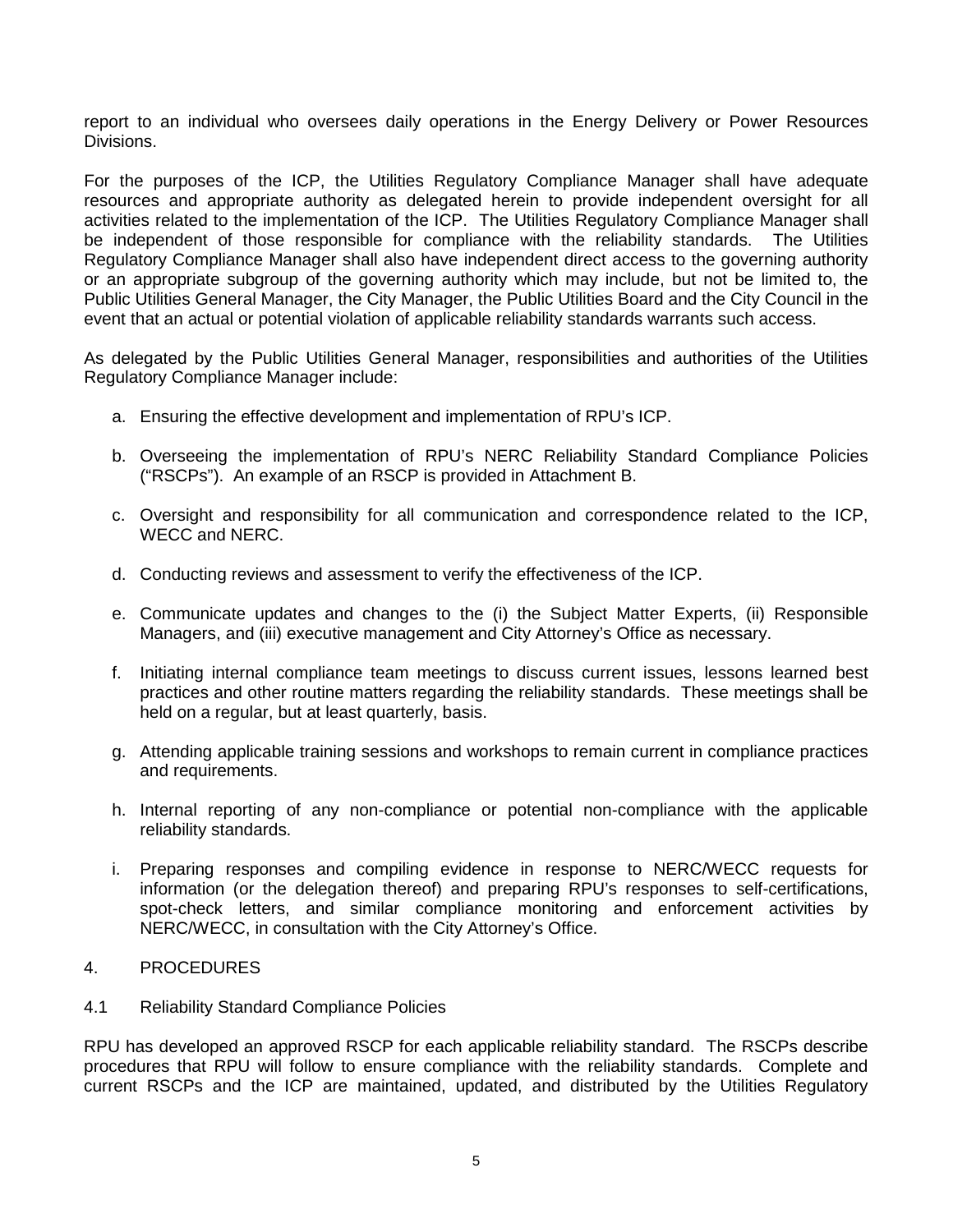Compliance Manager. Electronic copies are located on the Utilities Regulatory Compliance Manager's internal hard drive and are posted on RPU's intranet Share Point portal available to RPU personnel.

The Responsible Manager shall ensure that the substantive compliance actions described in the RSCPs are carried out in accordance with the procedures described therein and shall review the RSCPs that they are responsible for implementing on an annual basis. Following this review, Responsible Managers shall make recommendations for retention or modification of the RSCPs to the Utilities Regulatory Compliance Manager. The final modified RSCPs shall be reviewed and approved by either the Utilities Assistant General Manager-Energy Delivery or Utilities Assistant General Manager-Resources and the Deputy General Manager. The Utilities Regulatory Compliance Manager shall maintain the RSCP Revision History Log (refer to Attachment C).

### 4.2 Compliance Program

On an annual basis, or more frequently due to FERC, NERC or WECC actions, the ICP shall be reviewed and improved where practicable. The Regulatory Compliance Manager will initiate a request for review and the SMEs and Responsible Managers shall confirm the compliance documents are upto-date. As part of this review, RPU shall assess the risk of violations and take appropriate steps to design, implement, or modify the ICP. The risk assessment shall be based upon impact and probability. The Violation Risk Factor shall be considered for each applicable requirement. Trends shall be identified for priority placement.

The final modified ICP shall be reviewed by the City Attorney's Office and shall be approved by the Public Utilities General Manager. Such review is evidenced by various methods including, but not limited to, the Revision History, minutes of the internal meetings, internal audits, internal reports and copies of correspondence or request for action, to the extent not subject to applicable legal privileges.

Further, substantive modifications to the ICP, other than those that are necessary to comply with additional or revised FERC, NERC, and/or WECC requirements, shall also be approved by the Public Utilities Board and the City Council.

#### 4.3 Immediate Review

Immediate reviews (outside of the annual cycle) of the RSCPs and/or the ICP may be conducted by the Responsible Manager or the Utilities Regulatory Compliance Manager in consultation with appropriate RPU and/or City staff. Circumstances that could trigger an immediate review of an RSCP or the ICP include, but are not limited to, the following: (i) FERC approval of revisions to an existing reliability standard; (ii) approval, by FERC, of a new interpretation of an existing reliability standard; (iii) issuance, by WECC, of a Notice of Alleged Violation; (iv) submittal, by RPU, of an Exception Report; (v) selfreporting, by RPU, of an actual or potential violation; or (vi) when the findings of an internal audit warrant such.

If an event occurs that results in the need to immediately review a RSCP or the ICP, the Utilities Regulatory Compliance Manager, with the assistance of appropriate RPU staff and, if necessary, the City Attorney's Office, shall prepare a report describing the details of the event and making recommendations, which may include, for example, modification to the RSCP with appropriate documentation, additional training, or changes in reporting, testing or procedures. If the review was triggered by an actual or potential violation of applicable reliability standards, the report shall include the elements described below under the heading "Actual or Potential Reliability Standards Violations."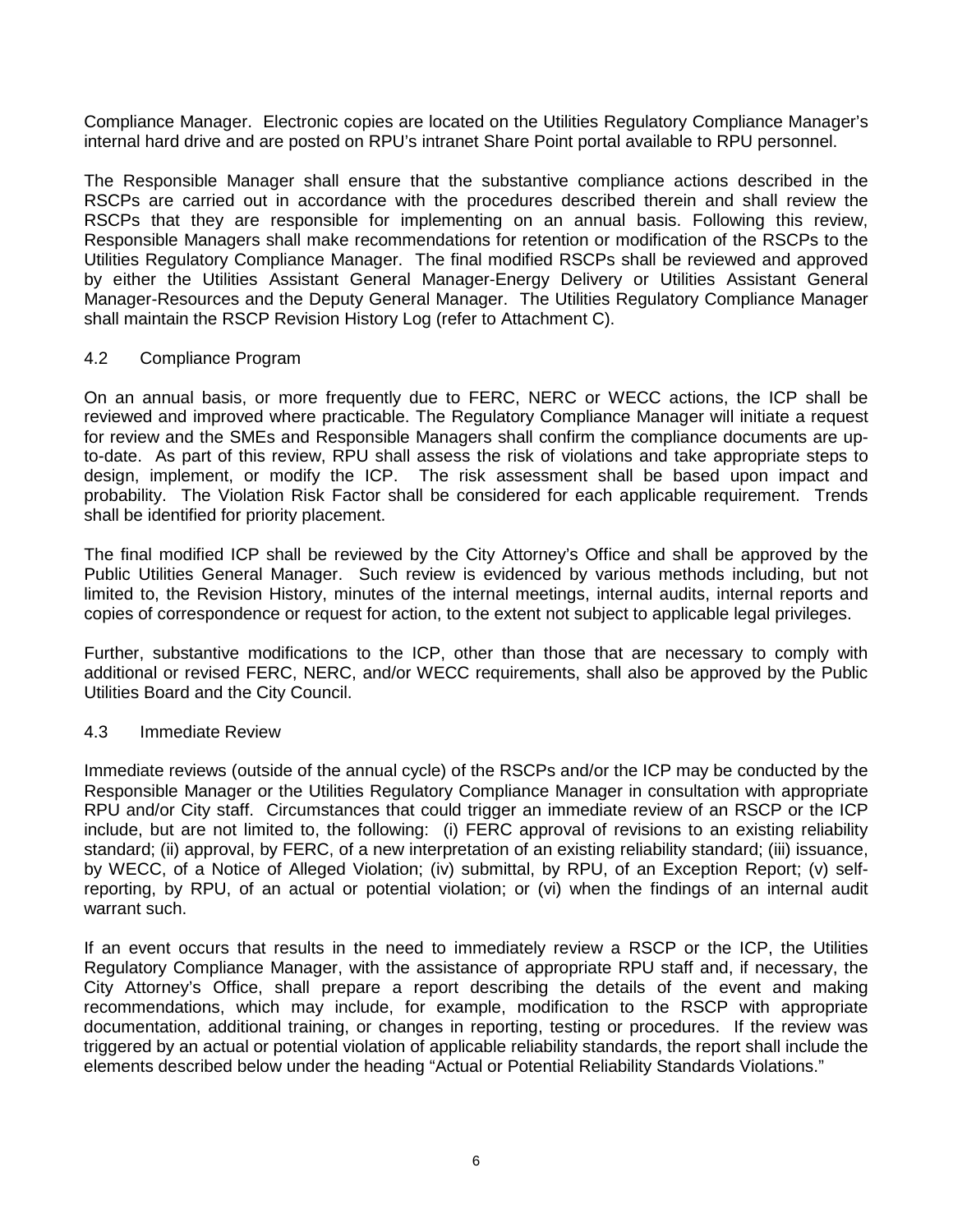## 5. TRAINING

## 5.1 Requirements

Training for RPU personnel directly responsible for compliance with the reliability standards is to be conducted within each Utility division responsible for carrying out the applicable RSCP.

At the direction of the Utilities Regulatory Compliance Manager, the Responsible Managers reporting to the Public Utilities Assistant General Manager-Energy Delivery and the Public Utilities Assistant General Manager-Resources shall (i) establish regular training schedules, (ii) develop and provide (or arrange for) training, and (iii) verify that all RPU personnel have received appropriate training to ensure that the reliability standards and the respective responsibilities of RPU personnel related to reliability standards are clearly understood.

The Responsible Manager shall keep written records of this training, including attendance, and shall provide documentation, including copies of any materials distributed at the training, to the Utilities Regulatory Compliance Manager. Overview and awareness training regarding the ICP and the reliability standards is mandatory for all appropriate RPU personnel and will be conducted annually. The Utilities Regulatory Compliance Manager shall be responsible for developing and providing (or arranging for) the overview and awareness training and verifying that appropriate RPU personnel attend the training.

Consultants and contractors shall receive training appropriate to their duties and responsibilities. RPU employees, consultants, and contractors not involved in activities related to the reliability standards will not be required to attend training.

## 5.2 External Industry Participation

The Utilities Regulatory Compliance Manager shall participate in WECC, NERC and other outreach activities to share compliance program activities with other entities, adjacent utilities, and/or local organizations. RPU personnel responsible for reliability standard requirements shall be encouraged to attend WECC-related conferences and user meetings.

## 5.3 Incentives for Compliance

RPU currently offers a number of award programs which recognizes employees who display consistent job performance leading to reliable utility services and exceptional customer service. These programs may be used to encourage employee compliance with the reliability standards and accountability for compliance.

#### 6. COMPLIANCE MONITORING

#### 6.1 Self-Assessment

The Utilities Regulatory Compliance Manager shall establish a self-assessment schedule and procedure for the Utilities Regulatory Compliance Manager or the Responsible Managers to employ in order to verify that RPU personnel are fully complying with the reliability standards and are generating documentation germane to their substantive compliance responsibilities and that existing RSCPs and related policies, procedures, and/or guidelines are effective means of ensuring ongoing compliance. Self-assessment procedures may include, but are not limited to, requests for required reports, review of retained documents, reliability risk, and independent verification of testing and results.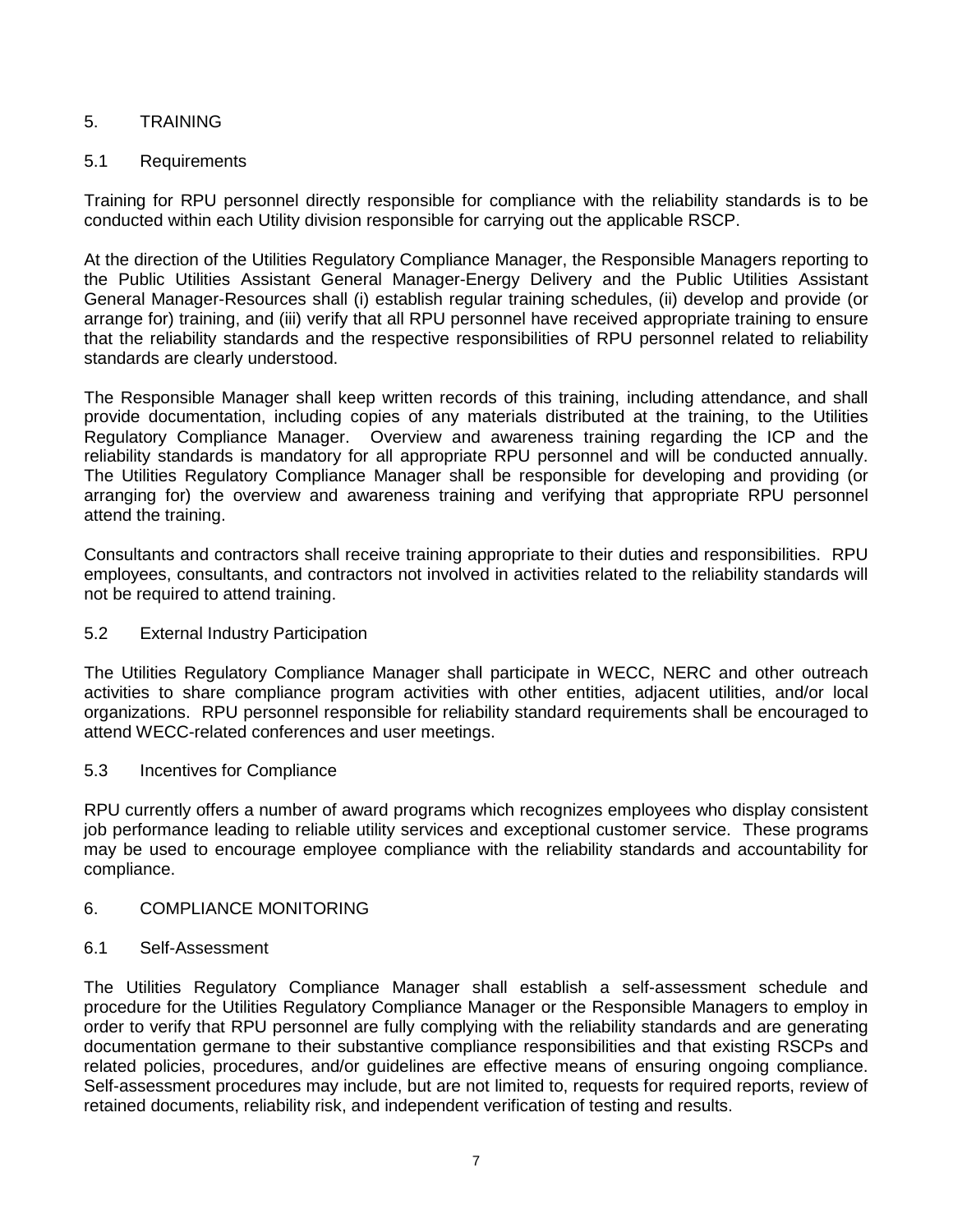## 6.2 Internal Auditing

Internal auditing shall be conducted on an annual cycle and may be performed by or through the staff of a neighboring utility, a joint powers authority such as the Southern California Public Power Authority, or outside consultants with expertise in reliability standards compliance, in addition to RPU or City personnel not routinely involved in substantive compliance matters. The Utilities Regulatory Compliance Manager shall also consider and/or request the assistance of the Internal Auditors for the City of Riverside. Such a request may include: (i) instruction and guidance to RPU personnel, consultants, or other individuals regarding principles and standards for internal auditing; (ii) provision of written guidelines to be followed throughout the audit, including methods for, and timing of, communications, standards for written reports, and acceptable conduct; and, (iii) provision of assistance and advice, upon request, throughout the compliance audit process.

## 7. ACTUAL OR POTENTIAL RELIABILITY STANDARDS VIOLATIONS

## 7.1 Self-Reporting

In the event that possible or potential violations of reliability standards are reported anonymously<sup>[2](#page-7-0)</sup> or discovered by City staff, such possible or potential violations shall immediately be brought to the attention of the Utilities Regulatory Compliance Manager, who shall immediately inform the City Attorney's Office.

The Utilities Regulatory Compliance Manager, in consultation with the Deputy General Manager, the Public Utilities Assistant General Manager-Energy Delivery and/or the Public Utilities Assistant General Manager-Resources, and the City Attorney's Office, shall immediately review the reliability standard(s) that may have been violated to determine if a violation has occurred or is occurring. If so, the Utilities Regulatory Compliance Manager shall submit to WECC a self-report (via the process established by WECC for the submittal of self-reports). If it is clear that a violation has occurred or is continuing to occur, RPU shall take reasonable steps to correct the problem; a mitigation plan shall be prepared and submitted along with the self-report or shortly thereafter.

In all instances, City staff involved in self-reporting the violation shall cooperate with WECC with respect to any inquiries, investigations, or other processes occurring as a result of the self-report.

City staff should report potential or actual violations to their immediate supervisor or seek guidance from the Utilities Regulatory Compliance Manager and may do so without fear of retaliation.

## 7.2 Reports

If notified of an actual or potential violation of applicable reliability standards whether through internal compliance monitoring processes (such as review of RSCPs and related documentation or internal audits, for example) or via a communication from WECC or NERC (such as a notice of violation, a notice of investigation, or similar type of communication), the Utilities Regulatory Compliance Manager shall investigate the circumstances surrounding the alleged violation (or supervise the investigation thereof) and prepare a report for any valid actual or potential violation. The report of the alleged violation shall be provided to the Deputy General Manager. The report shall include the following:

<span id="page-7-0"></span><sup>2&</sup>lt;br>2 An anonymous report can be made by contacting the City of Riverside Waste and Abuse Hotline at (951) 826-2232 or complete an online complaint form, or by sending hard copy correspondence to the Utilities Regulatory Compliance Manager. Items reported through the hotline will be addressed by the City's Internal Audit Department and the Public Utilities General Manager.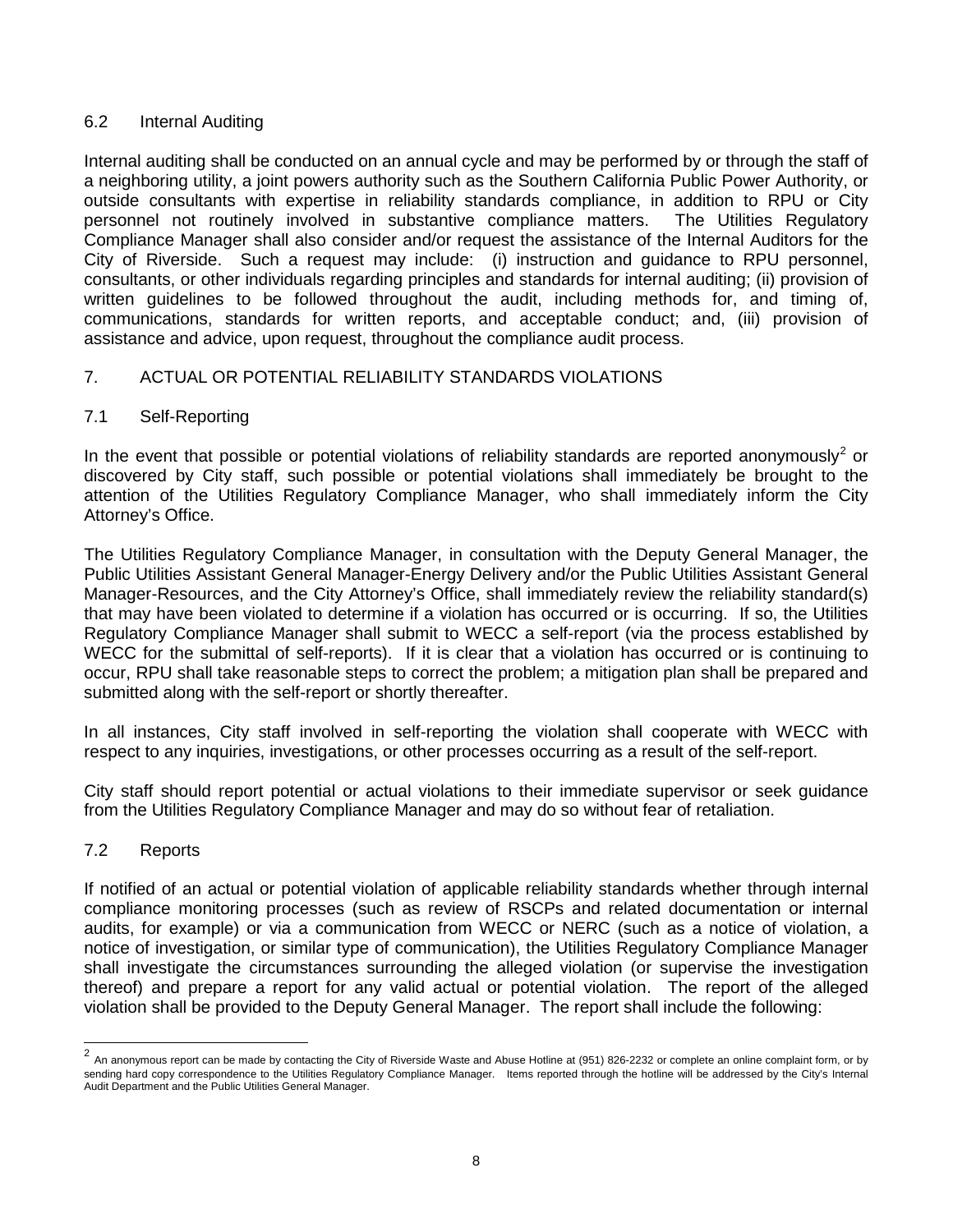- a. The details of the actual or potential violation and actions taken or to be taken to remedy the violation (if there appears to be a reasonable basis for concluding that a violation is occurring), including modification to the RSCPs, additional training, or changes in reporting, testing or procedures.
- b. A discussion of whether the alleged violation was caused by City staff and, if so, whether the conduct, action, or omission to act that resulted in an alleged violation should lead to disciplinary action. This section of the report shall be treated as confidential and shall be handled in accordance with the City of Riverside Personnel Policy and Procedures and in consultation with the City of Riverside Human Resources Department.
- c. Recommendations regarding a general course of action beyond immediate remedial actions which may consist of engaging in settlement negotiations with WECC, NERC, and/or FERC related to the alleged violation, disputing the alleged violation or proposed penalty, implementing a plan to mitigate the violation (if one has not been implemented already), or taking other actions, consistent with applicable procedural rules and processes administered by WECC, NERC, and FERC. Self-reporting, development of mitigation plans, making exception reports, and/or responding to other requests for information related to the alleged violation shall not be delayed pending the reports to the Public Utilities Board and City Council.

### 7.3 Notifications

In the event of an actual or potential violation of applicable reliability standards, the Utilities Regulatory Compliance Manager shall have prepared and presented the report as described above. The Public Utilities General Manager shall inform the Public Utilities Board and/or City Council of the actual or potential violation. Per Riverside City Charter, any decisions regarding litigation or potential litigation shall be made by the City Council.

For notification purposes, WECC requires a "CEO (or equivalent) Contact" role be identified and added to the WECC web portal. This role shall be assigned to the Deputy General Manager.

## 7.3.1. Penalty Determinations

If a final penalty or sanction (*i.e.*, financial liability or other obligations inuring to RPU that reflects either the outcome of settlement negotiations involving RPU and WECC, NERC, or FERC or the result of investigation and/or dispute resolution processes administered by WECC, NERC, or FERC) is assessed, the Public Utilities General Manager, in consultation with the City Attorney's Office shall notify the Public Utilities Board and the City Council.

#### 8. SUMMARY

To ensure RPU sustains a strong atmosphere of compliance with respect to the reliability standards, RPU has develop this Internal Compliance Policy to document general policies, procedures, and guidelines related to RPU's compliance with reliability standards.

Questions regarding the ICP should be sent to the Utilities Regulatory Compliance Manager.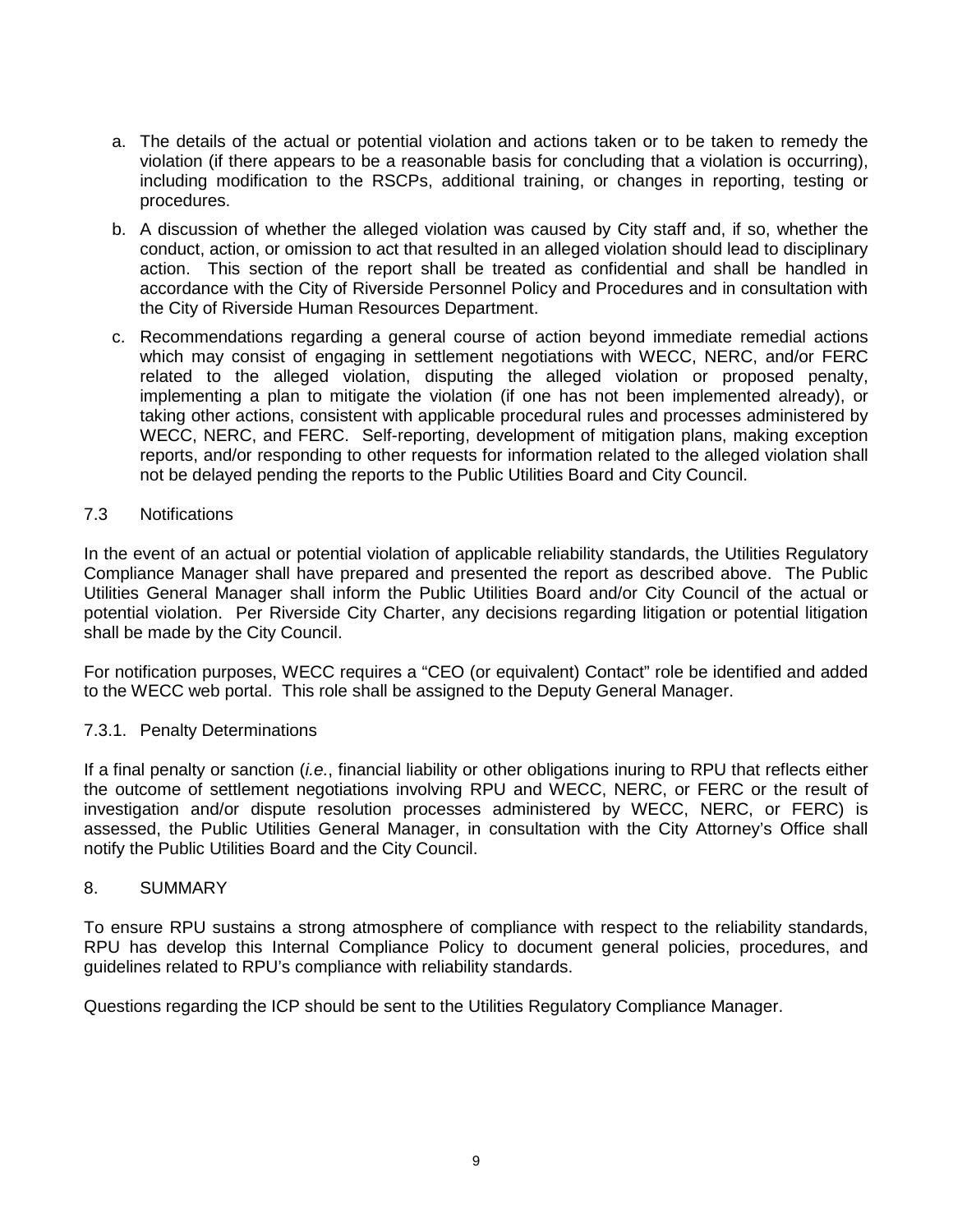| <b>VERSION</b> | <b>DATE</b> | <b>CHANGE TRACKING</b>                                         |  |
|----------------|-------------|----------------------------------------------------------------|--|
|                | 9/9/2008    | Adopted by City Council                                        |  |
| 2              | 4/26/2011   | Amended to meet FERC Policy Statement on Penalty               |  |
|                |             | Guidelines revised on 3/18/10                                  |  |
| 3              | 12/31/2013  | Amended to (i) meet WECC Internal Compliance Program           |  |
|                |             | Assessment guidelines, (ii) add Utilities Chief Operations     |  |
|                |             | Officer, and (iii) improve format                              |  |
| 4              | XX/XX/2017  | Amended to (i) replace Utilities Chief Operations Officer with |  |
|                |             | Deputy General Manager, (ii) to remove the Purchase/Selling    |  |
|                |             | Entity and Load Serving Entity registration as these functions |  |
|                |             | were deactivated by FERC in 2015, (iii) update Section 4.2     |  |
|                |             | and, (iv) amend contact information for anonymous reporting.   |  |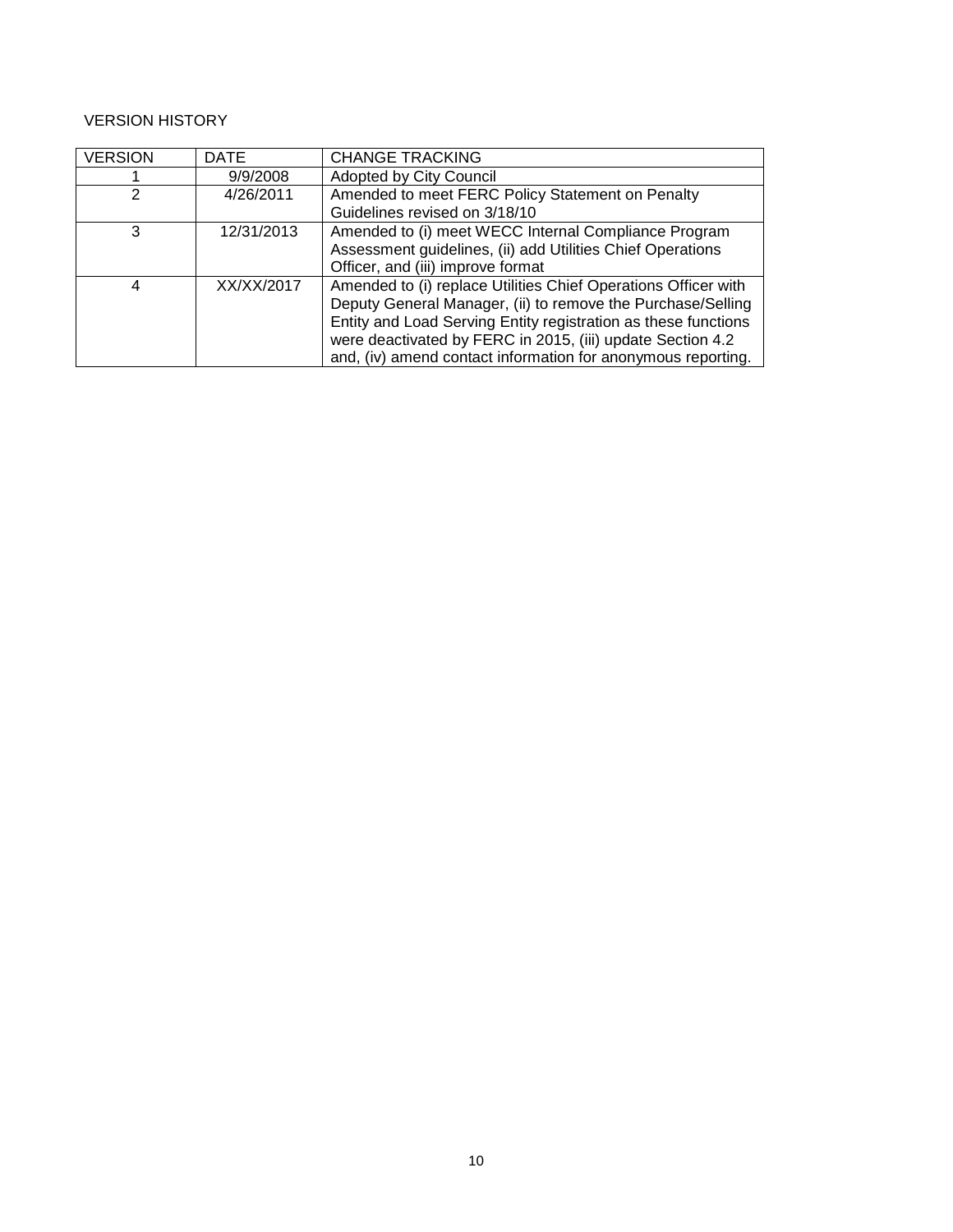#### **ATTACHMENT A**

#### **RIVERSIDE PUBLIC UTILITIES INTERNAL COMPLIANCE PROGRAM**

#### **Organization Chart**



The Utilities Regulatory Compliance Manager shall also have independent direct access to the governing authority or an appropriate subgroup of the governing authority which may include, but not be limited to, the Utilities General Manager, the City Manager, the Public Utilities Board and the City Council in the event that an actual or potential violation of applicable reliability standards warrants such access.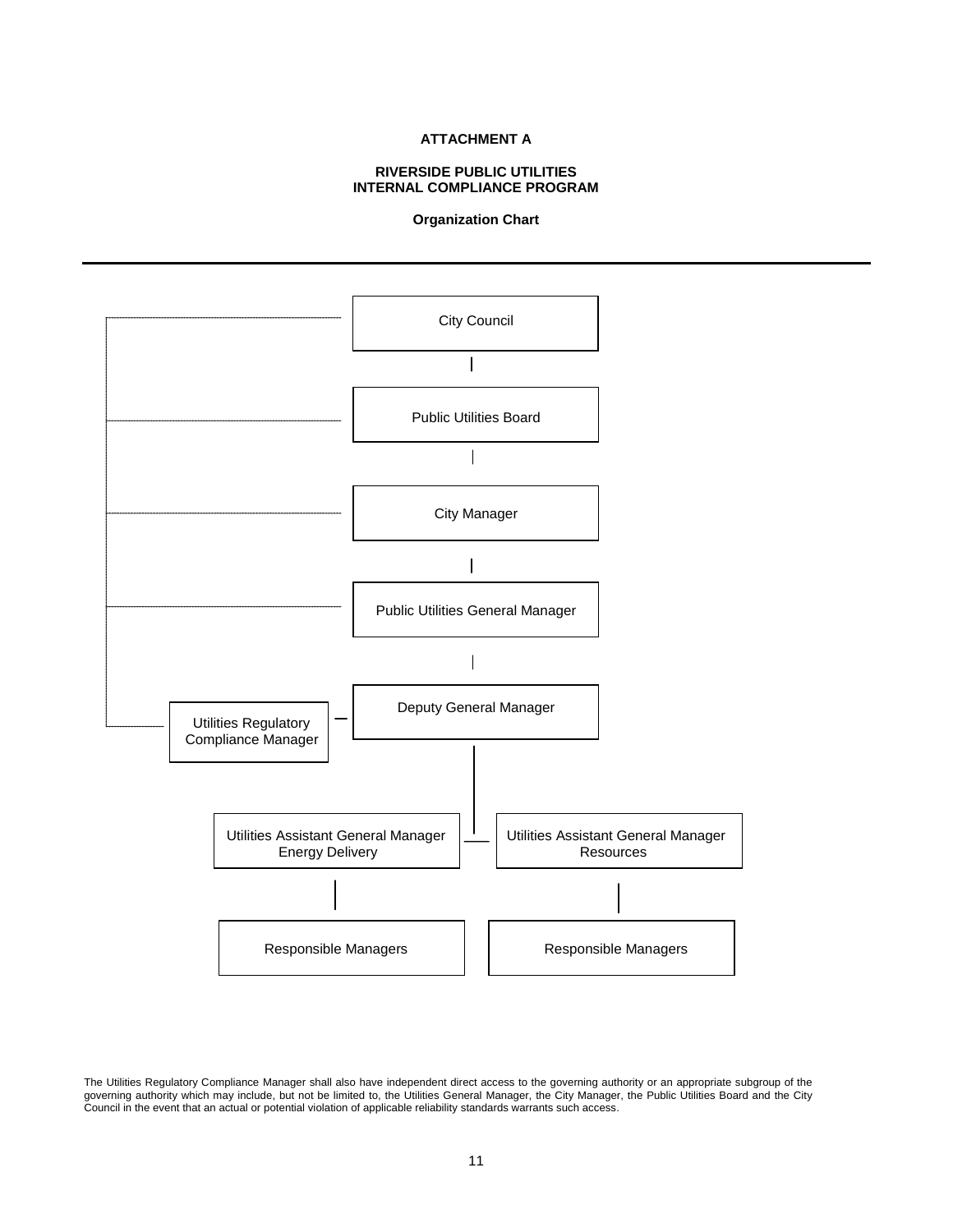**Background:** Riverside Public Utilities ("RPU") is registered with the Western Electricity Coordinating Council ("WECC") and the North American Electric Reliability Corporation ("NERC") as a **Distribution Provider and Resource Planner.** It is the policy of RPU to comply with reliability standards promulgated by the WECC and the NERC, as subsequently approved and allowed to become effective by the Federal Energy Regulatory Commission ("FERC"). Any conflict between this RPU Compliance Policy and the applicable NERC and/or WECC reliability standard(s) shall be resolved in favor of the NERC/WECC reliability standard(s).

**References:** NERC Reliability Standard EOP-004-2 - *Event Reporting*

**Purpose: "**To improve the reliability of the Bulk Electric System by requiring the reporting of events by Responsible Entities."

**Applicability:** The referenced NERC Reliability Standard is specifically applicable to RPU as a Distribution Provider.

**Riverside Public Utilities Policy:** RPU, as a registered Distribution Provider, is subject to Requirements 1, 2 and 3 of NERC Reliability Standard EOP-004-2.

Requirement 1 provides that "[e]ach Responsible Entity shall have an event reporting Operating Plan in accordance with EOP-004-2 Attachment 1 that includes the protocol(s) for reporting to the Electric Reliability Organization and other organizations (e.g., the Regional Entity, company personnel, the Responsible Entity's Reliability Coordinator, law enforcement, or governmental authority). *[Violation Risk Factor: Lower] [Time Horizon: Operations Planning]*"

Requirement 2 provides that "[e]ach Responsible Entity shall report events per their Operating Plan within 24 hours of recognition of meeting an event type threshold for reporting or by the end of the next business day if the event occurs on a weekend (which is recognized to be 4 PM local time on Friday to 8 AM Monday local time). *[Violation Risk Factor: Medium] [Time Horizon: Operations Assessment]"*

Requirement 3 provides that "[e]ach Responsible Entity shall validate all contact information contained in the Operating Plan pursuant to Requirement R1 each calendar year. *[Violation Risk Factor: Medium] [Time Horizon: Operations Planning]"*

RPU operates at 69kV and neither its load nor its generating facilities are connected to the Bulk Electric System. RPU does operate and maintain an Under Frequency Load Shedding system agreed upon in the Master Metered Sub-System Agreement by RPU and the California Independent System Operator (CAISO) and in accordance with the WECC Off Nominal Frequency Study.



EOP-004-2 RSCP Version: 8 Page **1** of **4**

CITY OF RIVERSIDE RIVERSIDE PUBLIC UTILITIES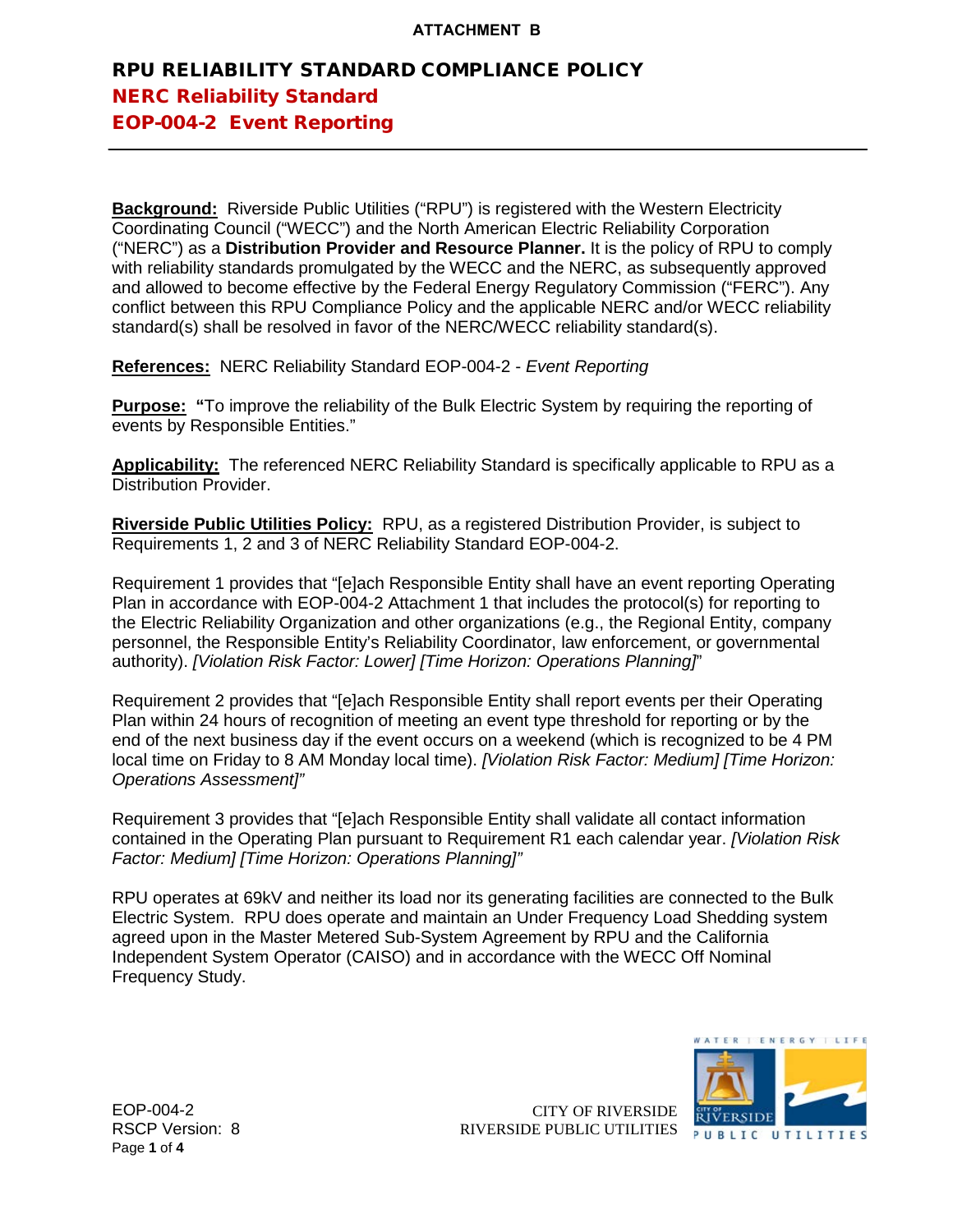RPU complies with Requirement 1, pursuant to RPU Standard Practice 230.001 – Reporting Events to Regulatory Agencies (RPU's Operating Practice). According to Standard Practice 230.001, events are analyzed and the Department of Energy (DOE) and NERC-required reports are completed and provided to the DOE, NERC, WECC, the WECC Reliability Coordinator (Peak Reliability), the CAISO and Southern California Edison.

RPU will comply with Requirement 2, when it has a reportable event pursuant to RPU's Standard Practice 230.001.

RPU will comply with Requirement 3 by verifying contact information every calendar year while reviewing RPU's Standard Practice 230.001.

**Noncompliance**: Actual or anticipated failure to adhere to this RPU policy, or the underlying WECC or NERC policy, shall be immediately reported in accordance with the City of Riverside Public Utilities NERC-WECC Internal Compliance Program.

**Record Retention**: All written and electronic records related to compliance with this policy shall be retained for the greater of the period required by the (i) City of Riverside Record Retention Policy, (ii) Western Electricity Coordinating Council, or (iii) North American Electric Reliability Corporation.

**Attachment**: NERC Reliability Standard EOP-004-2



EOP-004-2 RSCP Version: 8 Page **2** of **4**

CITY OF RIVERSIDE RIVERSIDE PUBLIC UTILITIES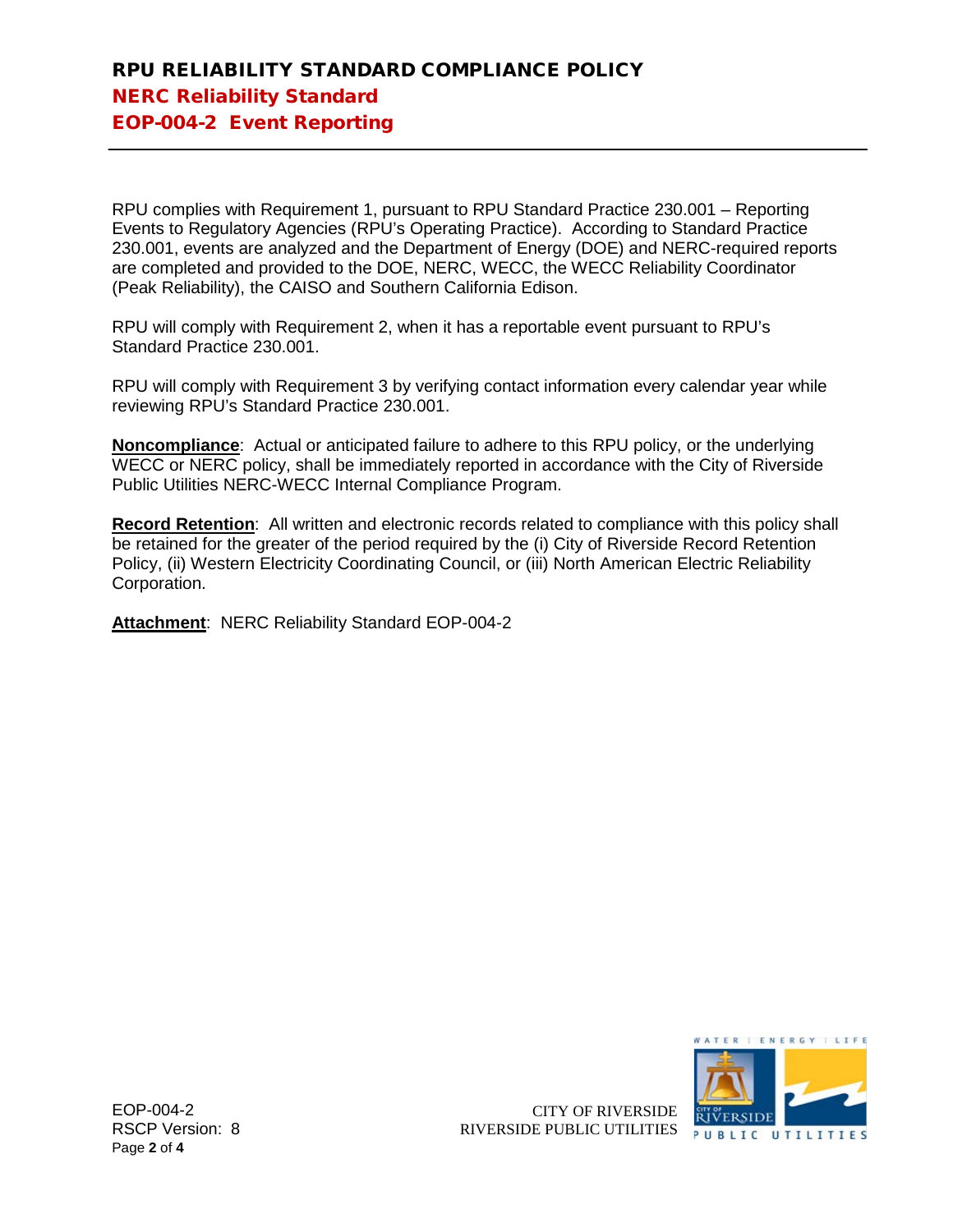This RPU NERC Reliability Standard Compliance Policy supersedes RPU's prior policy for compliance with NERC Reliability Standard EOP-004-2 dated 7/1/2015.

**Required Signatures:** 

Pat Hohl **Assistant General Manager-Energy Delivery** 

Kevin Milligan **Deputy General Manager** 

 $7/31/2016$ 

Date



EOP-004-2 **RSCP Version: 8** Page 3 of 4

**CITY OF RIVERSIDE** RIVERSIDE PUBLIC UTILITIES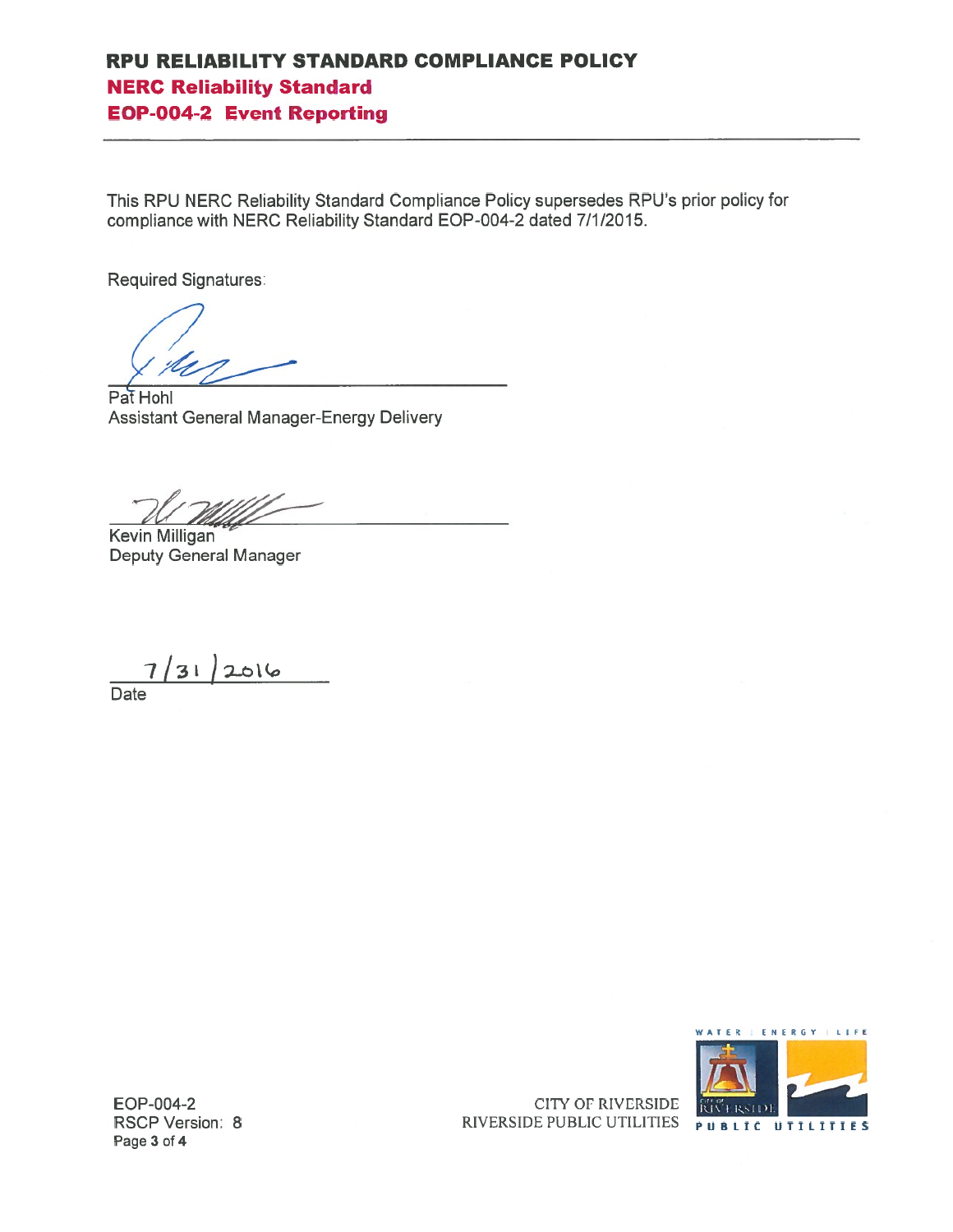## VERSION HISTORY

| <b>VERSION</b> | <b>DATE</b> | <b>CHANGE TRACKING</b>                                       |
|----------------|-------------|--------------------------------------------------------------|
|                | 6/17/2007   | <b>Effective Date</b>                                        |
| $\mathcal{P}$  | 10/3/2008   | More Descriptive                                             |
| 3              | 03/02/2009  | Replaced California-Mexico Reliability Coordinator with WECC |
|                |             | <b>Reliability Coordinator</b>                               |
|                |             | <b>Added Version History</b>                                 |
| 4              | 9/1/2010    | NERC Deactivated RPU as GO/GOP as of 6/17/2007               |
| 5              | 1/1/2014    | Revised to comply with NERC Reliability Standard EOP-004-2   |
|                |             |                                                              |
| 6              | 7/31/2014   | Periodic review and updates                                  |
|                | 7/1/2015    | Periodic review. Removed PSE reference. Revised paragraph on |
|                |             | Noncompliance.                                               |
| 8              | 7/31/2016   | Periodic review. Removed LSE reference.                      |



EOP-004-2 RSCP Version: 8 Page **4** of **4**

CITY OF RIVERSIDE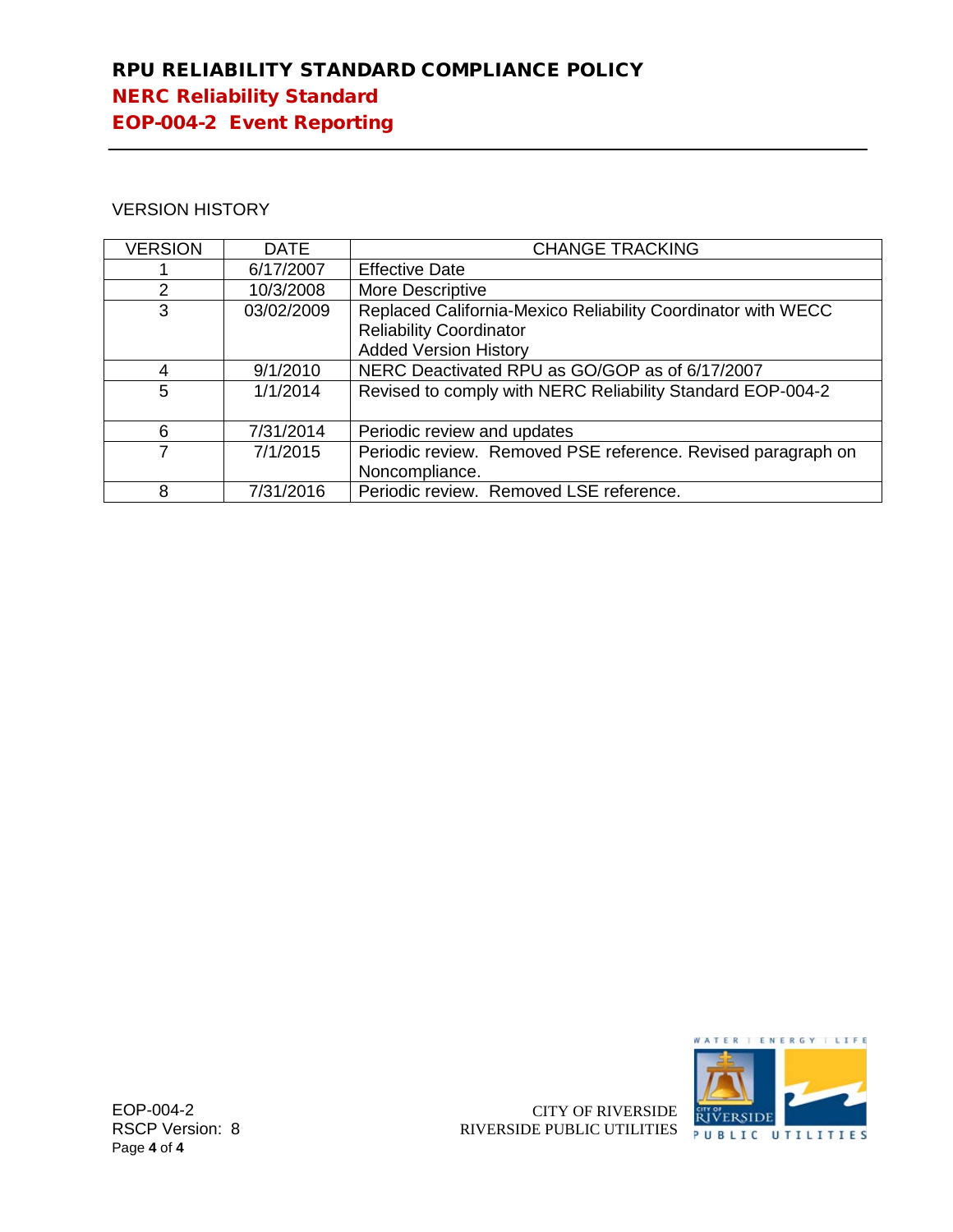## A. Introduction

- **1. Title:** Event Reporting
- **2. Number:** EOP-004-2
- **3. Purpose:** To improve the reliability of the Bulk Electric System by requiring the reporting of events by Responsible Entities.

### **4. Applicability:**

- **4.1.** Functional Entities: For the purpose of the Requirements and the EOP-004 Attachment 1 contained herein, the following functional entities will be collectively referred to as "Responsible Entity."
	- **4.1.1.** Reliability Coordinator
	- **4.1.2.** Balancing Authority
	- **4.1.3.** Transmission Owner
	- **4.1.4.** Transmission Operator
	- **4.1.5.** Generator Owner
	- **4.1.6.** Generator Operator
	- **4.1.7.** Distribution Provider

#### **5**. **Effective Dates:**

The first day of the first calendar quarter that is six months beyond the date that this standard is approved by applicable regulatory authorities. In those jurisdictions where regulatory approval is not required, the standard shall become effective on the first day of the first calendar quarter that is six months beyond the date this standard is approved by the NERC Board of Trustees, or as otherwise made effective pursuant to the laws applicable to such ERO governmental authorities.

#### **6. Background:**

NERC established a SAR Team in 2009 to investigate and propose revisions to the CIP-001 and EOP-004 Reliability Standards. The team was asked to consider the following:

- 1. CIP-001 could be merged with EOP-004 to eliminate redundancies.
- 2. Acts of sabotage have to be reported to the DOE as part of EOP-004.
- 3. Specific references to the DOE form need to be eliminated.
- 4. EOP-004 had some 'fill-in-the-blank' components to eliminate.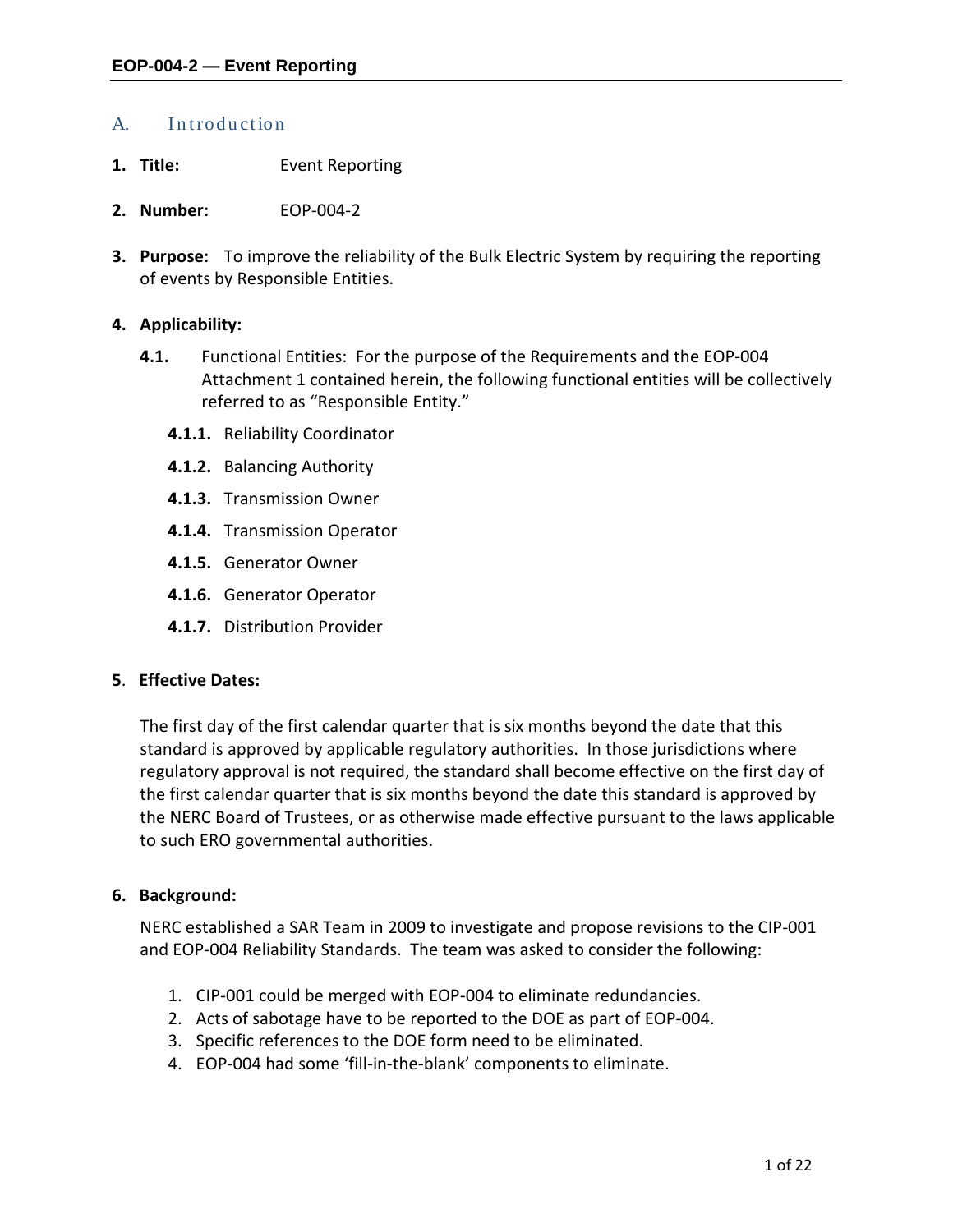The development included other improvements to the standards deemed appropriate by the drafting team, with the consensus of stakeholders, consistent with establishing high quality, enforceable and technically sufficient Bulk Electric System reliability standards.

The SAR for Project 2009-01, Disturbance and Sabotage Reporting was moved forward for standard drafting by the NERC Standards Committee in August of 2009. The Disturbance and Sabotage Reporting Standard Drafting Team (DSR SDT) was formed in late 2009.

The DSR SDT developed a concept paper to solicit stakeholder input regarding the proposed reporting concepts that the DSR SDT had developed. The posting of the concept paper sought comments from stakeholders on the "road map" that will be used by the DSR SDT in updating or revising CIP-001 and EOP-004. The concept paper provided stakeholders the background information and thought process of the DSR SDT. The DSR SDT has reviewed the existing standards, the SAR, issues from the NERC issues database and FERC Order 693 Directives in order to determine a prudent course of action with respect to revision of these standards.

## **B. Requirements and Measures**

- **R1**. Each Responsible Entity shall have an event reporting Operating Plan in accordance with EOP-004-2 Attachment 1 that includes the protocol(s) for reporting to the Electric Reliability Organization and other organizations (e.g., the Regional Entity, company personnel, the Responsible Entity's Reliability Coordinator, law enforcement, or governmental authority). *[Violation Risk Factor: Lower] [Time Horizon: Operations Planning]*
- **M1.** Each Responsible Entity will have a dated event reporting Operating Plan that includes, but is not limited to the protocol(s) and each organization identified to receive an event report for event types specified in EOP-004-2 Attachment 1 and in accordance with the entity responsible for reporting.
- **R2**. Each Responsible Entity shall report events per their Operating Plan within 24 hours of recognition of meeting an event type threshold for reporting or by the end of the next business day if the event occurs on a weekend (which is recognized to be 4 PM local time on Friday to 8 AM Monday local time). *[Violation Risk Factor: Medium] [Time Horizon: Operations Assessment]*
- **M2.** Each Responsible Entity will have as evidence of reporting an event, copy of the completed EOP-004-2 Attachment 2 form or a DOE-OE-417 form; and evidence of submittal (e.g., operator log or other operating documentation, voice recording, electronic mail message, or confirmation of facsimile) demonstrating the event report was submitted within 24 hours of recognition of meeting the threshold for reporting or by the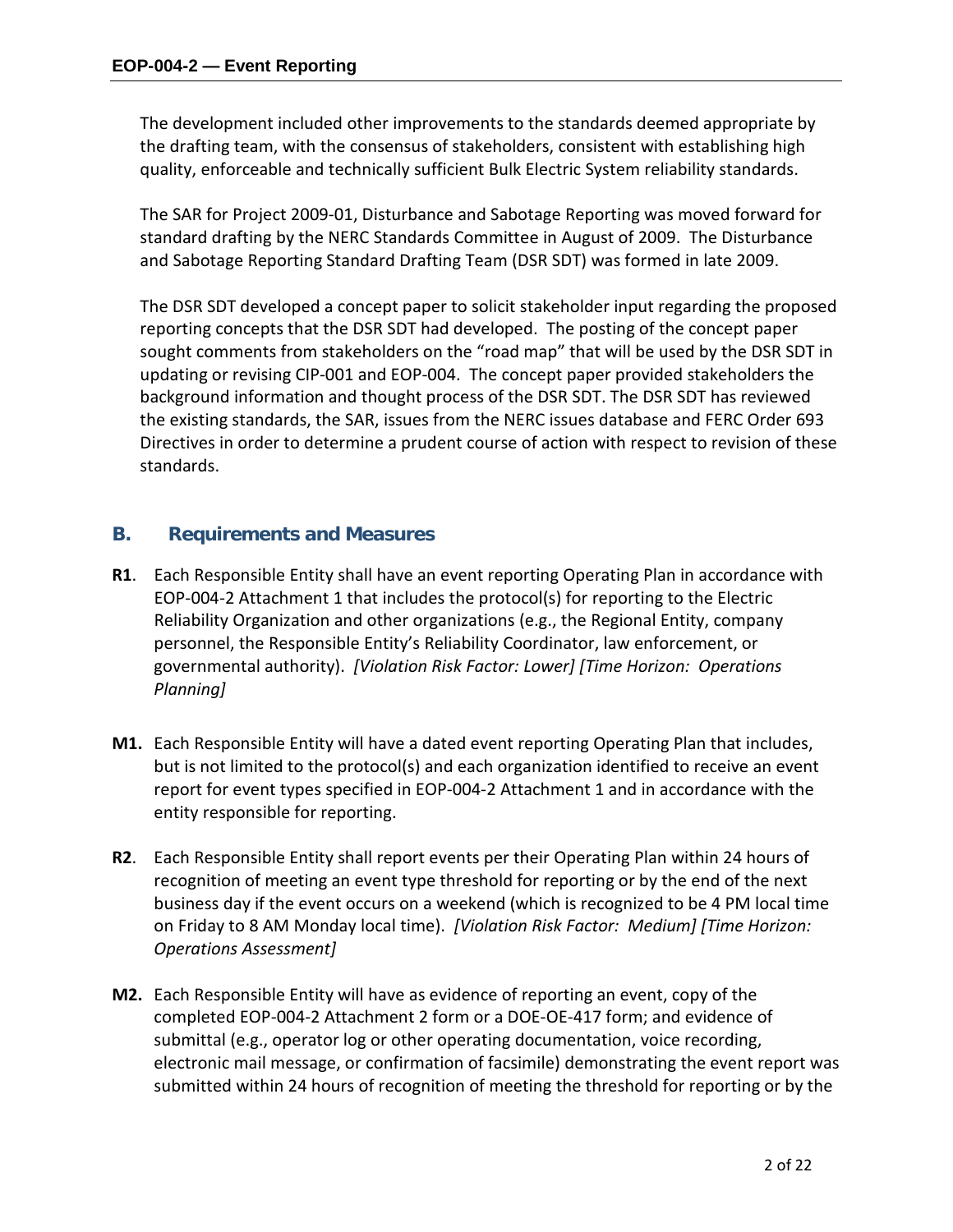end of the next business day if the event occurs on a weekend (which is recognized to be 4 PM local time on Friday to 8 AM Monday local time). (R2)

- **R3**. Each Responsible Entity shall validate all contact information contained in the Operating Plan pursuant to Requirement R1 each calendar year. *[Violation Risk Factor: Medium] [Time Horizon: Operations Planning]*
- **M3.** Each Responsible Entity will have dated records to show that it validated all contact information contained in the Operating Plan each calendar year. Such evidence may include, but are not limited to, dated voice recordings and operating logs or other communication documentation. (R3)

## **C. Compliance**

## **1. Compliance Monitoring Process**

## **1.1 Compliance Enforcement Authority**

The Regional Entity shall serve as the Compliance Enforcement Authority (CEA) unless the applicable entity is owned, operated, or controlled by the Regional Entity. In such cases the ERO or a Regional Entity approved by FERC or other applicable governmental authority shall serve as the CEA.

## **1.2 Evidence Retention**

The Responsible Entity shall keep data or evidence to show compliance as identified below unless directed by its Compliance Enforcement Authority to retain specific evidence for a longer period of time as part of an investigation:

The following evidence retention periods identify the period of time an entity is required to retain specific evidence to demonstrate compliance. For instances where the evidence retention period specified below is shorter than the time since the last audit, the Compliance Enforcement Authority may ask an entity to provide other evidence to show that it was compliant for the full time period since the last audit.

- Each Responsible Entity shall retain the current Operating Plan plus each version issued since the last audit for Requirements R1, and Measure M1.
- Each Responsible Entity shall retain evidence of compliance since the last audit for Requirements R2, R3 and Measure M2, M3.

If a Responsible Entity is found non-compliant, it shall keep information related to the non-compliance until mitigation is complete and approved or for the duration specified above, whichever is longer.

The Compliance Enforcement Authority shall keep the last audit records and all requested and submitted subsequent audit records.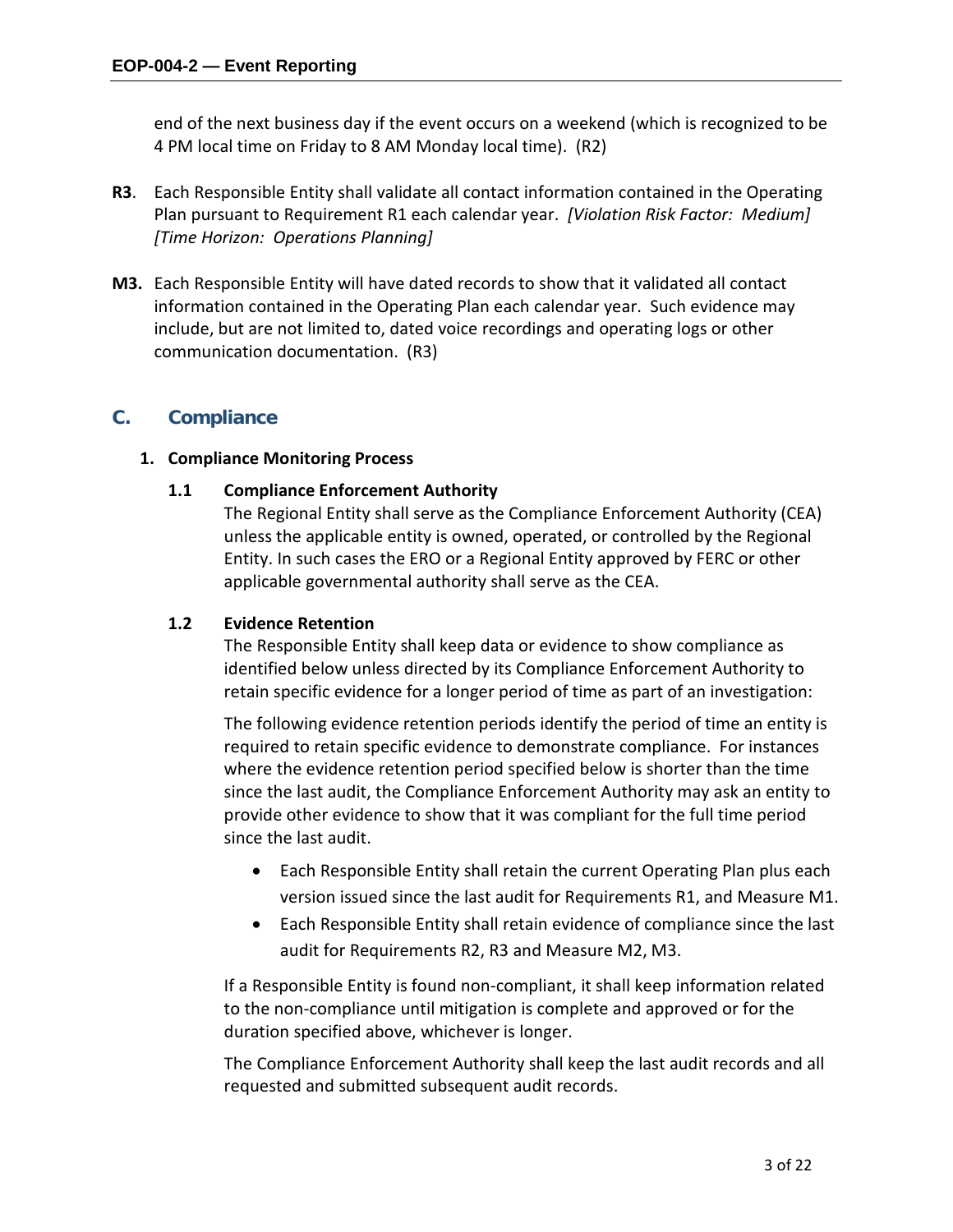## **1.3 Compliance Monitoring and Enforcement Processes:**

Compliance Audit Self-Certification Spot Checking Compliance Investigation Self-Reporting Complaint

## **1.4 Additional Compliance Information**

None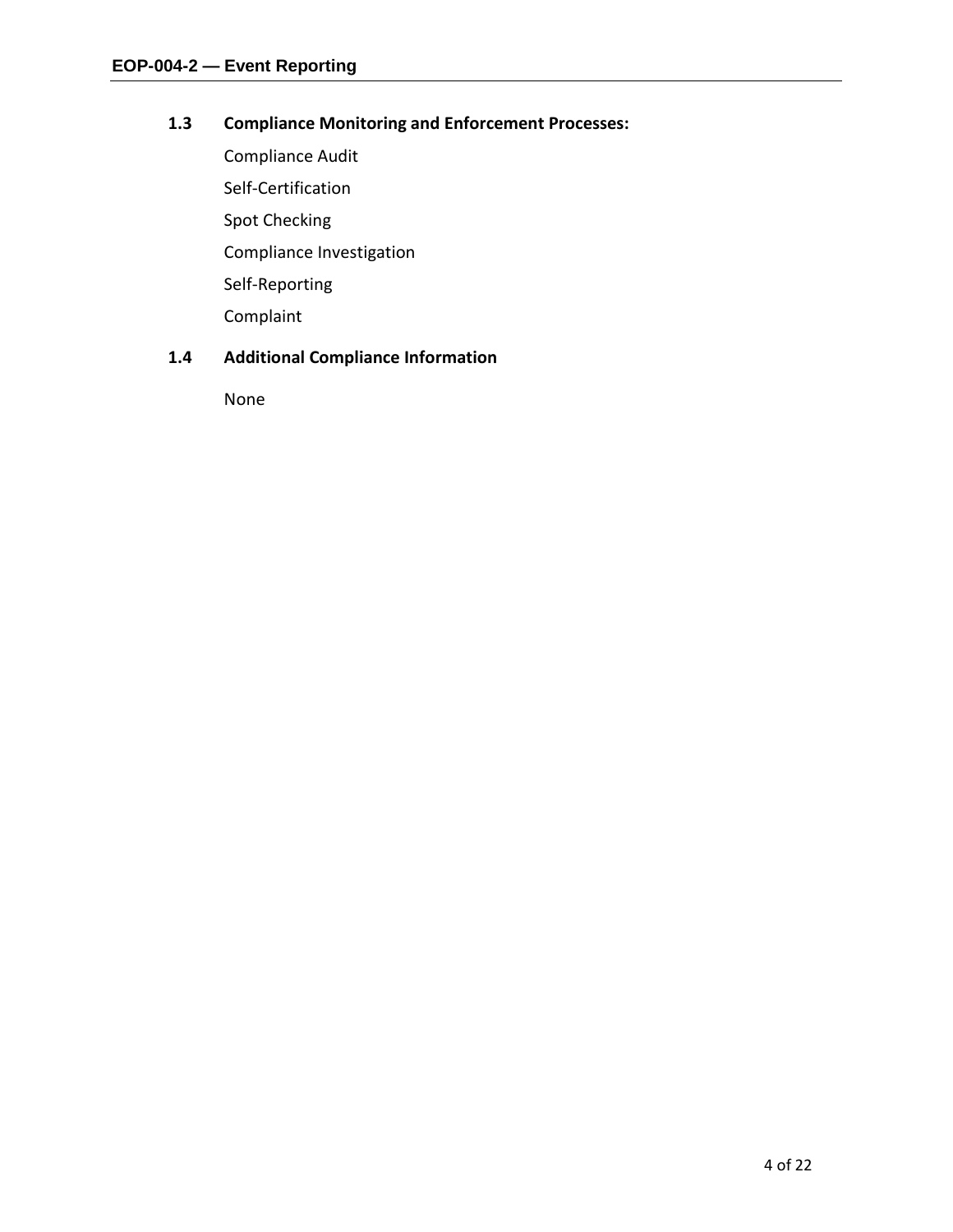# **Table of Compliance Elements**

| R# | Time                          | <b>VRF</b> |                                                                                                            |                                                                                                             | <b>Violation Severity Levels</b>                                                                              |                                                                                                                                                                                                                        |
|----|-------------------------------|------------|------------------------------------------------------------------------------------------------------------|-------------------------------------------------------------------------------------------------------------|---------------------------------------------------------------------------------------------------------------|------------------------------------------------------------------------------------------------------------------------------------------------------------------------------------------------------------------------|
|    | <b>Horizon</b>                |            | <b>Lower VSL</b>                                                                                           | <b>Moderate VSL</b>                                                                                         | <b>High VSL</b>                                                                                               | <b>Severe VSL</b>                                                                                                                                                                                                      |
| R1 | <b>Operations</b><br>Planning | Lower      | The Responsible Entity<br>had an Operating Plan,<br>but failed to include<br>one applicable event<br>type. | The Responsible Entity<br>had an Operating Plan,<br>but failed to include<br>two applicable event<br>types. | The Responsible Entity<br>had an Operating Plan,<br>but failed to include<br>three applicable event<br>types. | The Responsible Entity<br>had an Operating Plan,<br>but failed to include<br>four or more<br>applicable event types.<br><b>OR</b><br>The Responsible Entity<br>failed to have an event<br>reporting Operating<br>Plan. |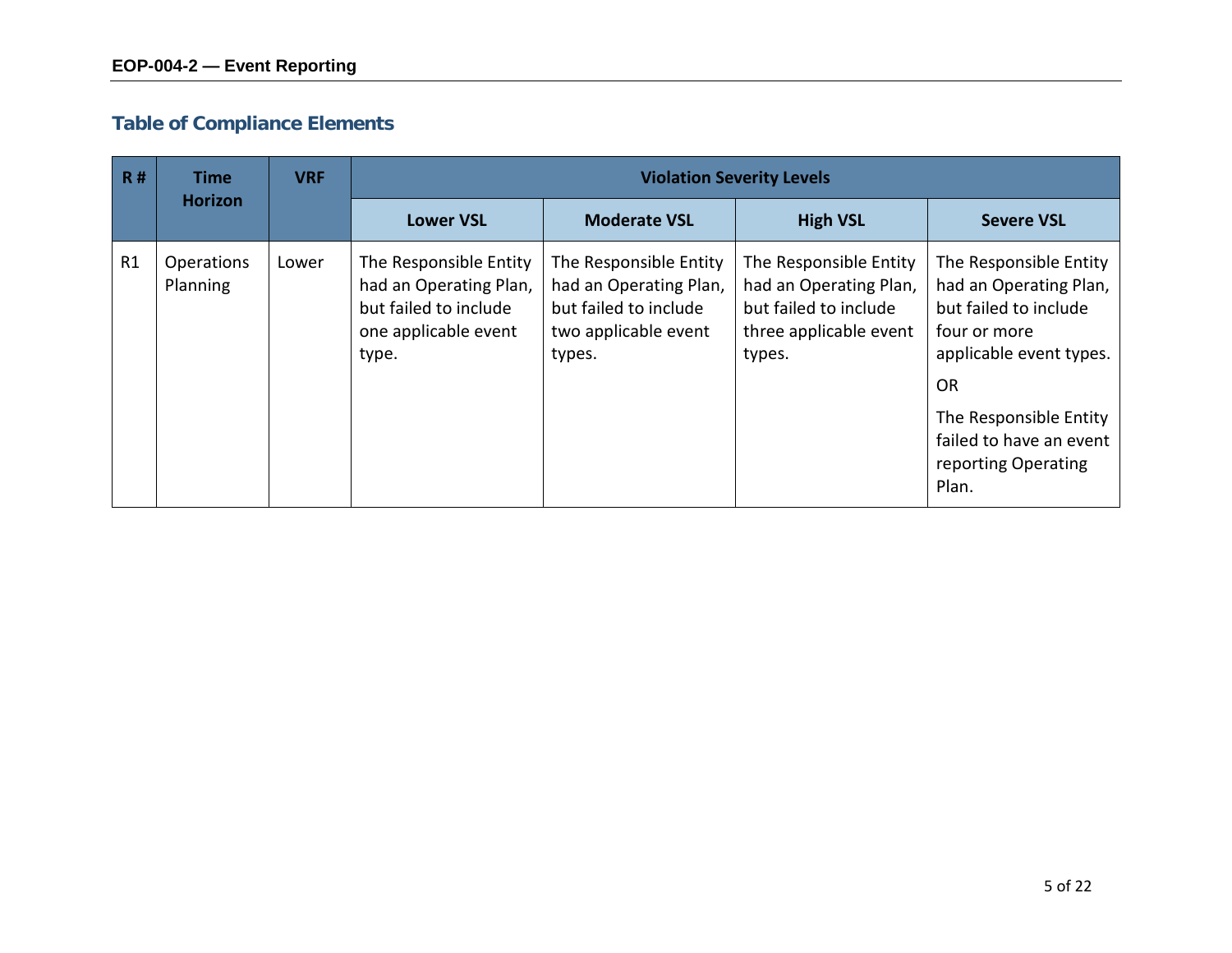| R#             | <b>Time</b>              | <b>VRF</b> | <b>Violation Severity Levels</b>                                                                                                                                                                                                                                                                                                                                                                                                              |                                                                                                                                                                                                                                                                                                                                                                                                                                                 |                                                                                                                                                                                                                                                                                                                                                                                                                                                   |                                                                                                                                                                                                                                                                                                                                                                                                                                                                                                                                                |  |
|----------------|--------------------------|------------|-----------------------------------------------------------------------------------------------------------------------------------------------------------------------------------------------------------------------------------------------------------------------------------------------------------------------------------------------------------------------------------------------------------------------------------------------|-------------------------------------------------------------------------------------------------------------------------------------------------------------------------------------------------------------------------------------------------------------------------------------------------------------------------------------------------------------------------------------------------------------------------------------------------|---------------------------------------------------------------------------------------------------------------------------------------------------------------------------------------------------------------------------------------------------------------------------------------------------------------------------------------------------------------------------------------------------------------------------------------------------|------------------------------------------------------------------------------------------------------------------------------------------------------------------------------------------------------------------------------------------------------------------------------------------------------------------------------------------------------------------------------------------------------------------------------------------------------------------------------------------------------------------------------------------------|--|
|                | <b>Horizon</b>           |            | <b>Lower VSL</b>                                                                                                                                                                                                                                                                                                                                                                                                                              | <b>Moderate VSL</b>                                                                                                                                                                                                                                                                                                                                                                                                                             | <b>High VSL</b>                                                                                                                                                                                                                                                                                                                                                                                                                                   | <b>Severe VSL</b>                                                                                                                                                                                                                                                                                                                                                                                                                                                                                                                              |  |
| R <sub>2</sub> | Operations<br>Assessment | Medium     | The Responsible Entity<br>submitted an event<br>report (e.g., written or<br>verbal) to all required<br>recipients more than<br>24 hours but less than<br>or equal to 36 hours<br>after meeting an event<br>threshold for<br>reporting.<br><b>OR</b><br>The Responsible Entity<br>failed to submit an<br>event report (e.g.,<br>written or verbal) to<br>one entity identified in<br>its event reporting<br>Operating Plan within<br>24 hours. | The Responsible Entity<br>submitted an event<br>report (e.g., written or<br>verbal) to all required<br>recipients more than<br>36 hours but less than<br>or equal to 48 hours<br>after meeting an event<br>threshold for<br>reporting.<br><b>OR</b><br>The Responsible Entity<br>failed to submit an<br>event report (e.g.,<br>written or verbal) to<br>two entities identified<br>in its event reporting<br>Operating Plan within<br>24 hours. | The Responsible Entity<br>submitted an event<br>report (e.g., written or<br>verbal) to all required<br>recipients more than<br>48 hours but less than<br>or equal to 60 hours<br>after meeting an event<br>threshold for<br>reporting.<br><b>OR</b><br>The Responsible Entity<br>failed to submit an<br>event report (e.g.,<br>written or verbal) to<br>three entities<br>identified in its event<br>reporting Operating<br>Plan within 24 hours. | The Responsible Entity<br>submitted an event<br>report (e.g., written or<br>verbal) to all required<br>recipients more than<br>60 hours after meeting<br>an event threshold for<br>reporting.<br><b>OR</b><br>The Responsible Entity<br>failed to submit an<br>event report (e.g.,<br>written or verbal) to<br>four or more entities<br>identified in its event<br>reporting Operating<br>Plan within 24 hours.<br><b>OR</b><br>The Responsible Entity<br>failed to submit a<br>report for an event in<br>EOP-004 Attachment<br>$\mathbf{1}$ . |  |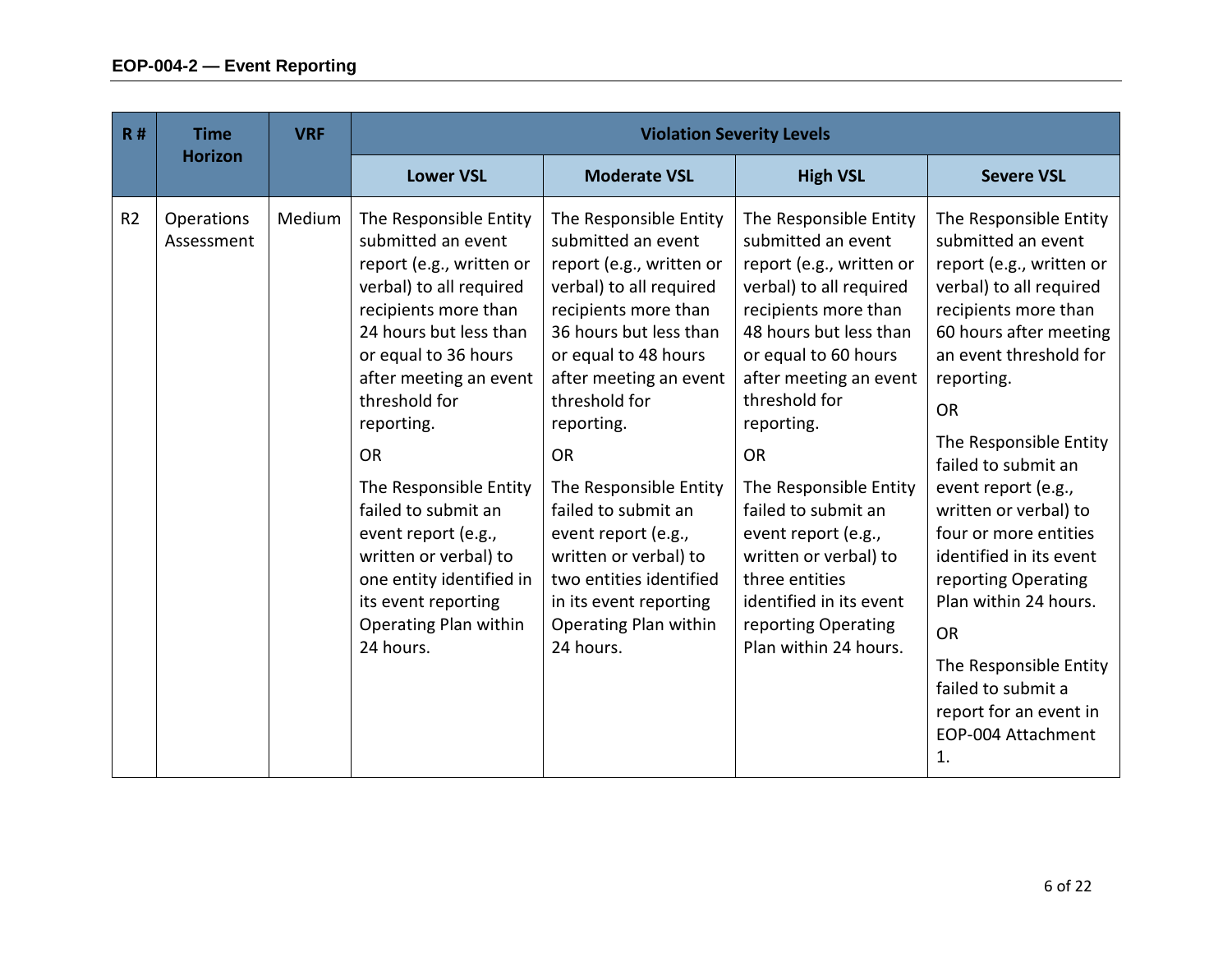| R#             | <b>Time</b>            | <b>VRF</b> |                                                                                                                                                                                                                                                                                                             |                                                                                                                                                                                                                                                                                                                                               | <b>Violation Severity Levels</b>                                                                                                                                                                                                                                                                                                             |                                                                                                                                                                                                                                                                                              |
|----------------|------------------------|------------|-------------------------------------------------------------------------------------------------------------------------------------------------------------------------------------------------------------------------------------------------------------------------------------------------------------|-----------------------------------------------------------------------------------------------------------------------------------------------------------------------------------------------------------------------------------------------------------------------------------------------------------------------------------------------|----------------------------------------------------------------------------------------------------------------------------------------------------------------------------------------------------------------------------------------------------------------------------------------------------------------------------------------------|----------------------------------------------------------------------------------------------------------------------------------------------------------------------------------------------------------------------------------------------------------------------------------------------|
|                | <b>Horizon</b>         |            | <b>Lower VSL</b>                                                                                                                                                                                                                                                                                            | <b>Moderate VSL</b>                                                                                                                                                                                                                                                                                                                           | <b>High VSL</b>                                                                                                                                                                                                                                                                                                                              | <b>Severe VSL</b>                                                                                                                                                                                                                                                                            |
| R <sub>3</sub> | Operations<br>Planning | Medium     | The Responsible Entity<br>validated all contact<br>information contained<br>in the Operating Plan<br>but was late by less<br>than one calendar<br>month.<br><b>OR</b><br>The Responsible Entity<br>validated 75% but less<br>than 100% of the<br>contact information<br>contained in the<br>Operating Plan. | The Responsible Entity<br>validated all contact<br>information contained<br>in the Operating Plan<br>but was late by one<br>calendar month or<br>more but less than<br>two calendar months.<br><b>OR</b><br>The Responsible Entity<br>validated 50% and less<br>than 75% of the<br>contact information<br>contained in the<br>Operating Plan. | The Responsible Entity<br>validated all contact<br>information contained<br>in the Operating Plan<br>but was late by two<br>calendar months or<br>more but less than<br>three calendar<br>months.<br>OR<br>The Responsible Entity<br>validated 25% and less<br>than 50% of the<br>contact information<br>contained in the<br>Operating Plan. | The Responsible Entity<br>validated all contact<br>information contained<br>in the Operating Plan<br>but was late by three<br>calendar months or<br>more.<br><b>OR</b><br>The Responsible Entity<br>validated less than<br>25% of contact<br>information contained<br>in the Operating Plan. |

## **D. Variances**

None.

# **E. Interpretations**

None.

# **F. References**

Guideline and Technical Basis (attached)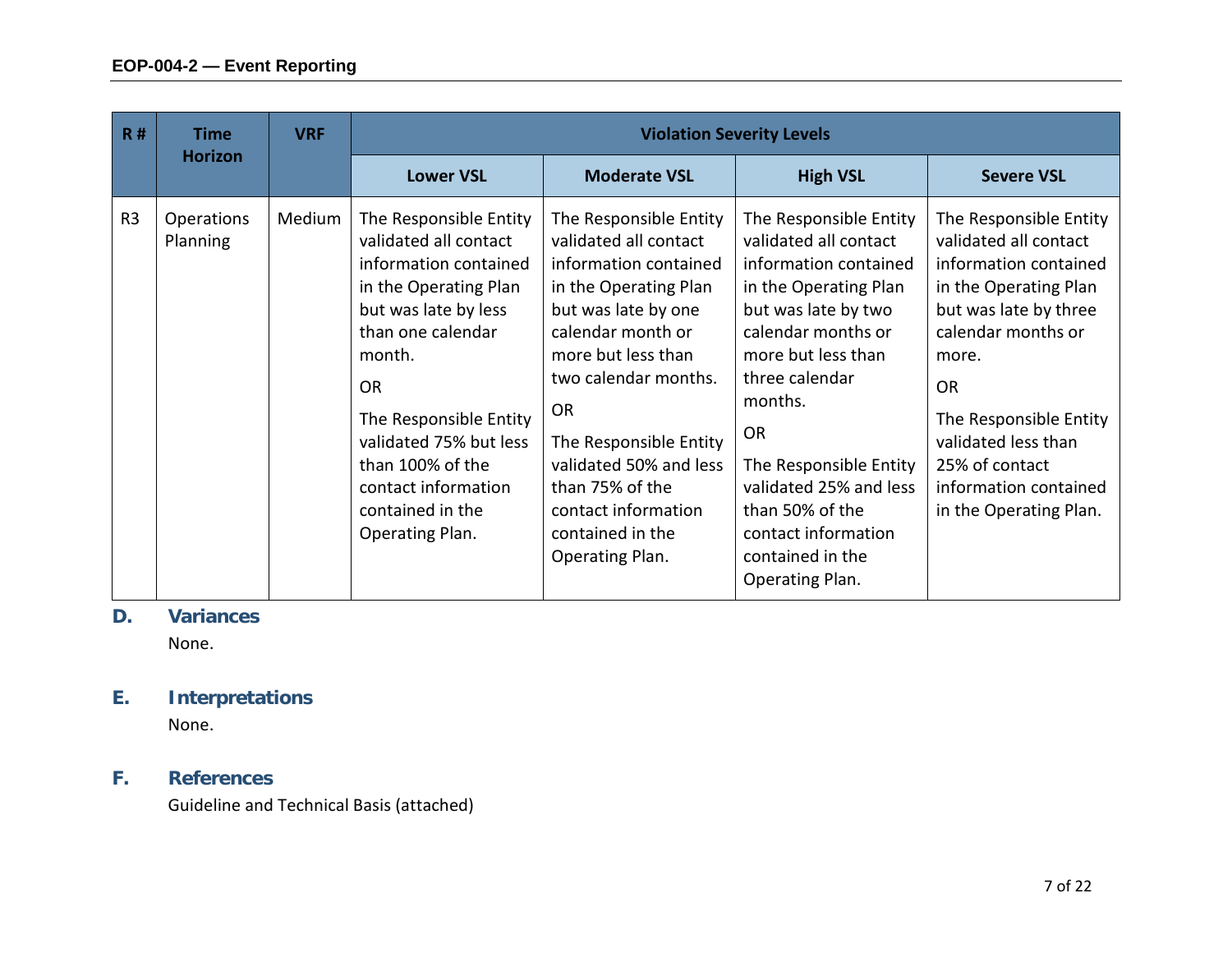## **EOP-004 - Attachment 1: Reportable Events**

NOTE: Under certain adverse conditions (e.g. severe weather, multiple events) it may not be possible to report the damage caused by an event and issue a written Event Report within the timing in the standard. In such cases, the affected Responsible Entity shall notify parties per Requirement R2 and provide as much information as is available at the time of the notification. Submit reports to the ERO via one of the following: e-mail: [systemawareness@nerc.net,](mailto:systemawareness@nerc.net) Facsimile 404-446-9770 or Voice: 404-446-9780.

## **Submit EOP-004 Attachment 2 (or DOE-OE-417) pursuant to Requirements R1 and R2.**

| <b>Event Type</b>                      | <b>Entity with Reporting</b><br><b>Responsibility</b> | <b>Threshold for Reporting</b>                                                                                                                                                                                                                                                                                  |
|----------------------------------------|-------------------------------------------------------|-----------------------------------------------------------------------------------------------------------------------------------------------------------------------------------------------------------------------------------------------------------------------------------------------------------------|
| Damage or destruction of<br>a Facility | RC, BA, TOP                                           | Damage or destruction of a Facility within its Reliability<br>Coordinator Area, Balancing Authority Area or Transmission<br>Operator Area that results in actions to avoid a BES Emergency.                                                                                                                     |
| Damage or destruction of<br>a Facility | BA, TO, TOP, GO, GOP, DP                              | Damage or destruction of its Facility that results from actual or<br>suspected intentional human action.                                                                                                                                                                                                        |
| Physical threats to a<br>Facility      | BA, TO, TOP, GO, GOP, DP                              | Physical threat to its Facility excluding weather or natural disaster<br>related threats, which has the potential to degrade the normal<br>operation of the Facility.<br><b>OR</b><br>Suspicious device or activity at a Facility.<br>Do not report theft unless it degrades normal operation of a<br>Facility. |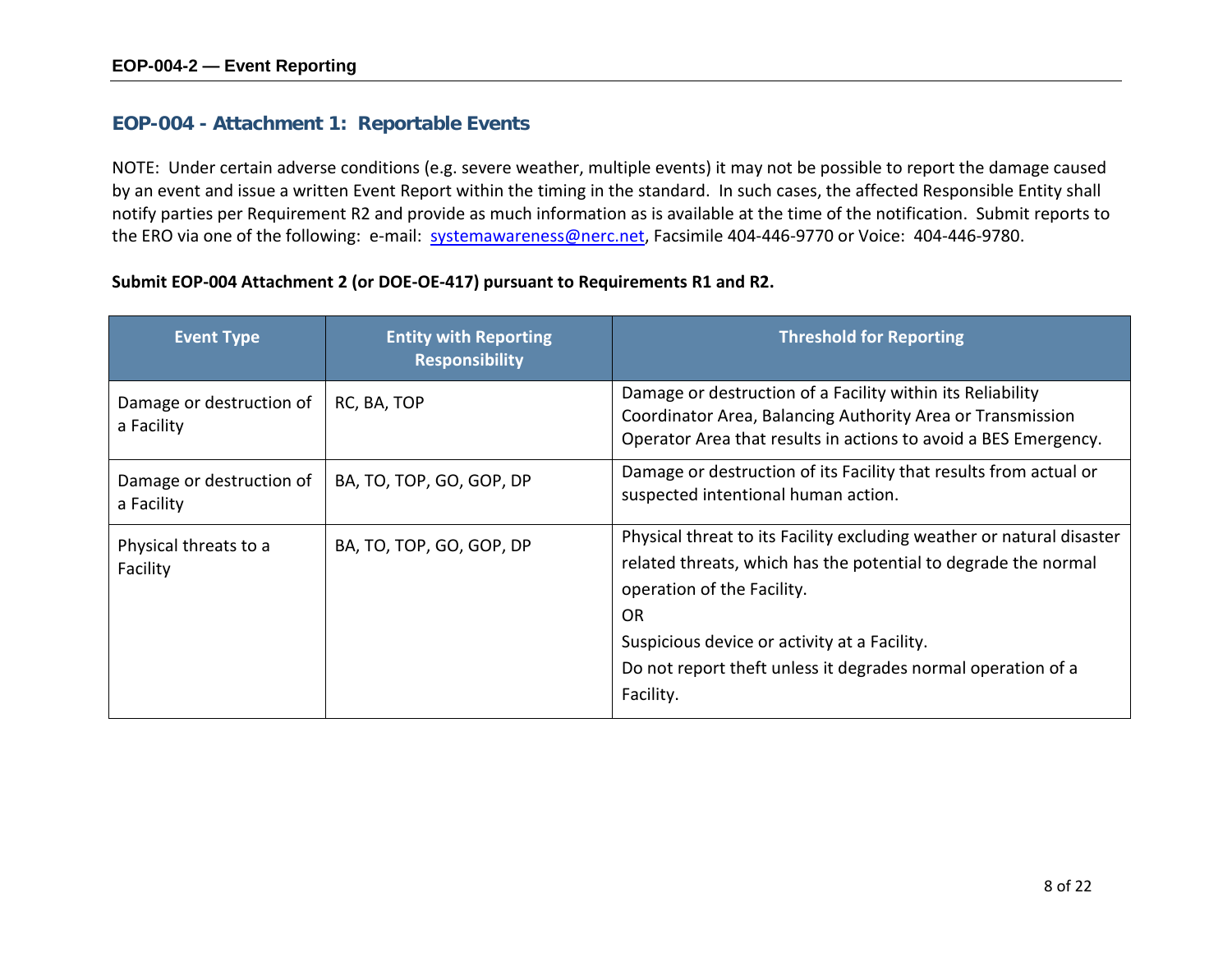| <b>Event Type</b>                                                     | <b>Entity with Reporting</b><br><b>Responsibility</b> | <b>Threshold for Reporting</b>                                                                                                                                                                                                                                |
|-----------------------------------------------------------------------|-------------------------------------------------------|---------------------------------------------------------------------------------------------------------------------------------------------------------------------------------------------------------------------------------------------------------------|
| Physical threats to a BES<br>control center                           | RC, BA, TOP                                           | Physical threat to its BES control center, excluding weather or<br>natural disaster related threats, which has the potential to<br>degrade the normal operation of the control center.<br><b>OR</b><br>Suspicious device or activity at a BES control center. |
| <b>BES Emergency requiring</b><br>public appeal for load<br>reduction | Initiating entity is responsible for<br>reporting     | Public appeal for load reduction event.                                                                                                                                                                                                                       |
| <b>BES Emergency requiring</b><br>system-wide voltage<br>reduction    | Initiating entity is responsible for<br>reporting     | System wide voltage reduction of 3% or more.                                                                                                                                                                                                                  |
| <b>BES Emergency requiring</b><br>manual firm load<br>shedding        | Initiating entity is responsible for<br>reporting     | Manual firm load shedding $\geq 100$ MW.                                                                                                                                                                                                                      |
| <b>BES Emergency resulting</b><br>in automatic firm load<br>shedding  | DP, TOP                                               | Automatic firm load shedding $\geq 100$ MW (via automatic<br>undervoltage or underfrequency load shedding schemes, or<br>SPS/RAS).                                                                                                                            |
| Voltage deviation on a<br>Facility                                    | <b>TOP</b>                                            | Observed within its area a voltage deviation of $± 10\%$ of nominal<br>voltage sustained for $\geq$ 15 continuous minutes.                                                                                                                                    |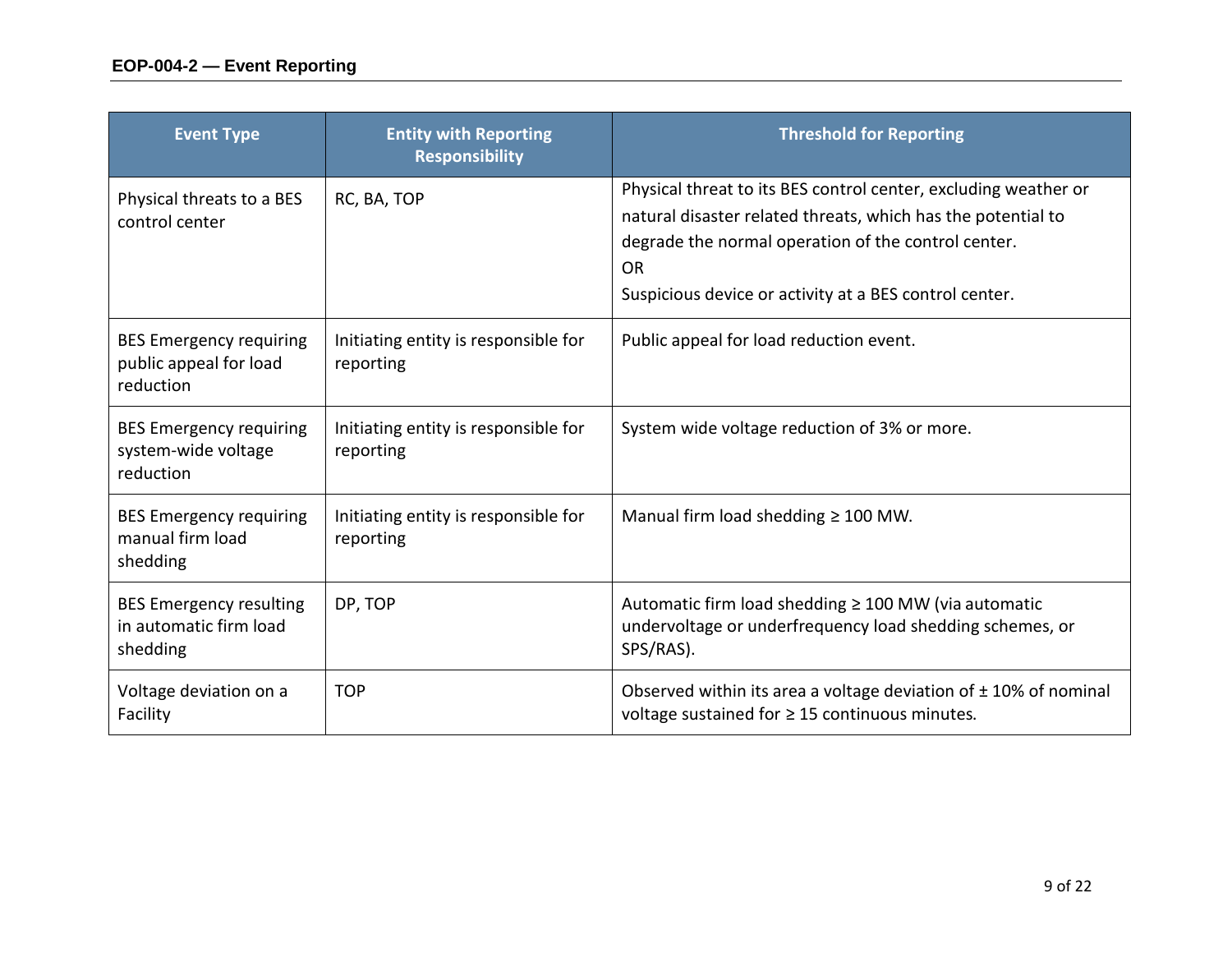| <b>Event Type</b>                                                                                                          | <b>Entity with Reporting</b><br><b>Responsibility</b> | <b>Threshold for Reporting</b>                                                                                                                                                        |
|----------------------------------------------------------------------------------------------------------------------------|-------------------------------------------------------|---------------------------------------------------------------------------------------------------------------------------------------------------------------------------------------|
| <b>IROL Violation (all</b><br>Interconnections) or SOL<br>Violation for Major WECC<br><b>Transfer Paths (WECC</b><br>only) | <b>RC</b>                                             | Operate outside the IROL for time greater than IROL $T_v$ (all<br>Interconnections) or Operate outside the SOL for more than 30<br>minutes for Major WECC Transfer Paths (WECC only). |
| Loss of firm load                                                                                                          | BA, TOP, DP                                           | Loss of firm load for $\geq$ 15 Minutes:                                                                                                                                              |
|                                                                                                                            |                                                       | $\geq$ 300 MW for entities with previous year's demand $\geq$ 3,000                                                                                                                   |
|                                                                                                                            |                                                       | <b>OR</b>                                                                                                                                                                             |
|                                                                                                                            |                                                       | $\geq$ 200 MW for all other entities                                                                                                                                                  |
| System separation<br>(islanding)                                                                                           | RC, BA, TOP                                           | Each separation resulting in an island $\geq 100$ MW                                                                                                                                  |
| <b>Generation loss</b>                                                                                                     | BA, GOP                                               | Total generation loss, within one minute, of :                                                                                                                                        |
|                                                                                                                            |                                                       | $\geq$ 2,000 MW for entities in the Eastern or Western<br>Interconnection                                                                                                             |
|                                                                                                                            |                                                       | <b>OR</b>                                                                                                                                                                             |
|                                                                                                                            |                                                       | $\geq$ 1,000 MW for entities in the ERCOT or Quebec Interconnection                                                                                                                   |
| Complete loss of off-site<br>power to a nuclear<br>generating plant (grid<br>supply)                                       | TO, TOP                                               | Complete loss of off-site power affecting a nuclear generating<br>station per the Nuclear Plant Interface Requirement                                                                 |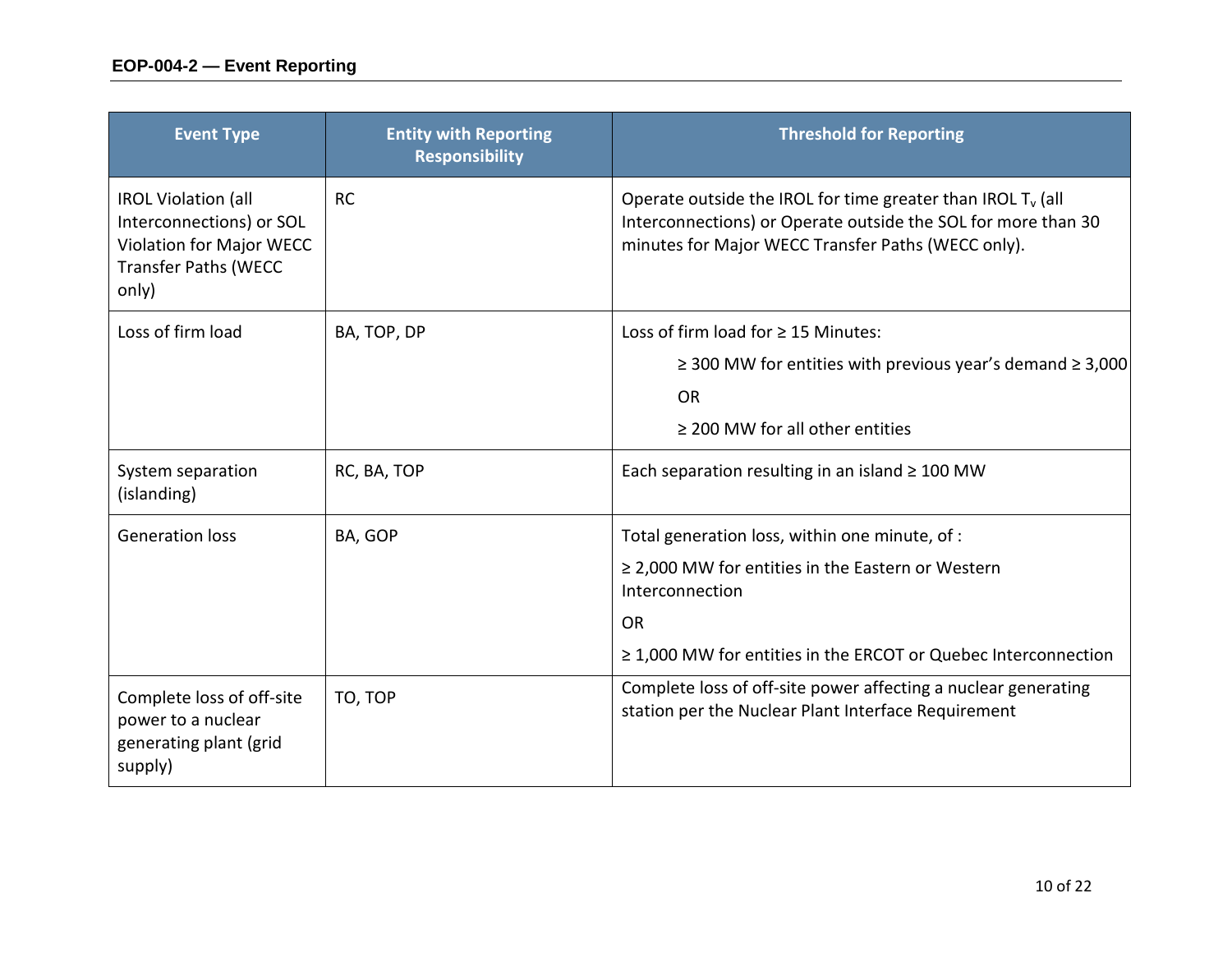| <b>Event Type</b>                                  | <b>Entity with Reporting</b><br><b>Responsibility</b> | <b>Threshold for Reporting</b>                                                                                                                                                                                         |
|----------------------------------------------------|-------------------------------------------------------|------------------------------------------------------------------------------------------------------------------------------------------------------------------------------------------------------------------------|
| <b>Transmission loss</b>                           | <b>TOP</b>                                            | Unexpected loss within its area, contrary to design, of three or<br>more BES Elements caused by a common disturbance (excluding<br>successful automatic reclosing).                                                    |
| Unplanned BES control<br>center evacuation         | RC, BA, TOP                                           | Unplanned evacuation from BES control center facility for 30<br>continuous minutes or more.                                                                                                                            |
| Complete loss of voice<br>communication capability | RC, BA, TOP                                           | Complete loss of voice communication capability affecting a BES<br>control center for 30 continuous minutes or more.                                                                                                   |
| Complete loss of<br>monitoring capability          | RC, BA, TOP                                           | Complete loss of monitoring capability affecting a BES control<br>center for 30 continuous minutes or more such that analysis<br>capability (i.e., State Estimator or Contingency Analysis) is<br>rendered inoperable. |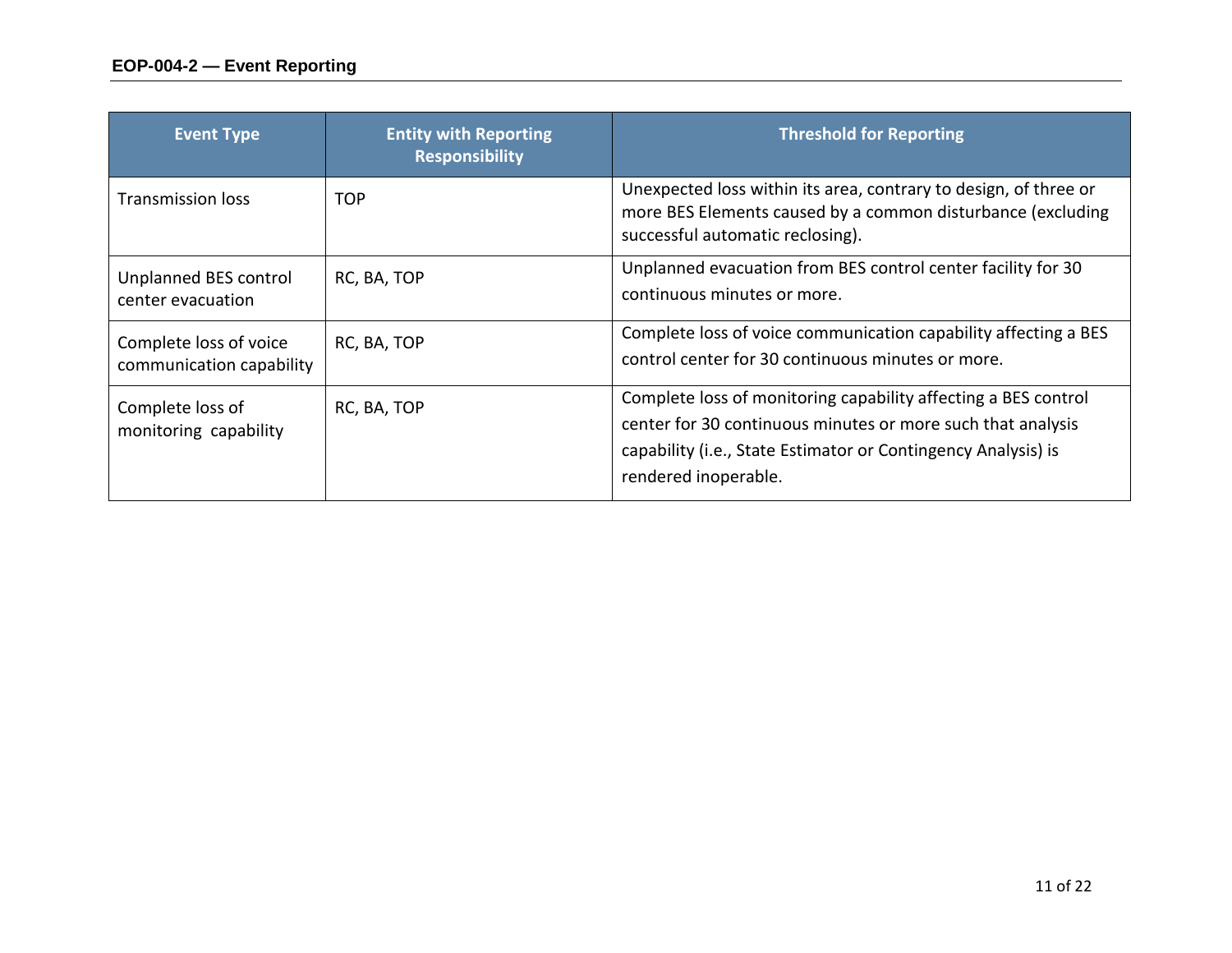## **EOP-004 - Attachment 2: Event Reporting Form**

#### **EOP-004 Attachment 2: Event Reporting Form**

**Use this form to report events. The Electric Reliability Organization will accept the DOE OE-417 form in lieu of this form if the entity is required to submit an OE-417 report. Submit reports to the ERO via one of the following: e-mail: [systemawareness@nerc.net](mailto:systemawareness@nerc.net) , Facsimile 404-446-9770 or voice: 404- 446-9780.**

|    | <b>Task</b>                                                                                                                                                                                                                                                                                                                                                                                                                                                                                                                                                                                                                                                                                                                                                                                                                                                                                                            |               |             | <b>Comments</b>                 |
|----|------------------------------------------------------------------------------------------------------------------------------------------------------------------------------------------------------------------------------------------------------------------------------------------------------------------------------------------------------------------------------------------------------------------------------------------------------------------------------------------------------------------------------------------------------------------------------------------------------------------------------------------------------------------------------------------------------------------------------------------------------------------------------------------------------------------------------------------------------------------------------------------------------------------------|---------------|-------------|---------------------------------|
| 1. | Entity filing the report include:<br>Company name:<br>Name of contact person:<br>Email address of contact person:<br>Telephone Number:<br>Submitted by (name):<br>Date and Time of recognized event.                                                                                                                                                                                                                                                                                                                                                                                                                                                                                                                                                                                                                                                                                                                   |               |             |                                 |
| 2. | Date: (mm/dd/yyyy)<br>Time: (hh:mm)<br>Time/Zone:                                                                                                                                                                                                                                                                                                                                                                                                                                                                                                                                                                                                                                                                                                                                                                                                                                                                      |               |             |                                 |
| 3. | Did the event originate in your system?                                                                                                                                                                                                                                                                                                                                                                                                                                                                                                                                                                                                                                                                                                                                                                                                                                                                                | Yes $\square$ | $No\square$ | Unknown □                       |
| 4. | <b>Event Identification and Description:</b>                                                                                                                                                                                                                                                                                                                                                                                                                                                                                                                                                                                                                                                                                                                                                                                                                                                                           |               |             |                                 |
|    | (Check applicable box)<br>$\square$ Damage or destruction of a Facility<br>$\Box$ Physical Threat to a Facility<br>$\square$ Physical Threat to a control center<br>$\square$ BES Emergency:<br>$\square$ public appeal for load reduction<br>$\square$ system-wide voltage reduction<br>$\square$ manual firm load shedding<br>$\square$ automatic firm load shedding<br>$\Box$ Voltage deviation on a Facility<br>$\Box$ IROL Violation (all Interconnections) or<br>SOL Violation for Major WECC Transfer<br>Paths (WECC only)<br>$\Box$ Loss of firm load<br>$\square$ System separation<br>$\square$ Generation loss<br>$\square$ Complete loss of off-site power to a<br>nuclear generating plant (grid supply)<br>$\square$ Transmission loss<br>$\square$ unplanned control center evacuation<br>$\square$ Complete loss of voice communication<br>capability<br>$\Box$ Complete loss of monitoring capability |               |             | Written description (optional): |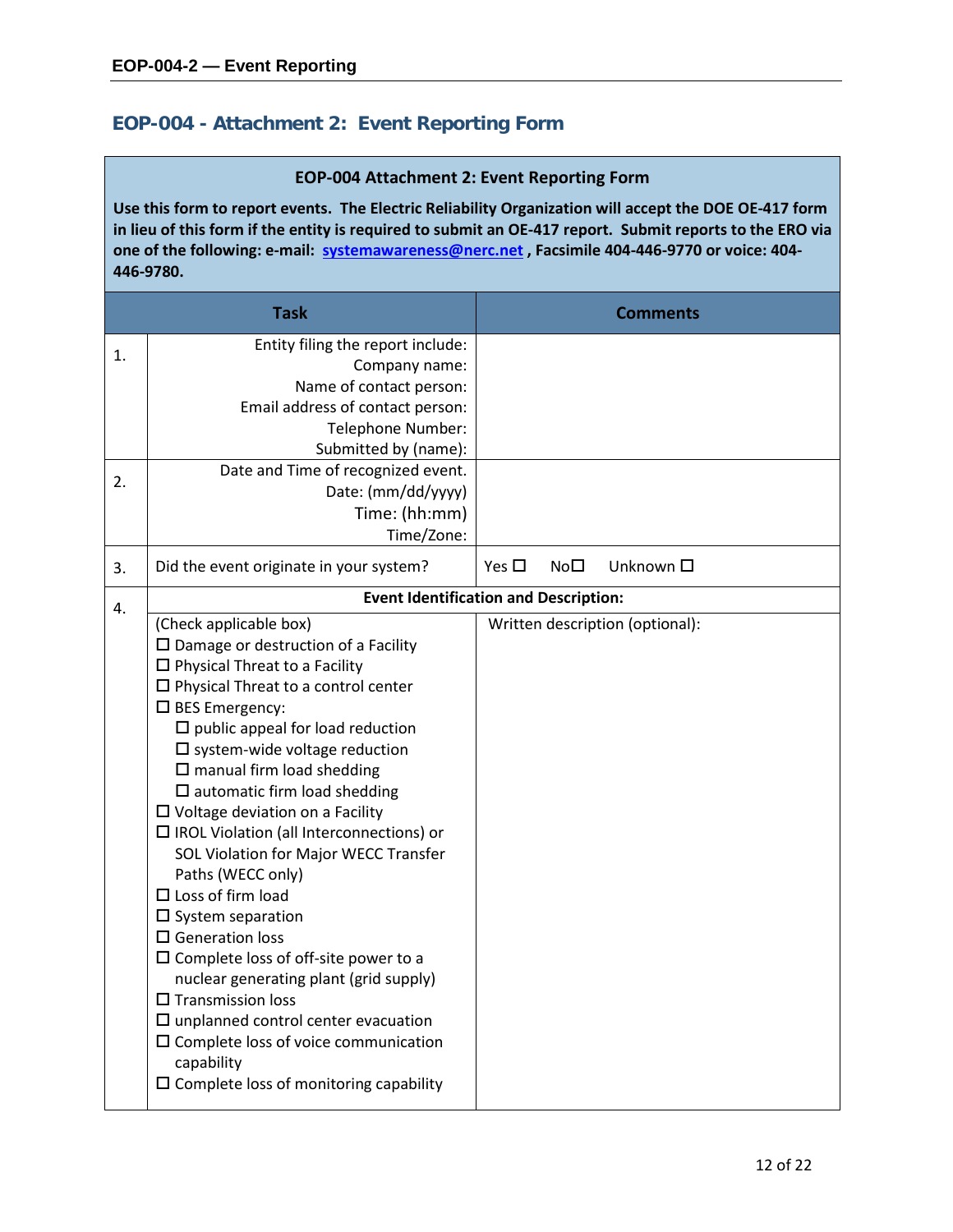## **Guideline and Technical Basis**

### **Distribution Provider Applicability Discussion**

The DSR SDT has included Distribution Providers (DP) as an applicable entity under this standard. The team realizes that not all DPs will own BES Facilities and will not meet the "Threshold for Reporting" for any event listed in Attachment 1. These DPs will not have any reports to submit under Requirement R2. However, these DPs will be responsible for meeting Requirements R1 and R3. The DSR SDT does not intend for these entities to have a detailed Operating Plan to address events that are not applicable to them. In this instance, the DSR SDT intends for the DP to have a very simple Operating Plan that includes a statement that there are no applicable events in Attachment 1 (to meet R1) and that the DP will review the list of events in Attachment 1 each year (to meet R3). The team does not think this will be a burden on any entity as the development and annual validation of the Operating Plan should not take more that 30 minutes on an annual basis. If a DP discovers applicable events during the annual review, it is expected that the DP will develop a more detailed Operating Plan to comply with the requirements of the standard.

### **Multiple Reports for a Single Organization**

For entities that have multiple registrations, the DSR SDT intends that these entities will only have to submit one report for any individual event. For example, if an entity is registered as a Reliability Coordinator, Balancing Authority and Transmission Operator, the entity would only submit one report for a particular event rather submitting three reports as each individual registered entity.

## **Summary of Key Concepts**

The DSR SDT identified the following principles to assist them in developing the standard:

- Develop a single form to report disturbances and events that threaten the reliability of the Bulk Electric System
- Investigate other opportunities for efficiency, such as development of an electronic form and possible inclusion of regional reporting requirements
- Establish clear criteria for reporting
- Establish consistent reporting timelines
- Provide clarity around who will receive the information and how it will be used

During the development of concepts, the DSR SDT considered the FERC directive to "further define sabotage". There was concern among stakeholders that a definition may be ambiguous and subject to interpretation. Consequently, the DSR SDT decided to eliminate the term sabotage from the standard. The team felt that it was almost impossible to determine if an act or event was sabotage or vandalism without the intervention of law enforcement. The DSR SDT felt that attempting to define sabotage would result in further ambiguity with respect to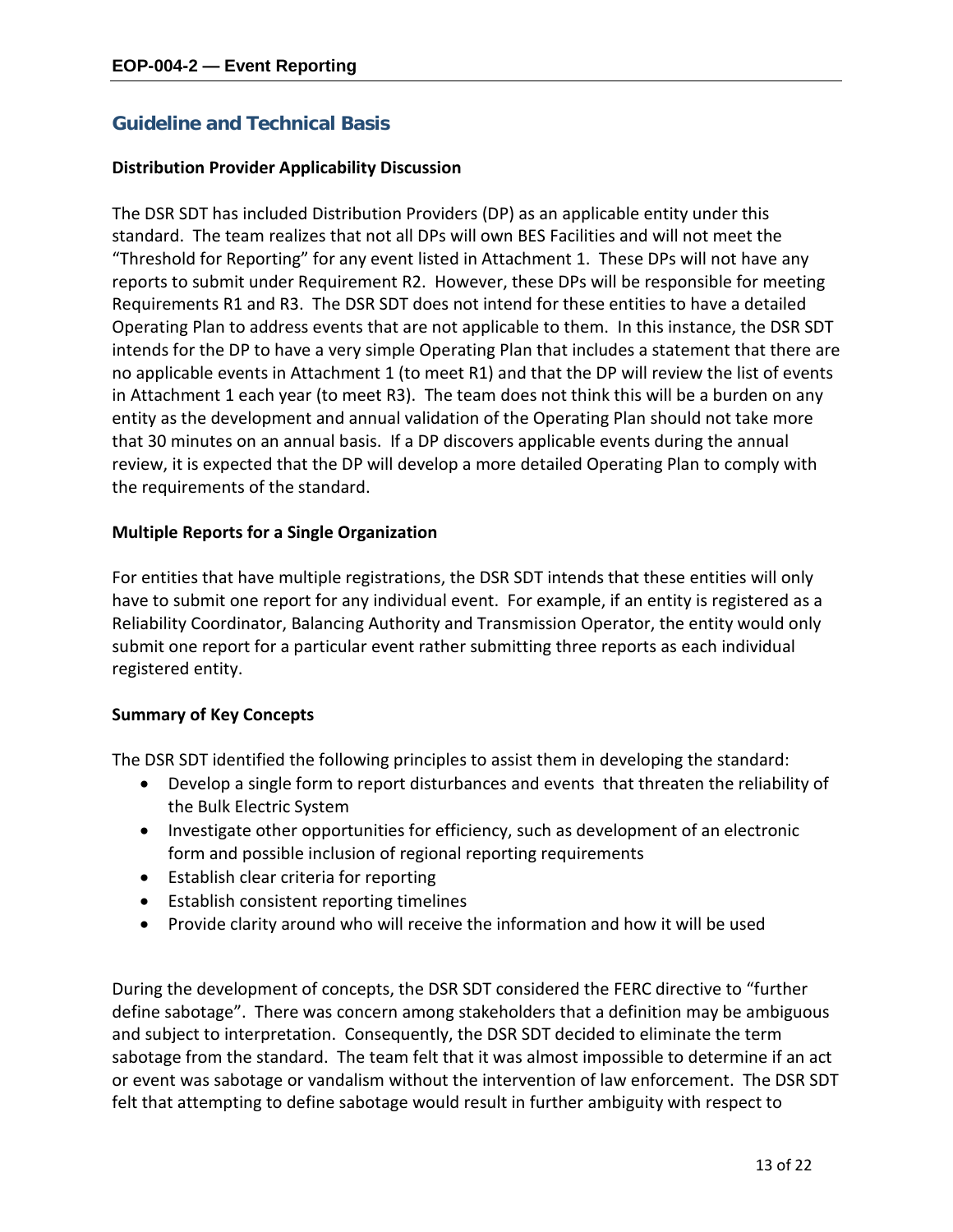reporting events. The term "sabotage" is no longer included in the standard. The events listed in EOP-004 Attachment 1 were developed to provide guidance for reporting both actual events as well as events which may have an impact on the Bulk Electric System. The DSR SDT believes that this is an equally effective and efficient means of addressing the FERC Directive.

The types of events that are required to be reported are contained within EOP-004 Attachment 1. The DSR SDT has coordinated with the NERC Events Analysis Working Group to develop the list of events that are to be reported under this standard. EOP-004 Attachment 1 pertains to those actions or events that have impacted the Bulk Electric System. These events were previously reported under EOP-004-1, CIP-001-1 or the Department of Energy form OE-417. EOP-004 Attachment 1 covers similar items that may have had an impact on the Bulk Electric System or has the potential to have an impact and should be reported.

The DSR SDT wishes to make clear that the proposed Standard does not include any real-time operating notifications for the events listed in EOP-004 Attachment 1. Real-time communication is achieved is covered in other standards. The proposed standard deals exclusively with after-the-fact reporting.

## **Data Gathering**

The requirements of EOP-004-1 require that entities "promptly analyze Bulk Electric System disturbances on its system or facilities" (Requirement R2). The requirements of EOP-004-2 specify that certain types of events are to be reported but do not include provisions to analyze events. Events reported under EOP-004-2 may trigger further scrutiny by the ERO Events Analysis Program. If warranted, the Events Analysis Program personnel may request that more data for certain events be provided by the reporting entity or other entities that may have experienced the event. Entities are encouraged to become familiar with the Events Analysis Program and the NERC Rules of Procedure to learn more about with the expectations of the program.

## **Law Enforcement Reporting**

The reliability objective of EOP-004-2 is to improve the reliability of the Bulk Electric System by requiring the reporting of events by Responsible Entities. Certain outages, such as those due to vandalism and terrorism, may not be reasonably preventable. These are the types of events that should be reported to law enforcement. Entities rely upon law enforcement agencies to respond to and investigate those events which have the potential to impact a wider area of the BES. The inclusion of reporting to law enforcement enables and supports reliability principles such as protection of Bulk Electric System from malicious physical attack. The importance of BES awareness of the threat around them is essential to the effective operation and planning to mitigate the potential risk to the BES.

## **Stakeholders in the Reporting Process**

• Industry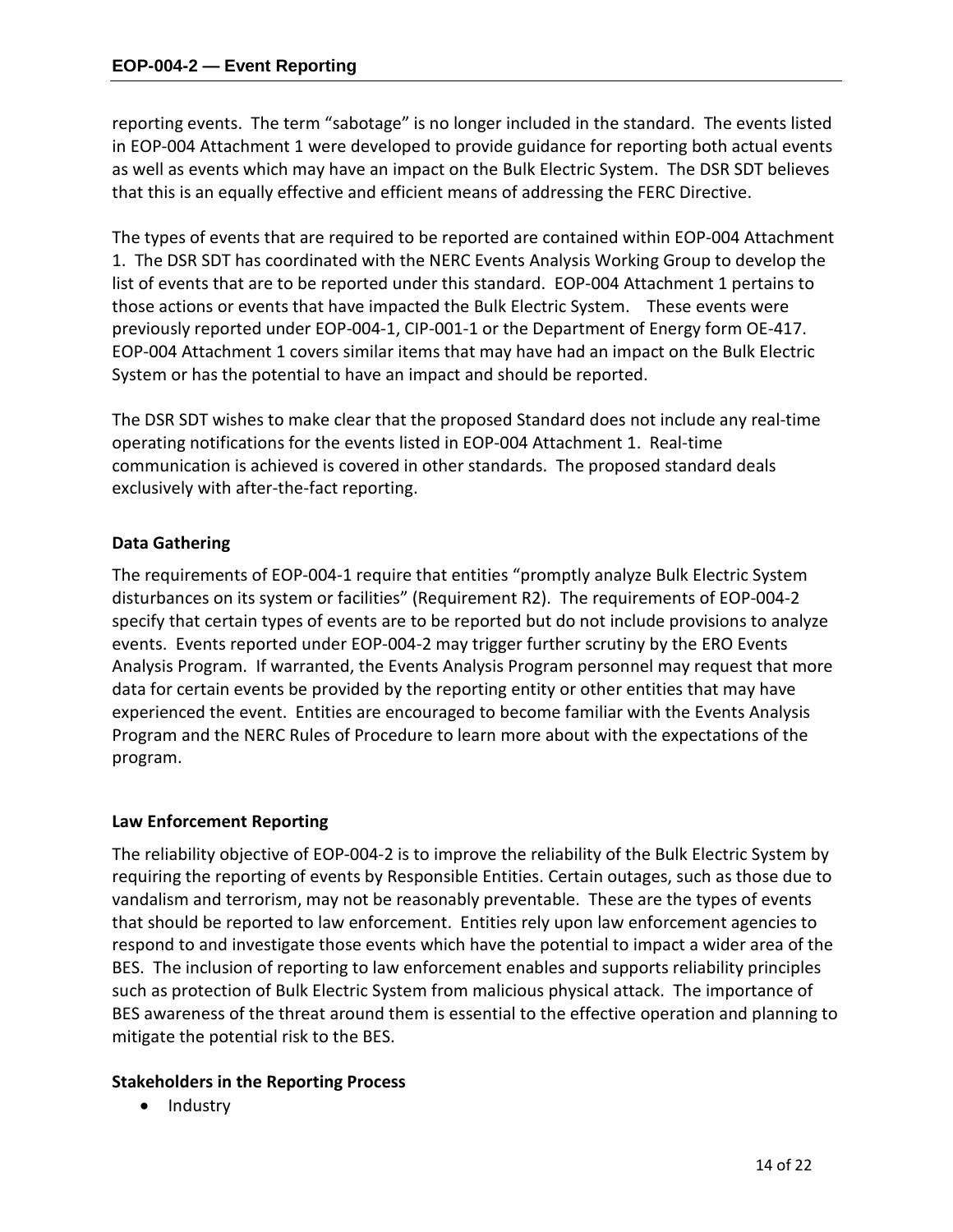- NERC (ERO), Regional Entity
- FERC
- DOE
- NRC
- DHS Federal
- Homeland Security- State
- State Regulators
- Local Law Enforcement
- State or Provincial Law Enforcement
- FBI
- Royal Canadian Mounted Police (RCMP)

The above stakeholders have an interest in the timely notification, communication and response to an incident at a Facility. The stakeholders have various levels of accountability and have a vested interest in the protection and response to ensure the reliability of the BES.

## **Present expectations of the industry under CIP-001-1a**:

It has been the understanding by industry participants that an occurrence of sabotage has to be reported to the FBI. The FBI has the jurisdictional requirements to investigate acts of sabotage and terrorism. The CIP-001-1-1a standard requires a liaison relationship on behalf of the industry and the FBI or RCMP. These requirements, under the standard, of the industry have not been clear and have lead to misunderstandings and confusion in the industry as to how to demonstrate that the liaison is in place and effective. As an example of proof of compliance with Requirement R4, Responsible Entities have asked FBI Office personnel to provide, on FBI letterhead, confirmation of the existence of a working relationship to report acts of sabotage, the number of years the liaison relationship has been in existence, and the validity of the telephone numbers for the FBI.

## **Coordination of Local and State Law Enforcement Agencies with the FBI**

The Joint Terrorism Task Force (JTTF) came into being with the first task force being established in 1980. JTTFs are small cells of highly trained, locally based, committed investigators, analysts, linguists, SWAT experts, and other specialists from dozens of U.S. law enforcement and intelligence agencies. The JTTF is a multi-agency effort led by the Justice Department and FBI designed to combine the resources of federal, state, and local law enforcement. Coordination and communications largely through the interagency National Joint Terrorism Task Force, working out of FBI Headquarters, which makes sure that information and intelligence flows freely among the local JTTFs. This information flow can be most beneficial to the industry in analytical intelligence, incident response and investigation. Historically, the most immediate response to an industry incident has been local and state law enforcement agencies to suspected vandalism and criminal damages at industry facilities. Relying upon the JTTF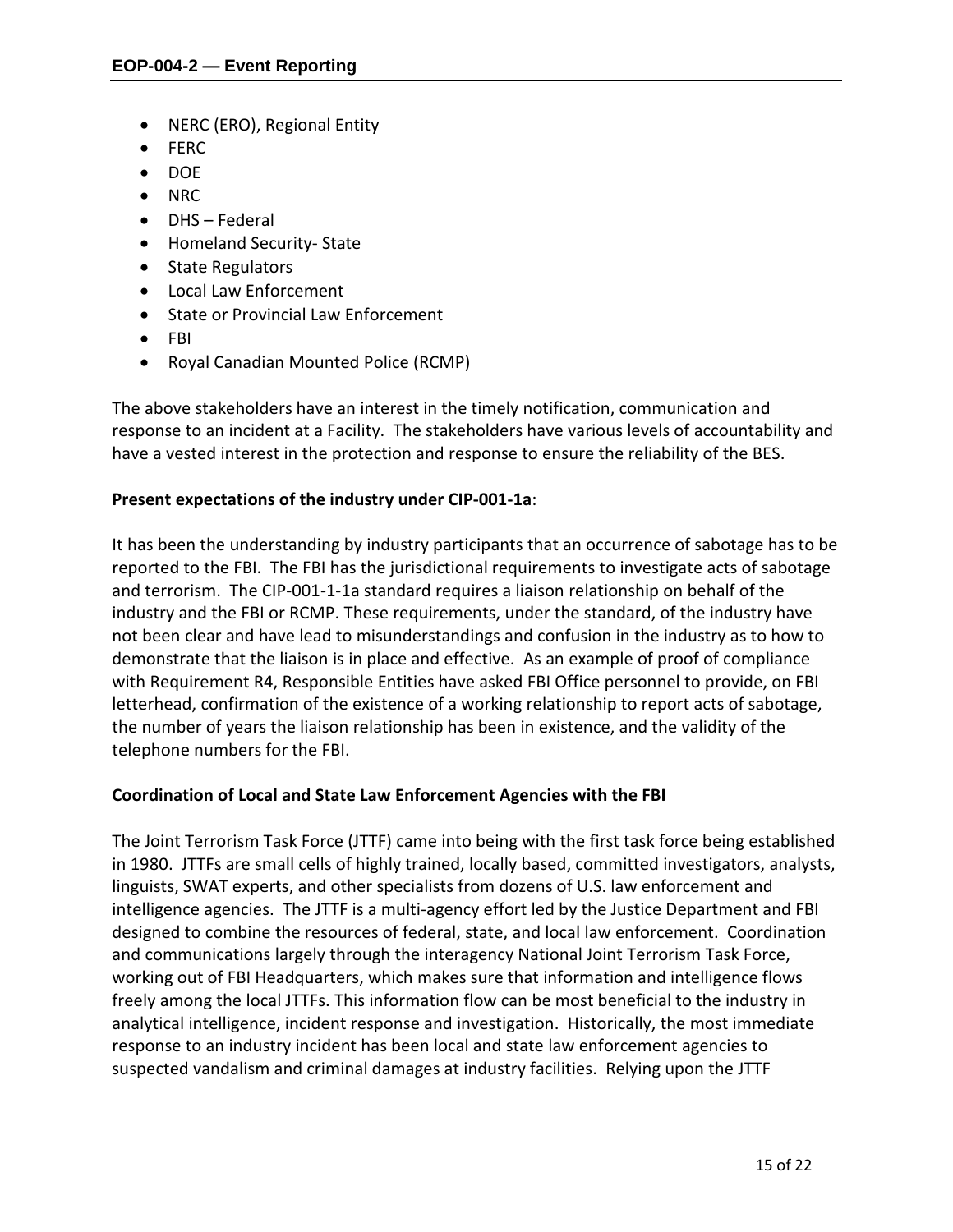coordination between local, state and FBI law enforcement would be beneficial to effective communications and the appropriate level of investigative response.

## **Coordination of Local and Provincial Law Enforcement Agencies with the RCMP**

A similar law enforcement coordination hierarchy exists in Canada. Local and Provincial law enforcement coordinate to investigate suspected acts of vandalism and sabotage. The Provincial law enforcement agency has a reporting relationship with the Royal Canadian Mounted Police (RCMP).

### **A Reporting Process Solution – EOP-004**

A proposal discussed with the FBI, FERC Staff, NERC Standards Project Coordinator and the SDT Chair is reflected in the flowchart below (Reporting Hierarchy for Reportable Events). Essentially, reporting an event to law enforcement agencies will only require the industry to notify the state or provincial or local level law enforcement agency. The state or provincial or local level law enforcement agency will coordinate with law enforcement with jurisdiction to investigate. If the state or provincial or local level law enforcement agency decides federal agency law enforcement or the RCMP should respond and investigate, the state or provincial or local level law enforcement agency will notify and coordinate with the FBI or the RCMP.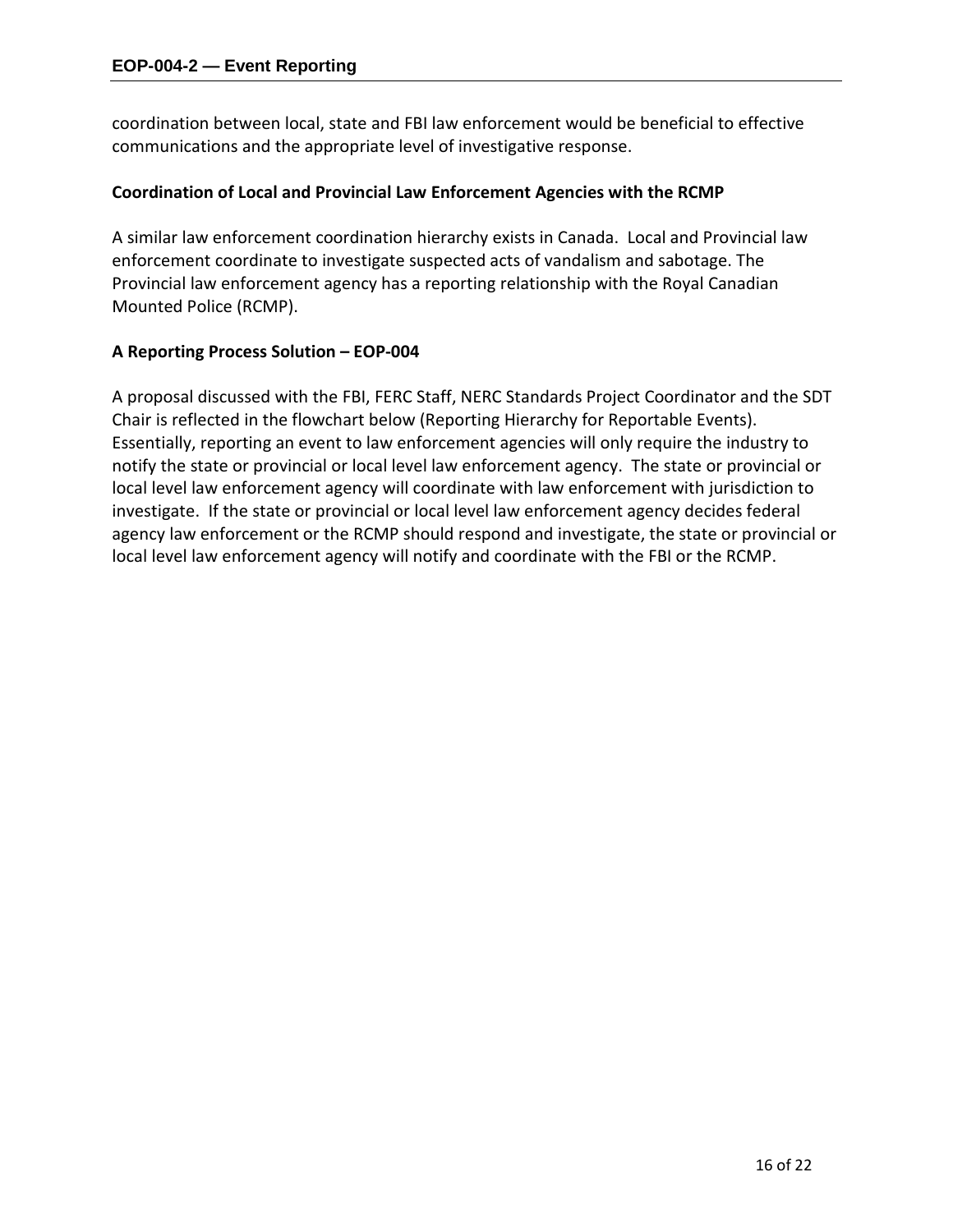

Canadian entities will follow law enforcement protocols applicable in their jurisdictions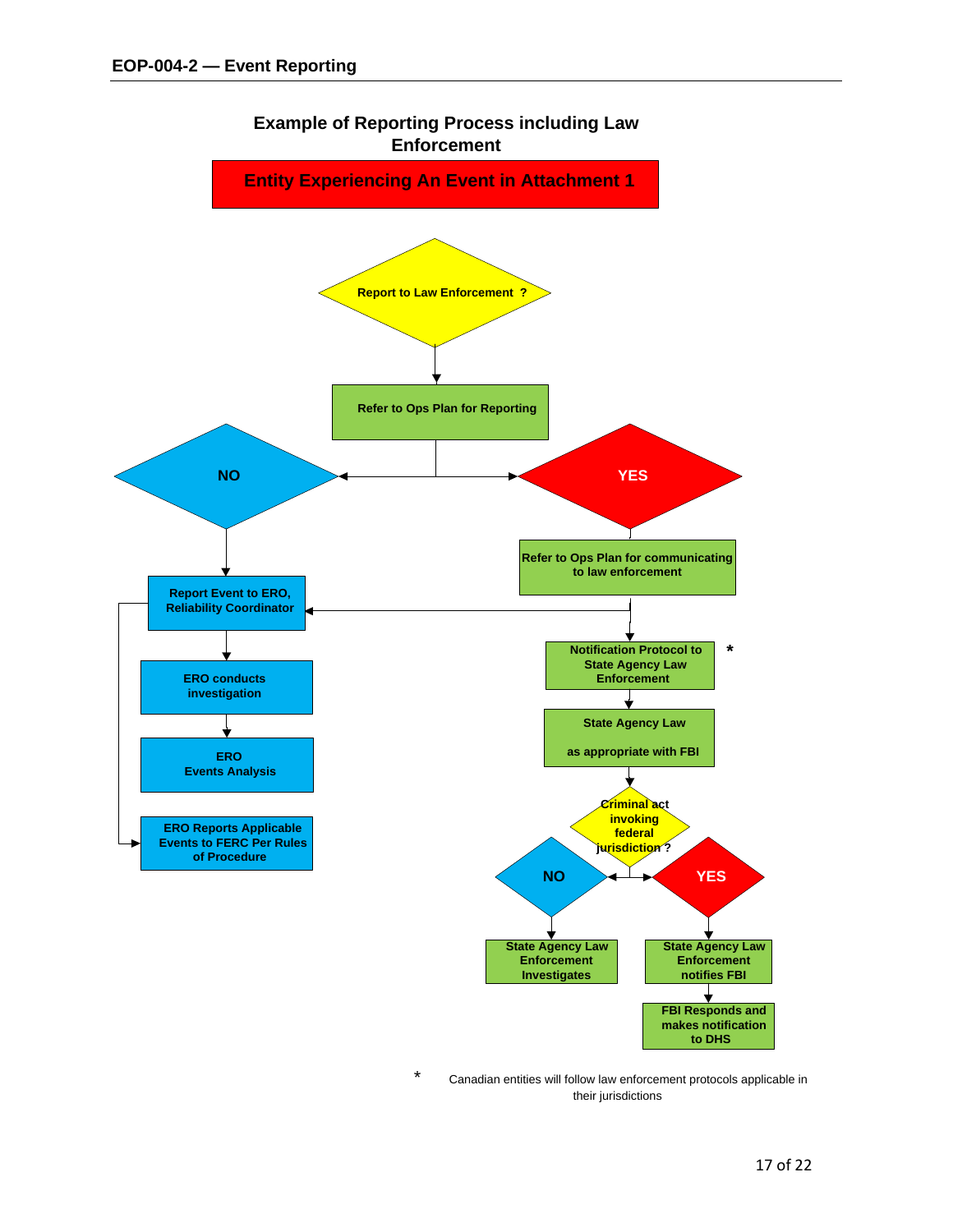## **Disturbance and Sabotage Reporting Standard Drafting Team (Project 2009-01) - Reporting Concepts**

## **Introduction**

The SAR for Project 2009-01, Disturbance and Sabotage Reporting was moved forward for standard drafting by the NERC Standards Committee in August of 2009. The Disturbance and Sabotage Reporting Standard Drafting Team (DSR SDT) was formed in late 2009 and has developed updated standards based on the SAR.

The standards listed under the SAR are:

- CIP-001 Sabotage Reporting
- EOP-004 Disturbance Reporting

The changes do not include any real-time operating notifications for the types of events covered by CIP-001 and EOP-004. The real-time reporting requirements are achieved through the RCIS and are covered in other standards (e.g. EOP-002-Capacity and Energy Emergencies). These standards deal exclusively with after-the-fact reporting.

The DSR SDT has consolidated disturbance and sabotage event reporting under a single standard. These two components and other key concepts are discussed in the following sections.

## **Summary of Concepts and Assumptions:**

## *The Standard:*

- Requires reporting of "events" that impact or may impact the reliability of the Bulk Electric System
- Provides clear criteria for reporting
- Includes consistent reporting timelines
- Identifies appropriate applicability, including a reporting hierarchy in the case of disturbance reporting
- Provides clarity around of who will receive the information

## **Discussion of Disturbance Reporting**

Disturbance reporting requirements existed in the previous version of EOP-004. The current approved definition of Disturbance from the NERC Glossary of Terms is:

- 1. An unplanned event that produces an abnormal system condition.
- 2. Any perturbation to the electric system.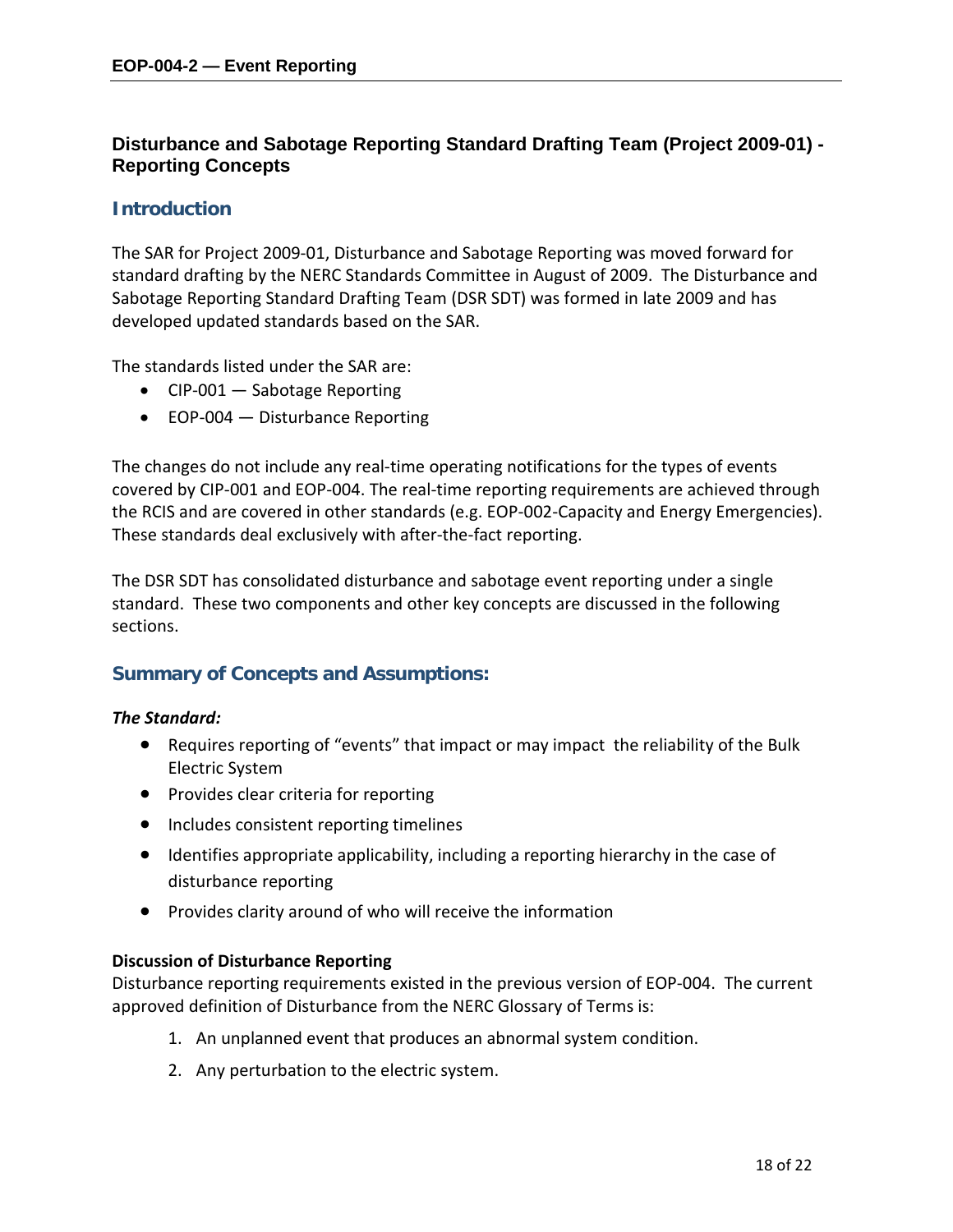3. The unexpected change in ACE that is caused by the sudden failure of generation or interruption of load.

Disturbance reporting requirements and criteria were in the previous EOP-004 standard and its attachments. The DSR SDT discussed the reliability needs for disturbance reporting and developed the list of events that are to be reported under this standard (EOP-004 Attachment 1).

## **Discussion of Event Reporting**

There are situations worthy of reporting because they have the potential to impact reliability.

Event reporting facilitates industry awareness, which allows potentially impacted parties to prepare for and possibly mitigate any associated reliability risk. It also provides the raw material, in the case of certain potential reliability threats, to see emerging patterns.

Examples of such events include:

- Bolts removed from transmission line structures
- Train derailment adjacent to a Facility that either could have damaged a Facility directly or could indirectly damage a Facility (e.g. flammable or toxic cargo that could pose fire hazard or could cause evacuation of a control center)
- Destruction of Bulk Electric System equipment

## *What about sabotage?*

One thing became clear in the DSR SDT's discussion concerning sabotage: everyone has a different definition. The current standard CIP-001 elicited the following response from FERC in FERC Order 693, paragraph 471 which states in part: *". . . the Commission directs the ERO to develop the following modifications to the Reliability Standard through the Reliability Standards development process: (1) further define sabotage and provide guidance as to the triggering events that would cause an entity to report a sabotage event."*

Often, the underlying reason for an event is unknown or cannot be confirmed. The DSR SDT believes that by reporting material risks to the Bulk Electric System using the event categorization in this standard, it will be easier to get the relevant information for mitigation, awareness, and tracking, while removing the distracting element of motivation.

Certain types of events should be reported to NERC, the Department of Homeland Security (DHS), the Federal Bureau of Investigation (FBI), and/or Provincial or local law enforcement. Other types of events may have different reporting requirements. For example, an event that is related to copper theft may only need to be reported to the local law enforcement authorities.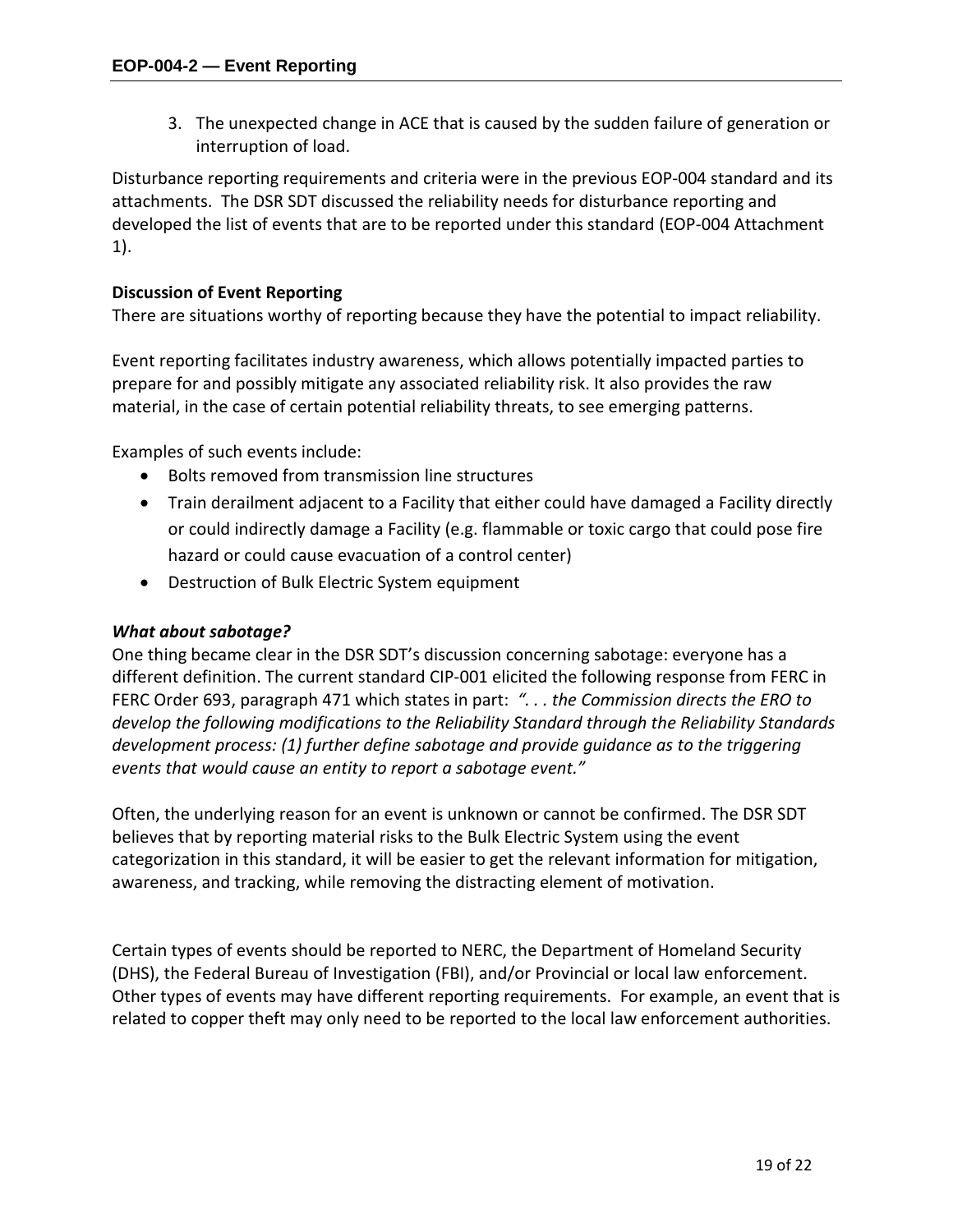## *Potential Uses of Reportable Information*

Event analysis, correlation of data, and trend identification are a few potential uses for the information reported under this standard. The standard requires Functional entities to report the incidents and provide known information at the time of the report. Further data gathering necessary for event analysis is provided for under the Events Analysis Program and the NERC Rules of Procedure. Other entities (e.g. – NERC, Law Enforcement, etc) will be responsible for performing the analyses. The [NERC Rules of Procedure \(section 800\)](http://www.nerc.com/files/NERC_Rules_of_Procedure_EFFECTIVE_20100205.pdf) provide an overview of the responsibilities of the ERO in regards to analysis and dissemination of information for reliability. Jurisdictional agencies (which may include DHS, FBI, NERC, RE, FERC, Provincial Regulators, and DOE) have other duties and responsibilities.

## **Collection of Reportable Information or "One stop shopping"**

The DSR SDT recognizes that some regions require reporting of additional information beyond what is in EOP-004. The DSR SDT has updated the listing of reportable events in EOP-004 Attachment 1 based on discussions with jurisdictional agencies, NERC, Regional Entities and stakeholder input. There is a possibility that regional differences still exist.

The reporting required by this standard is intended to meet the uses and purposes of NERC. The DSR SDT recognizes that other requirements for reporting exist (e.g., DOE-417 reporting), which may duplicate or overlap the information required by NERC. To the extent that other reporting is required, the DSR SDT envisions that duplicate entry of information should not be necessary, and the submission of the alternate report will be acceptable to NERC so long as all information required by NERC is submitted. For example, if the NERC Report duplicates information from the DOE form, the DOE report may be sent to the NERC in lieu of entering that information on the NERC report.

## Ra tiona le:

During development of this standard, text boxes were embedded within the standard to explain the rationale for various parts of the standard. Upon BOT approval, the text from the rationale text boxes was moved to this section.

## **Rationale for R1:**

The requirement to have an Operating Plan for reporting specific types of events provides the entity with a method to have its operating personnel recognize events that affect reliability and to be able to report them to appropriate parties; e.g., Regional Entities, applicable Reliability Coordinators, and law enforcement and other jurisdictional agencies when so recognized. In addition, these event reports are an input to the NERC Events Analysis Program. These other parties use this information to promote reliability, develop a culture of reliability excellence, provide industry collaboration and promote a learning organization.

Every Registered Entity that owns or operates elements or devices on the grid has a formal or informal process, procedure, or steps it takes to gather information regarding what happened when events occur. This requirement has the Responsible Entity establish documentation on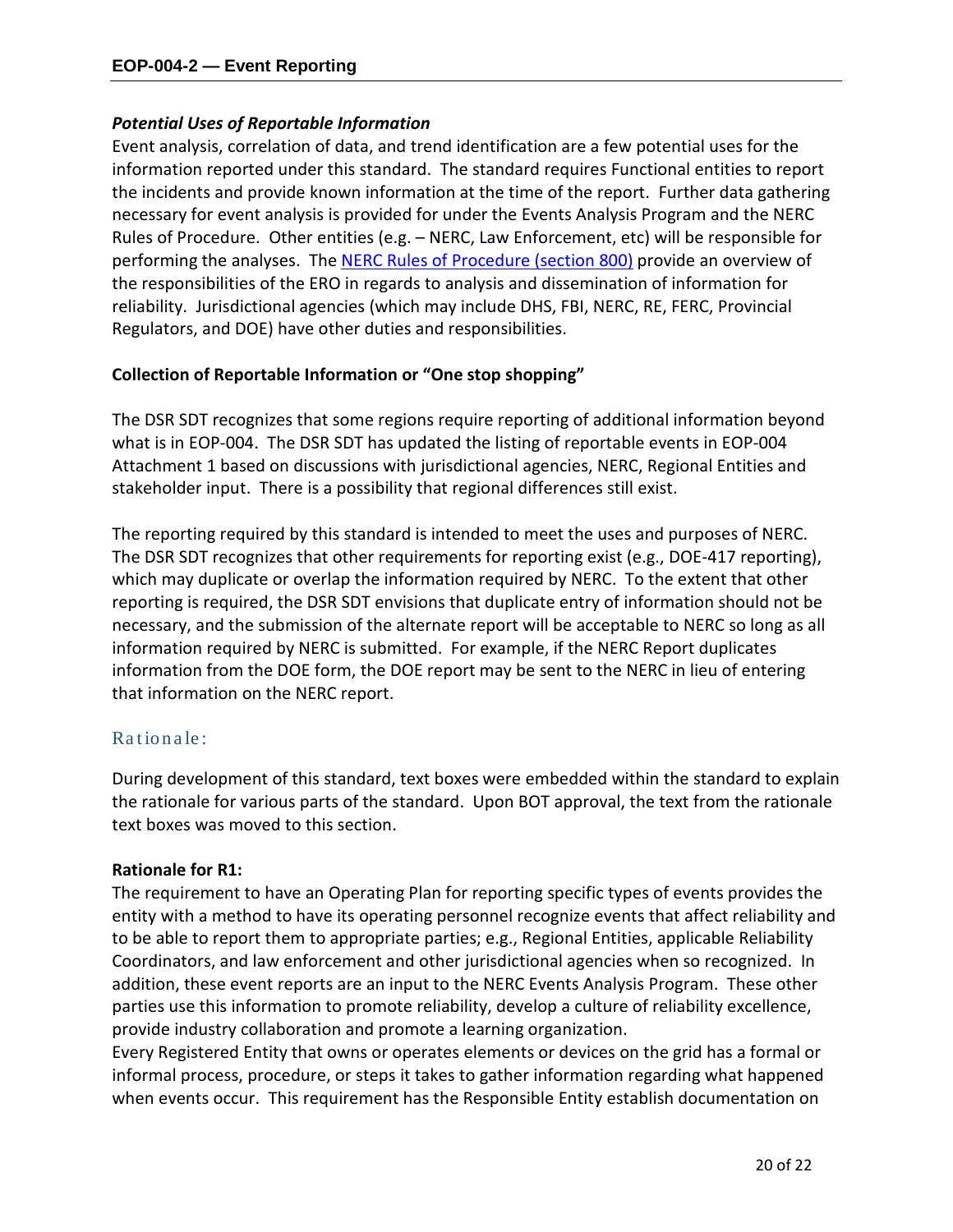how that procedure, process, or plan is organized. This documentation may be a single document or a combination of various documents that achieve the reliability objective. The communication protocol(s) could include a process flowchart, identification of internal and external personnel or entities to be notified, or a list of personnel by name and their associated contact information. An existing procedure that meets the requirements of CIP-001-2a may be included in this Operating Plan along with other processes, procedures or plans to meet this requirement.

## **Rationale for R2:**

Each Responsible Entity must report and communicate events according to its Operating Plan based on the information in EOP-004-2 Attachment 1. By implementing the event reporting Operating Plan the Responsible Entity will assure situational awareness to the Electric Reliability Organization so that they may develop trends and prepare for a possible next event and mitigate the current event. This will assure that the BES remains secure and stable by mitigation actions that the Responsible Entity has within its function. By communicating events per the Operating Plan, the Responsible Entity will assure that people/agencies are aware of the current situation and they may prepare to mitigate current and further events.

### **Rationale for R3:**

Requirement 3 calls for the Responsible Entity to validate the contact information contained in the Operating Plan each calendar year. This requirement helps ensure that the event reporting Operating Plan is up to date and entities will be able to effectively report events to assure situational awareness to the Electric Reliability Organization. If an entity experiences an actual event, communication evidence from the event may be used to show compliance with the validation requirement for the specific contacts used for the event.

## **Rationale for EOP-004 Attachment 1:**

The DSR SDT used the defined term "Facility" to add clarity for several events listed in Attachment 1. A Facility is defined as:

"A set of electrical equipment that operates as a single Bulk Electric System Element (e.g., a line, a generator, a shunt compensator, transformer, etc.)"

The DSR SDT does not intend the use of the term Facility to mean a substation or any other facility (not a defined term) that one might consider in everyday discussions regarding the grid. This is intended to mean ONLY a Facility as defined above.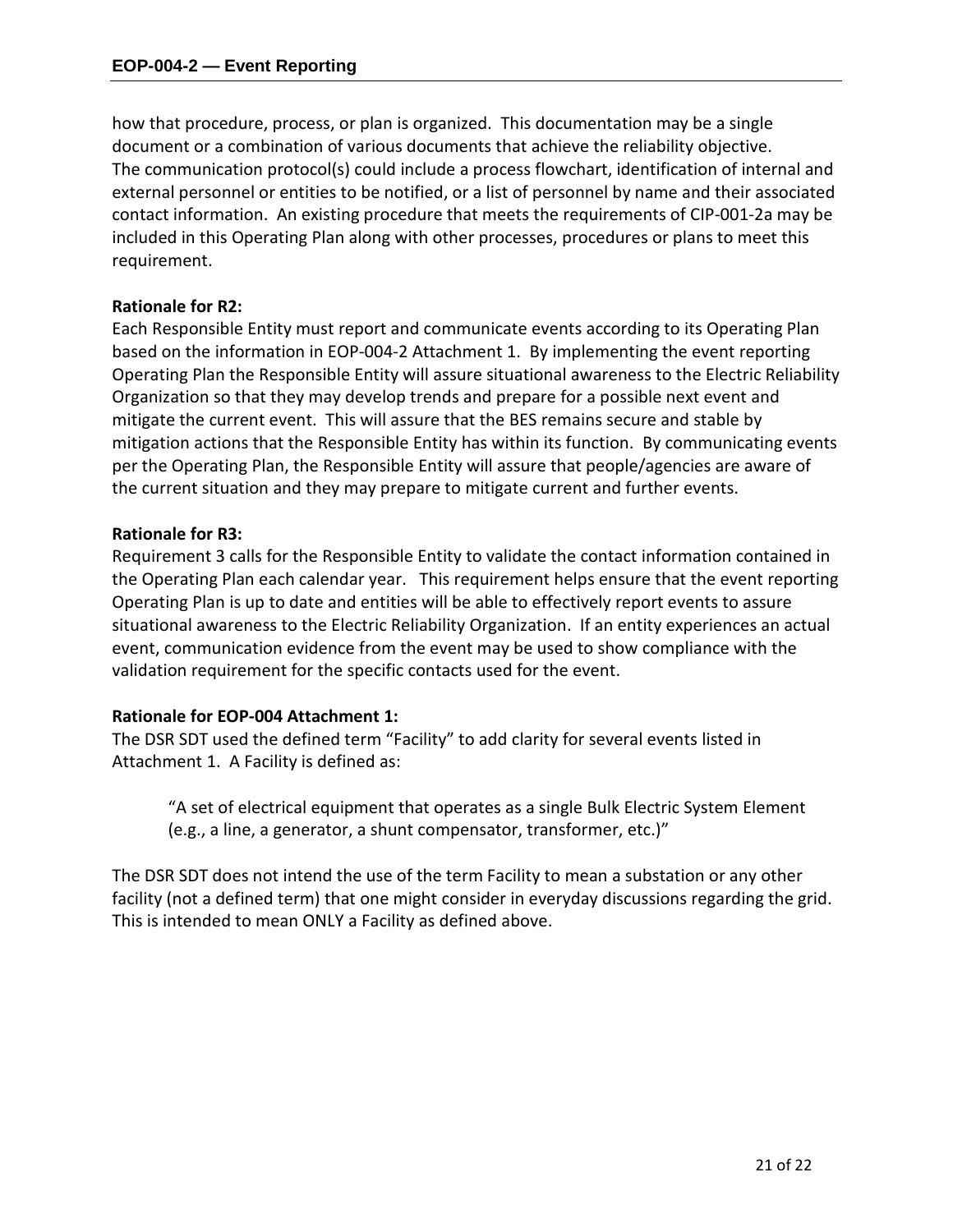# **Version History**

| <b>Version</b> | Date                | <b>Action</b>                                                                                                                                                                                             | <b>Change Tracking</b>                               |
|----------------|---------------------|-----------------------------------------------------------------------------------------------------------------------------------------------------------------------------------------------------------|------------------------------------------------------|
| 2              |                     | Merged CIP-001-2a Sabotage Reporting<br>and EOP-004-1 Disturbance Reporting<br>into EOP-004-2 Event Reporting; Retire<br>CIP-001-2a Sabotage Reporting and<br>Retired EOP-004-1 Disturbance<br>Reporting. | Revision to entire<br>standard (Project<br>$2009-01$ |
| 2              | November 7,<br>2012 | Adopted by the NERC Board of Trustees                                                                                                                                                                     |                                                      |
| 2              | June 20, 2013       | FERC approved                                                                                                                                                                                             |                                                      |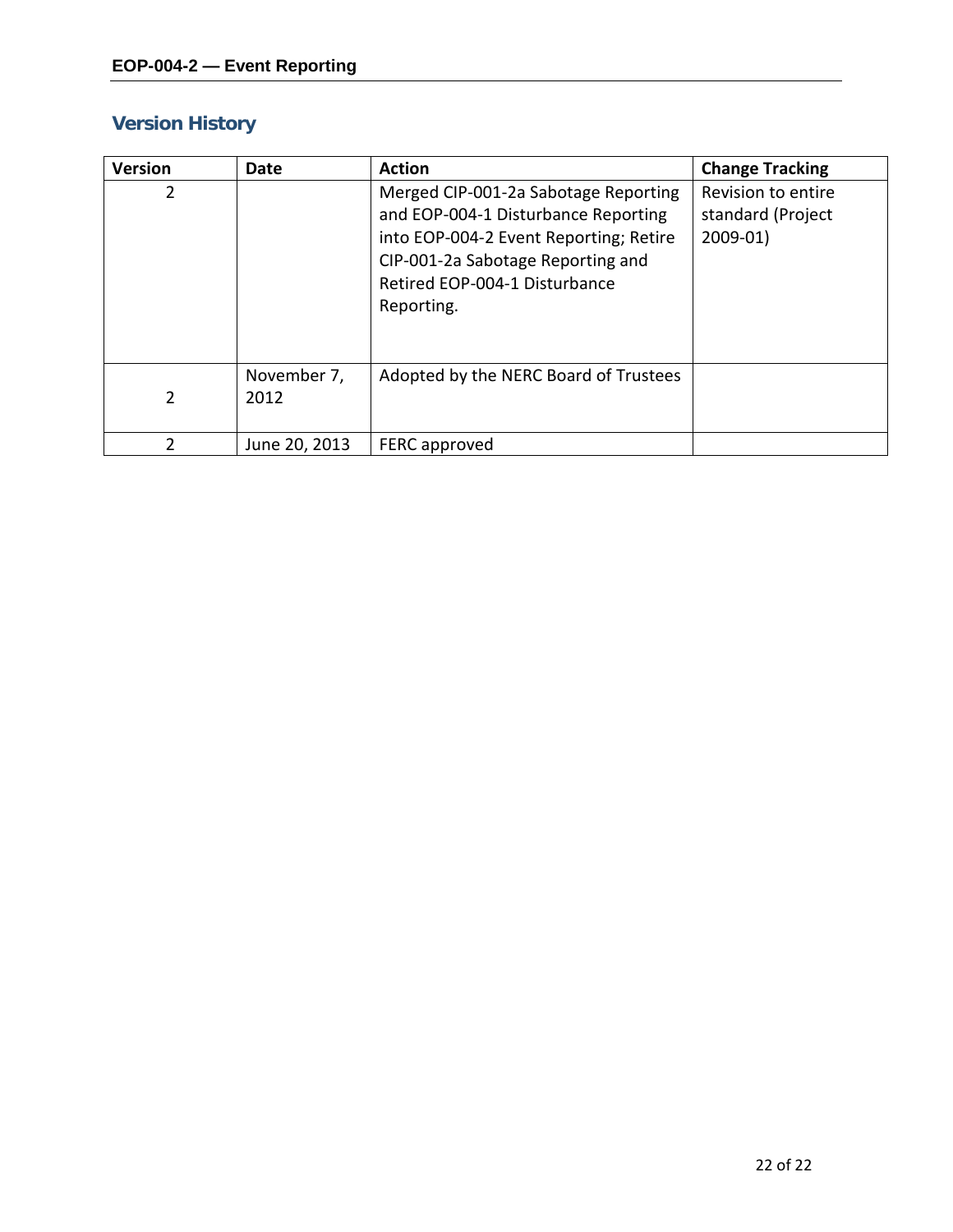## **ATTACHMENT C**

#### **VERSION HISTORY**

|                | <b>RPU</b><br><b>RELIABILITY</b><br><b>STANDARD</b><br><b>COMPLIANCE</b><br><b>POLICY</b>                                                                         | <b>VERSION</b>                                                                                                                                | <b>DATE</b>                                                                                                                                           | <b>CHANGE TRACKING</b>                                                                                                                                                                                                                                                                                                                                                                                                                                                                                                                                                                                                   |
|----------------|-------------------------------------------------------------------------------------------------------------------------------------------------------------------|-----------------------------------------------------------------------------------------------------------------------------------------------|-------------------------------------------------------------------------------------------------------------------------------------------------------|--------------------------------------------------------------------------------------------------------------------------------------------------------------------------------------------------------------------------------------------------------------------------------------------------------------------------------------------------------------------------------------------------------------------------------------------------------------------------------------------------------------------------------------------------------------------------------------------------------------------------|
| 1 N            | CIP-002-1<br>CIP-002-1<br>CIP-002-1<br>CIP-002-2<br>CIP-002-3<br>CIP-002-3<br>CIP-002-3<br>CIP-002-3<br>CIP-002-3<br>CIP-002-3<br>CIP-002-3<br>CIP-002-5.1 -011-2 | 0<br>$\mathbf{1}$<br>$\overline{\mathbf{c}}$<br>3<br>$\overline{\mathbf{4}}$<br>5<br>6<br>$\overline{7}$<br>8<br>$\boldsymbol{9}$<br>10<br>11 | 6/17/2007<br>10/3/2008<br>10/1/2009<br>4/1/2010<br>10/1/2010<br>10/1/2011<br>10/1/2012<br>10/1/2013<br>10/1/2014<br>7/1/2015<br>10/1/2015<br>7/1/2016 | KEMA Risk based methodology assessment report<br>Revised RSCP and Updated RPU Critical Cyber Asset Identification Report<br>Update NERC Standard Number and minor revisions<br>NERC Deactivated RPU as GO/GOP as of 6/17/2007<br>Annual Review pursuant to R2, R3, R4<br>Annual Review pursuant to R2, R3, R4<br>Annual Review pursuant to R2, R3, R4. Updated names of Sr. Manager and General<br>Annual Review pursuant to R2, R3, R4<br>Removed PSE reference. Revised paragraph on Noncompliance<br>Annual Review pursuant to R2, R3, R4<br>CIP-002-5.1 effective date. RSCPs for CIP-002-3 -009-3 have been retired |
| 2              | COM-001-2<br>COM-001-2.1                                                                                                                                          | $\mathbf{1}$<br>$\overline{2}$                                                                                                                | 10/1/2015<br>3/1/2016                                                                                                                                 | Effective date<br>FERC errata on 11/13/2015. Removed reference to LSE.                                                                                                                                                                                                                                                                                                                                                                                                                                                                                                                                                   |
| 3              | COM-002-4                                                                                                                                                         | $\mathbf{1}$                                                                                                                                  | 7/1/2016                                                                                                                                              | Effective date                                                                                                                                                                                                                                                                                                                                                                                                                                                                                                                                                                                                           |
| 4              | EOP-004-1<br>EOP-004-1<br>EOP-004-1<br>EOP-004-1<br>EOP-004-2<br>EOP-004-2<br>EOP-004-2<br>EOP-004-2                                                              | 1<br>$\overline{2}$<br>3<br>$\overline{\mathcal{A}}$<br>5<br>6<br>$\overline{7}$<br>8                                                         | 6/17/2007<br>10/3/2008<br>3/2/2009<br>9/1/2010<br>1/1/2014<br>7/31/2014<br>7/1/2015<br>7/31/2016                                                      | More descriptive<br>Replaced California-Mexico Reliability Coordinator with WECC Reliability Coordinator<br>NERC Deactivated RPU as GO/GOP as of 6/17/2007<br>Revised to comply with NERC Reliability Standard EOP-004-2<br>Periodic review and updates<br>Periodic review. Removed PSE reference. Revised paragraph on Noncompliance.<br>Periodic review. Removed LSE reference.                                                                                                                                                                                                                                        |
|                | 5 N EOP-005-2<br>EOP-005-2<br>EOP-005-2<br>EOP-005-2                                                                                                              | 1<br>$\overline{2}$<br>3<br>4                                                                                                                 | 7/1/2013<br>7/31/2014<br>7/1/2015<br>7/31/2016                                                                                                        | <b>Effective Date</b><br>Periodic review and updates<br>Periodic review. Removed PSE reference.<br>Periodic review. Removed LSE reference.                                                                                                                                                                                                                                                                                                                                                                                                                                                                               |
| 6              | FAC-002-0<br>FAC-002-0<br>FAC-002-0<br>FAC-002-1<br>FAC-002-1<br>FAC-002-1<br>FAC-002-1<br>FAC-002-1<br>FAC-002-2<br>FAC-002-2                                    | $\mathbf{1}$<br>$\overline{c}$<br>3<br>$\overline{\mathbf{4}}$<br>5<br>6<br>7<br>8<br>9<br>10                                                 | 6/17/2007<br>9/16/2008<br>9/1/2010<br>10/1/2011<br>10/31/2013<br>1/21/2014<br>7/31/2014<br>7/1/2015<br>1/1/2016<br>7/31/2016                          | More descriptive<br>NERC Deactivated RPU as GO/GOP as of 6/17/2007<br><b>Update NERC Standard Number</b><br>Updated reference to Transmission System Planning Criteria<br>Requirement 2 retirement approved by FERC<br>Periodic review and updates<br>Periodic review. Removed PSE reference. Revised paragraph on Noncompliance.<br>NERC revised standard effective date<br>Periodic review. Removed LSE reference.                                                                                                                                                                                                     |
| $\overline{7}$ | IRO-010-1a<br>IRO-010-1a<br>IRO-010-1a<br>IRO-010-1a<br>IRO-010-1a<br>IRO-010-2                                                                                   | 1<br>2<br>3<br>4<br>5<br>6                                                                                                                    | 10/1/2011<br>10/19/2012<br>1/10/2014<br>7/31/2014<br>7/1/2015<br>1/1/2017                                                                             | <b>Effective Date</b><br>Updated information flow processes<br>Added Peak Reliability as Reliability Coordinator. Removed non-essential fourth paragraph<br>under section heading Riverside Public Utilities Policy.<br>Periodic review and updates<br>Periodic review. Removed PSE reference. Revised paragraph on Noncompliance.<br>Applicable to DP. Removed LSE reference.                                                                                                                                                                                                                                           |
| 8 N            | MOD-004-1<br>MOD-004-1<br>MOD-004-1<br>MOD-004-1<br>MOD-004-1<br>MOD-004-1<br>MOD-004-1<br>MOD-004-1                                                              | 1<br>$\overline{c}$<br>3<br>4<br>5<br>6<br>7<br>8                                                                                             | 4/1/2011<br>6/1/2011<br>3/30/2012<br>10/19/2012<br>6/15/2013<br>7/31/2014<br>7/1/2015<br>7/31/2016                                                    | Implementation<br>Removed references to CAISO Operating Procedure S-322<br>Removed reference to L.1.6 of Appendix L<br>Revised applicability based on CAISO Tariff<br>Removed reference to L.1.7 due to CAISO Tariff revision<br>Periodic review and updates<br>Periodic review. Removed PSE reference. Revised paragraph on Noncompliance.<br>Periodic review. Removed LSE reference. Only R4 applicable to RP.                                                                                                                                                                                                         |
| 9 N            | MOD-020-0                                                                                                                                                         | $\mathbf{1}$                                                                                                                                  | 6/17/2007                                                                                                                                             |                                                                                                                                                                                                                                                                                                                                                                                                                                                                                                                                                                                                                          |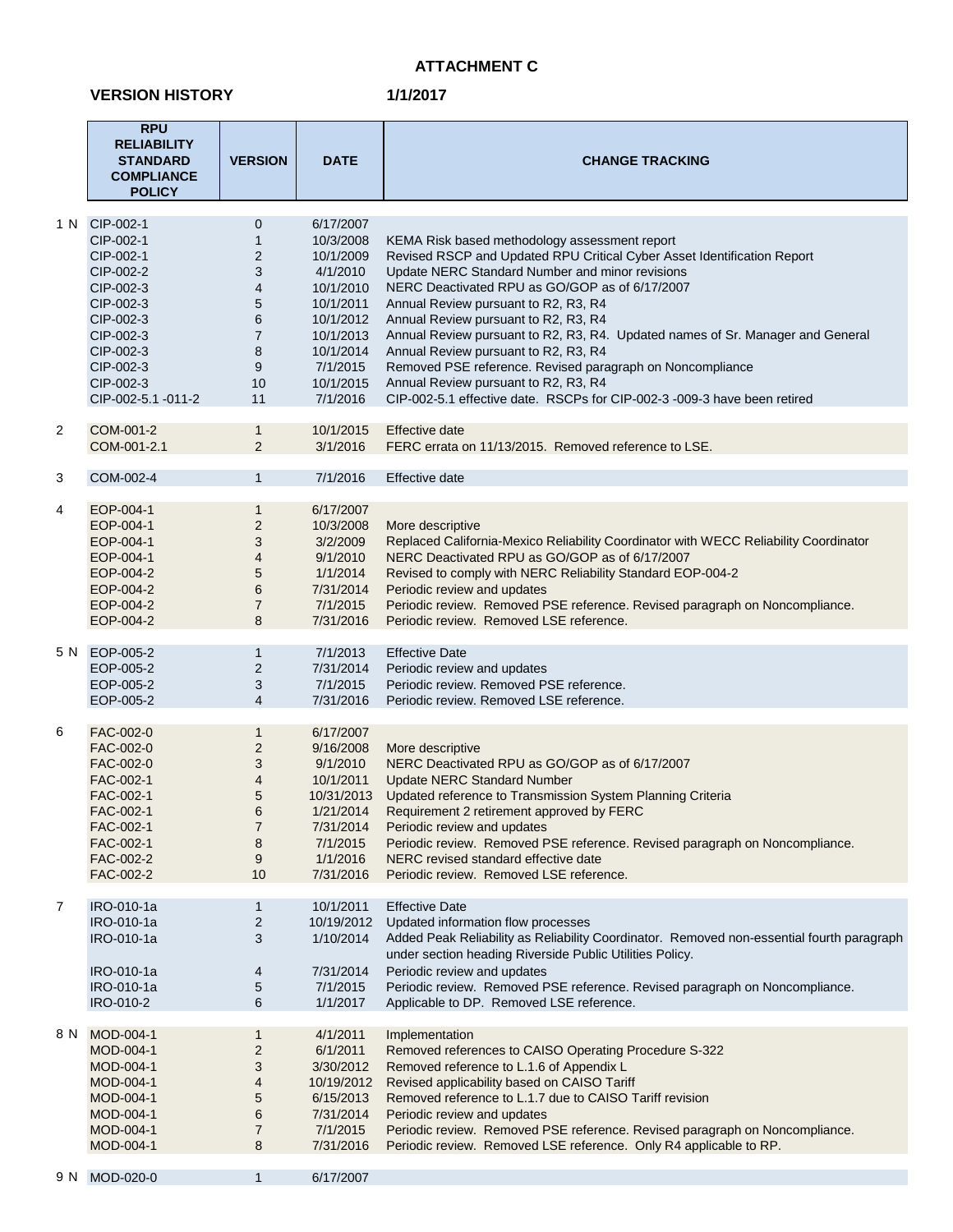|    | <b>RPU</b><br><b>RELIABILITY</b><br><b>STANDARD</b><br><b>COMPLIANCE</b><br><b>POLICY</b>                                                                                                           | <b>VERSION</b>                                                                                                            | <b>DATE</b>                                                                                                                                                                     | <b>CHANGE TRACKING</b>                                                                                                                                                                                                                                                                                                                                                                                                                                                                                                                                                                                                                                                                                                                                                                                                                                                                                        |
|----|-----------------------------------------------------------------------------------------------------------------------------------------------------------------------------------------------------|---------------------------------------------------------------------------------------------------------------------------|---------------------------------------------------------------------------------------------------------------------------------------------------------------------------------|---------------------------------------------------------------------------------------------------------------------------------------------------------------------------------------------------------------------------------------------------------------------------------------------------------------------------------------------------------------------------------------------------------------------------------------------------------------------------------------------------------------------------------------------------------------------------------------------------------------------------------------------------------------------------------------------------------------------------------------------------------------------------------------------------------------------------------------------------------------------------------------------------------------|
|    | MOD-020-0<br>MOD-020-0<br>MOD-020-0<br>MOD-020-0<br>MOD-020-0<br>MOD-020-0                                                                                                                          | $\overline{2}$<br>3<br>4<br>5<br>6<br>$\overline{7}$                                                                      | 8/5/2008<br>9/1/2010<br>10/1/2012<br>7/31/2014<br>7/1/2015<br>7/31/2016                                                                                                         | Inapplicable RSCP<br>NERC Deactivated RPU as GO/GOP as of 6/17/2007<br>New AGM<br>Periodic review and updates<br>Periodic review. Removed PSE reference.<br>Periodic review. Removed LSE reference. Revised compliance language.                                                                                                                                                                                                                                                                                                                                                                                                                                                                                                                                                                                                                                                                              |
| 10 | MOD-031-1<br>MOD-031-1<br>MOD-031-2                                                                                                                                                                 | $\mathbf{1}$<br>$\overline{\mathbf{c}}$<br>$\mathbf{1}$                                                                   | 7/1/2016<br>7/31/2016<br>10/1/2016                                                                                                                                              | Effective date<br>Periodic review. Revised compliance language for R4.<br>MOD-031-2 effective date                                                                                                                                                                                                                                                                                                                                                                                                                                                                                                                                                                                                                                                                                                                                                                                                            |
| 11 | MOD-032-1                                                                                                                                                                                           | $\mathbf{1}$                                                                                                              | 7/1/2016                                                                                                                                                                        | Effective date                                                                                                                                                                                                                                                                                                                                                                                                                                                                                                                                                                                                                                                                                                                                                                                                                                                                                                |
|    | 12 N NUC-001-2<br>NUC-001-2.1<br>NUC-001-2.1<br>NUC-001-3<br>NUC-001-3                                                                                                                              | $\mathbf{1}$<br>$\overline{2}$<br>3<br>4<br>5                                                                             | 11/15/2010<br>7/31/2014<br>7/1/2015<br>1/1/2016<br>7/31/2016                                                                                                                    | Inapplicable RSCP<br>Periodic review and updates<br>Periodic review. Removed PSE reference.<br>Updated NERC Reliability Standard NUC-001-3 effective date 1/1/2016<br>Periodic review. Removed LSE reference.                                                                                                                                                                                                                                                                                                                                                                                                                                                                                                                                                                                                                                                                                                 |
|    | 13 N PRC-004-1<br>PRC-004-1<br>PRC-004-1<br>PRC-004-1<br>PRC-004-2a<br>PRC-004-2.1a<br>PRC-004-2.1a<br>PRC-004-2.1(i)a                                                                              | $\mathbf 0$<br>$\mathbf{1}$<br>$\boldsymbol{2}$<br>3<br>4<br>$\sqrt{5}$<br>6<br>$\overline{7}$                            | 6/17/2007<br>4/17/2008<br>7/13/2009<br>9/1/2010<br>4/1/2012<br>11/25/2013<br>7/31/2014<br>7/1/2015                                                                              | Inapplicable RSCP<br>Changed "Council" to "Corporation"<br>NERC Deactivated RPU as GO/GOP as of 6/17/2007<br>Updated NERC RS PRC-004-2a<br>Update NERC RS PRC-004-2.1a<br>Periodic review and updates<br>Updated NERC RS PRC-004-2.1(i)a effective 5/29/2015. Periodic review. Removed PSE<br>reference.                                                                                                                                                                                                                                                                                                                                                                                                                                                                                                                                                                                                      |
|    | PRC-004-4(i)                                                                                                                                                                                        | 8                                                                                                                         | 7/1/2016                                                                                                                                                                        | Updated NERC RS PRC-004-4(i). Removed LSE reference.                                                                                                                                                                                                                                                                                                                                                                                                                                                                                                                                                                                                                                                                                                                                                                                                                                                          |
| 14 | PRC-005-1<br>PRC-005-1<br>PRC-005-1<br>PRC-005-1<br>PRC-005-1a<br>PRC-005-1b<br>PRC-005-1.1b<br>PRC-005-1.1b<br>PRC-005-1.1b<br>PRC-005-2<br>PRC-005-2(i)<br>PRC-005-2(i)<br>PRC-005-6<br>PRC-005-6 | $\mathbf 0$<br>$\mathbf{1}$<br>$\overline{c}$<br>3<br>4<br>5<br>6<br>$\overline{7}$<br>7.1<br>8<br>9<br>9.1<br>10<br>10.1 | 6/17/2007<br>4/17/2008<br>7/13/2009<br>9/1/2010<br>12/9/2011<br>5/11/2012<br>11/25/2013<br>7/31/2014<br>7/31/2016<br>4/1/2015<br>7/1/2015<br>7/31/2016<br>1/1/2016<br>7/31/2016 | Inapplicable RSCP<br>Changed "Council" to "Corporation"<br>NERC Deactivated RPU as GO/GOP as of 6/17/2007<br>Update NERC Standard Number effective 9/26/2011. No material changes<br>Update NERC Standard Number PRC-005-1b effective 3/14/2012. No material changes<br>Update NERC Standard Number PRC-005-1.1b<br>Periodic review and updates<br>Periodic review. Removed PSE and LSE reference.<br>PRC-005-2 is effective and applicable to RPU as a Distribution Provider.<br>Update NERC Reliability Standard Number PRC-005-2(i) effective 5/29/2015. Periodic<br>review. Removed PSE reference. Revised paragraph on Noncompliance.<br>Periodic review. Removed PSE and LSE reference.<br>Update NERC Reliability Standard Number PRC-005-6 effective 1/1/2016<br>Periodic review. Removed PSE and LSE reference. Updated Versio History to include<br>review/revisions to PRC-005-1.1b, PRC-005-2(I). |
|    |                                                                                                                                                                                                     |                                                                                                                           |                                                                                                                                                                                 |                                                                                                                                                                                                                                                                                                                                                                                                                                                                                                                                                                                                                                                                                                                                                                                                                                                                                                               |
| 15 | PRC-006-1<br>PRC-006-1<br>PRC-006-1<br>PRC-006-1<br>PRC-006-1<br>PRC-006-2<br>PRC-006-2                                                                                                             | 1<br>$\overline{2}$<br>3<br>4<br>5<br>6<br>$\overline{7}$                                                                 | 10/1/2013<br>3/31/2014<br>7/31/2014<br>12/15/2014<br>7/1/2015<br>10/1/2015<br>7/31/2016                                                                                         | <b>Effective Date</b><br>Revised compliance process for R9. Removed reference dates on WECC Coordinated Off-<br>Nominal Frequency Load Shedding and Restoration Plan and Southern Island Load<br>Tripping Plan.<br>Periodic review and updates<br>Update to reference SP SUB-002<br>Periodic review. Removed PSE reference. Revised paragraph on Noncompliance.<br>NERC revised reliability standard effective date<br>Periodic review. Removed LSE reference.                                                                                                                                                                                                                                                                                                                                                                                                                                                |
| 16 | PRC-008-0<br>PRC-008-0<br>PRC-008-0<br>PRC-008-0                                                                                                                                                    | $\mathbf{1}$<br>$\overline{2}$<br>3<br>4                                                                                  | 6/17/2007<br>11/12/2008<br>9/1/2010<br>2/1/2013                                                                                                                                 | More descriptive<br>NERC Deactivated RPU as GO/GOP as of 6/17/2007<br>Replaced reference to Standard Practice ST-001 with Standard Practice SUB-001                                                                                                                                                                                                                                                                                                                                                                                                                                                                                                                                                                                                                                                                                                                                                           |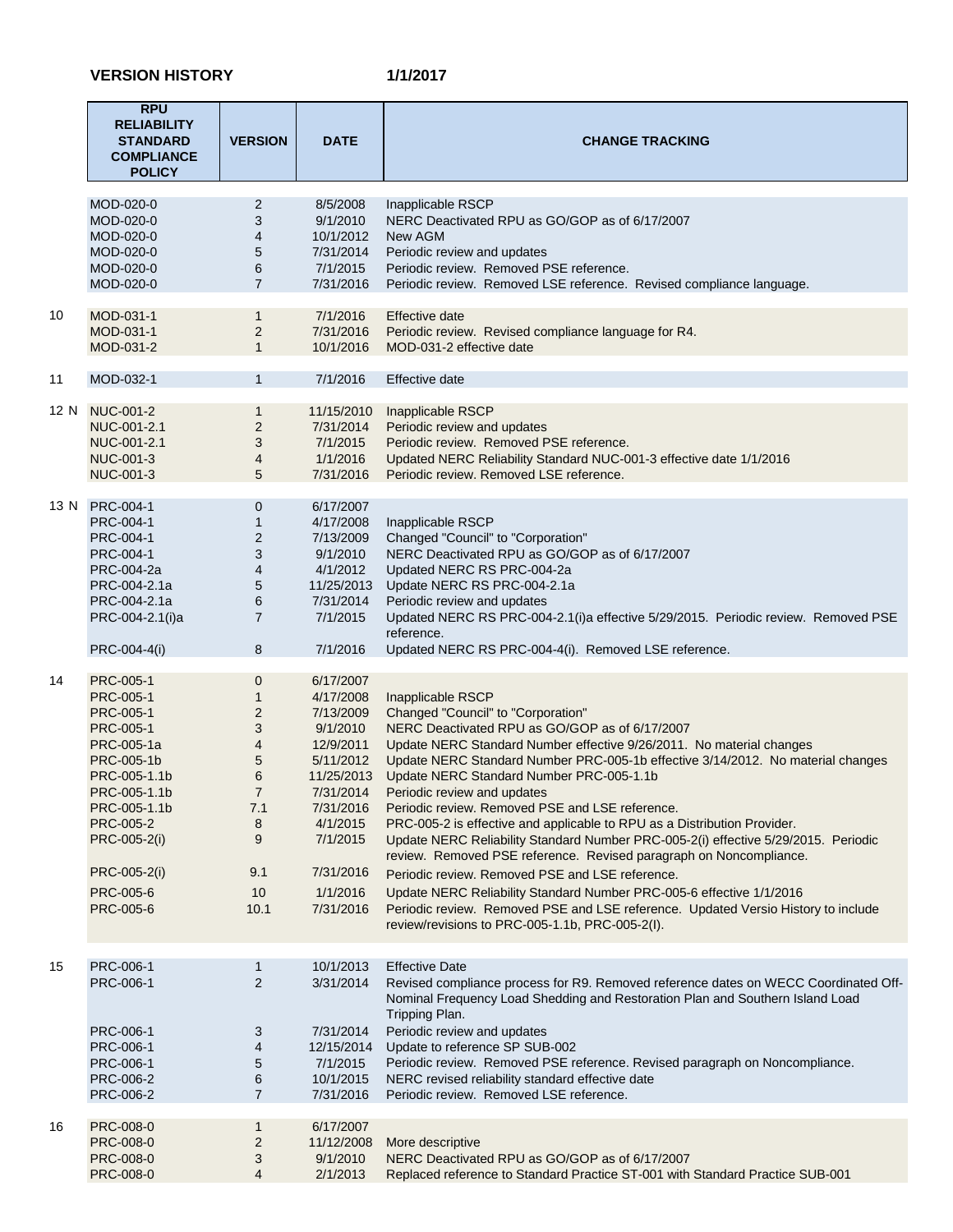|      | <b>RPU</b><br><b>RELIABILITY</b><br><b>STANDARD</b><br><b>COMPLIANCE</b><br><b>POLICY</b>                | <b>VERSION</b>                                          | <b>DATE</b>                                                                           | <b>CHANGE TRACKING</b>                                                                                                                                                                                                                |
|------|----------------------------------------------------------------------------------------------------------|---------------------------------------------------------|---------------------------------------------------------------------------------------|---------------------------------------------------------------------------------------------------------------------------------------------------------------------------------------------------------------------------------------|
|      | <b>PRC-008-0</b><br>PRC-008-0<br>PRC-008-0                                                               | 5<br>6<br>$\overline{7}$                                | 7/31/2014<br>7/1/2015<br>7/31/2016                                                    | Periodic review and updates<br>Periodic review. Removed PSE reference. Revised paragraph on Noncompliance.<br>Periodic review. Removed LSE reference.                                                                                 |
|      | 17 N PRC-010-0<br>PRC-010-0<br>PRC-010-0<br>PRC-010-0<br>PRC-010-0<br>PRC-010-0<br>PRC-010-0             | 0<br>$\mathbf{1}$<br>$\overline{2}$<br>3<br>4<br>5<br>6 | 6/17/2007<br>4/17/2008<br>9/1/2010<br>1/21/2014<br>7/31/2014<br>7/1/2015<br>7/31/2016 | Inapplicable RSCP<br>NERC Deactivated RPU as GO/GOP as of 6/17/2007<br>Requirement 2 retirement approved by FERC<br>Periodic review and updates<br>Periodic review. Removed PSE reference.<br>Periodic review. Removed LSE reference. |
|      | 18 N PRC-011-0<br>PRC-011-0<br>PRC-011-0<br>PRC-011-0<br>PRC-011-0<br>PRC-011-0                          | 0<br>$\mathbf{1}$<br>$\overline{c}$<br>3<br>4<br>5      | 6/17/2007<br>4/17/2008<br>9/1/2010<br>7/31/2014<br>7/1/2015<br>7/31/2016              | Inapplicable RSCP<br>NERC Deactivated RPU as GO/GOP as of 6/17/2007<br>Periodic review and updates<br>Periodic review. Removed PSE reference.<br>Periodic review. Removed LSE reference.                                              |
| 19 N | PRC-015-0<br>PRC-015-0<br>PRC-015-0<br>PRC-015-0<br>PRC-015-0<br>PRC-015-0                               | $\mathbf 0$<br>1<br>$\overline{2}$<br>3<br>4<br>5       | 6/17/2007<br>4/17/2008<br>9/1/2010<br>7/31/2014<br>7/1/2015<br>7/31/2016              | Inapplicable RSCP<br>NERC Deactivated RPU as GO/GOP as of 6/17/2007<br>Periodic review and updates<br>Periodic review. Removed PSE reference.<br>Periodic review. Removed LSE reference.                                              |
| 20 N | <b>PRC-016-0</b><br>PRC-016-0<br>PRC-016-0.1<br>PRC-016-0.1<br>PRC-016-0.1<br>PRC-016-0.1<br>PRC-016-0.1 | 0<br>$\mathbf{1}$<br>$\overline{c}$<br>3<br>4<br>5<br>6 | 6/17/2007<br>4/17/2008<br>5/13/2009<br>9/1/2010<br>7/31/2014<br>7/1/2015<br>7/31/2016 | Inapplicable RSCP<br><b>Update NERC Standard Number</b><br>NERC Deactivated RPU as GO/GOP as of 6/17/2007<br>Periodic review and updates<br>Periodic review. Removed PSE reference.<br>Periodic review. Removed LSE reference.        |
| 21 N | PRC-017-0<br>PRC-017-0<br>PRC-017-0<br>PRC-017-0<br>PRC-017-0<br>PRC-017-0<br>PRC-017-0                  | 0<br>$\mathbf{1}$<br>$\overline{2}$<br>3<br>4<br>5<br>6 | 6/17/2007<br>4/17/2008<br>7/13/2009<br>9/1/2010<br>7/31/2014<br>7/1/2015<br>7/31/2016 | Inapplicable RSCP<br>Changed "Council" to "Corporation"<br>NERC Deactivated RPU as GO/GOP as of 6/17/2007<br>Periodic review and updates<br>Periodic review. Removed PSE reference.<br>Periodic review. Removed LSE reference.        |
| 22 N | PRC-021-1<br>PRC-021-1<br>PRC-021-1<br>PRC-021-1<br>PRC-021-1<br>PRC-021-1                               | 0<br>$\mathbf{1}$<br>$\overline{c}$<br>3<br>4<br>5      | 6/17/2007<br>4/17/2008<br>9/1/2010<br>7/31/2014<br>7/1/2015<br>7/31/2016              | Inapplicable RSCP<br>NERC Deactivated RPU as GO/GOP as of 6/17/2007<br>Periodic review and updates<br>Periodic review. Removed PSE reference.<br>Periodic review. Removed LSE reference.                                              |
| 23 N | PRC-022-1<br>PRC-022-1<br>PRC-022-1<br>PRC-022-1<br>PRC-022-1<br>PRC-022-1<br>PRC-022-1                  | 0<br>$\mathbf{1}$<br>$\overline{2}$<br>3<br>4<br>5<br>6 | 6/17/2007<br>4/17/2008<br>9/1/2010<br>1/21/2014<br>7/31/2014<br>7/1/2015<br>7/31/2016 | Inapplicable RSCP<br>NERC Deactivated RPU as GO/GOP as of 6/17/2007<br>Requirement 2 retirement approved by FERC<br>Periodic review and updates<br>Periodic review. Removed PSE reference.<br>Periodic review. Removed LSE reference. |
| 24 N | PRC-023-1<br>PRC-023-1<br>PRC-023-2<br>PRC-023-2                                                         | $\mathbf{1}$<br>$\overline{c}$<br>3<br>4                | 7/1/2010<br>9/1/2010<br>7/1/2012<br>7/31/2014                                         | Inapplicable RSCP<br>NERC Deactivated RPU as GO/GOP as of 6/17/2007<br>Updated Reliability Standard -2. Aligned description of why RPU has concluded that the<br>Standard is inapplicable<br>Periodic review and updates              |
|      |                                                                                                          |                                                         |                                                                                       |                                                                                                                                                                                                                                       |